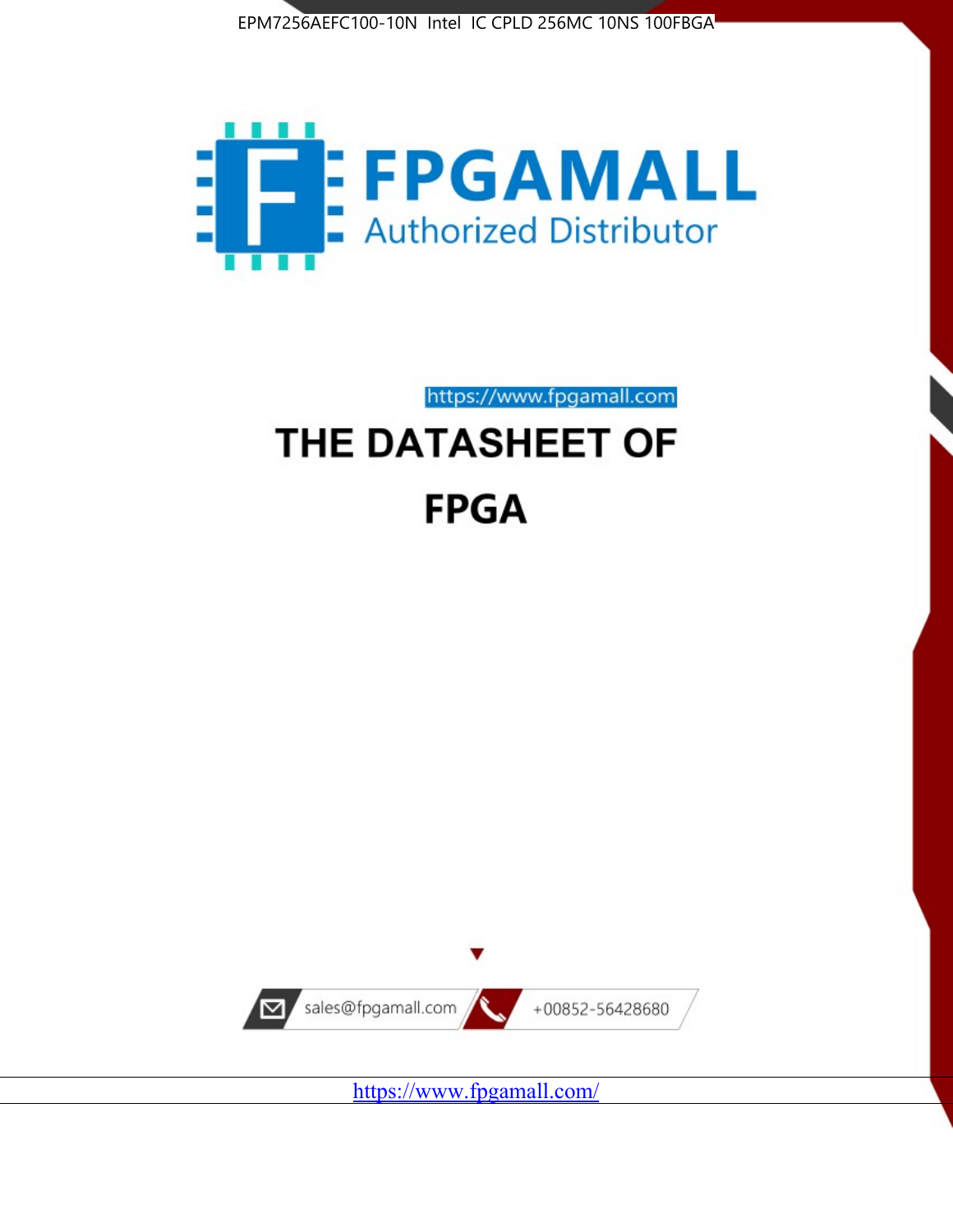



## **MAX 7000A**

**Programmable Logic Device**

#### **September 2003, ver. 4.5 Data Sheet** Construction of the Construction of the Construction of the Construction of the Construction of the Construction of the Construction of the Construction of the Construction of the Cons

- **Features...** High-performance 3.3-V EEPROM-based programmable logic devices (PLDs) built on second-generation Multiple Array MatriX (MAX®) architecture (see Table 1)
	- 3.3-V in-system programmability (ISP) through the built-in IEEE Std. 1149.1 Joint Test Action Group (JTAG) interface with advanced pin-locking capability
		- MAX 7000AE device in-system programmability (ISP) circuitry compliant with IEEE Std. 1532
		- EPM7128A and EPM7256A device ISP circuitry compatible with IEEE Std. 1532
	- Built-in boundary-scan test (BST) circuitry compliant with IEEE Std. 1149.1
	- Supports JEDEC Jam Standard Test and Programming Language (STAPL) JESD-71
	- Enhanced ISP features
		- Enhanced ISP algorithm for faster programming (excluding EPM7128A and EPM7256A devices)
		- ISP\_Done bit to ensure complete programming (excluding EPM7128A and EPM7256A devices)
		- Pull-up resistor on I/O pins during in-system programming
	- Pin-compatible with the popular 5.0-V MAX 7000S devices
	- High-density PLDs ranging from 600 to 10,000 usable gates
	- Extended temperature range

For information on in-system programmable 5.0-V MAX 7000 or 2.5-V MAX 7000B devices, see the *MAX 7000 Programmable Logic Device Family Data Sheet* or the *MAX 7000B Programmable Logic Device Family Data Sheet*.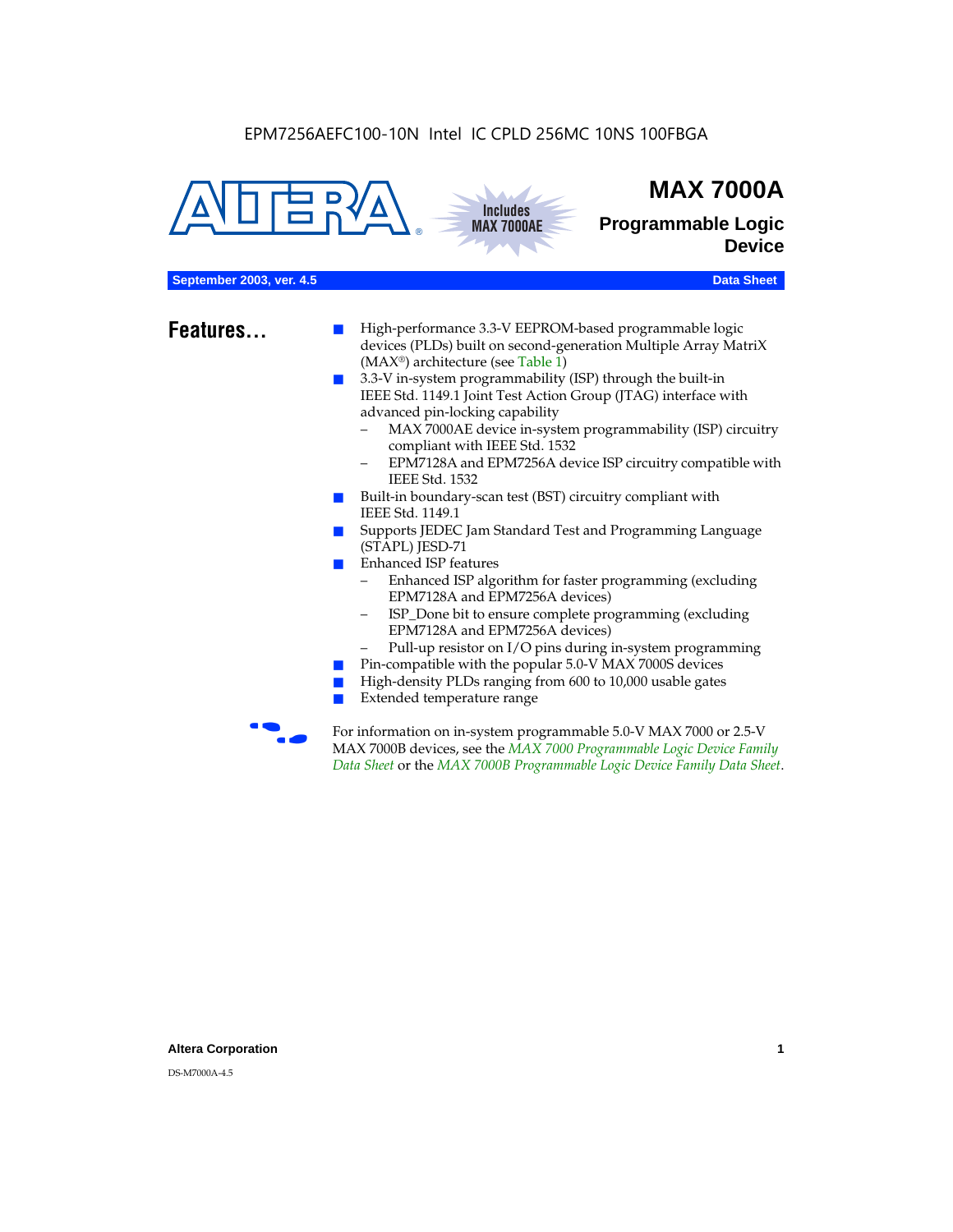| Table 1. MAX 7000A Device Features |                  |                  |                  |                  |                  |  |  |  |
|------------------------------------|------------------|------------------|------------------|------------------|------------------|--|--|--|
| <b>Feature</b>                     | <b>EPM7032AE</b> | <b>EPM7064AE</b> | <b>EPM7128AE</b> | <b>EPM7256AE</b> | <b>EPM7512AE</b> |  |  |  |
| Usable gates                       | 600              | 1,250            | 2,500            | 5,000            | 10,000           |  |  |  |
| Macrocells                         | 32               | 64               | 128              | 256              | 512              |  |  |  |
| Logic array blocks                 | 2                | 4                | 8                | 16               | 32               |  |  |  |
| Maximum user I/O<br>pins           | 36               | 68               | 100              | 164              | 212              |  |  |  |
| $t_{PD}$ (ns)                      | 4.5              | 4.5              | 5.0              | 5.5              | 7.5              |  |  |  |
| $t_{\text{SU}}$ (ns)               | 2.9              | 2.8              | 3.3              | 3.9              | 5.6              |  |  |  |
| $t_{\text{FSU}}$ (ns)              | 2.5              | 2.5              | 2.5              | 2.5              | 3.0              |  |  |  |
| $t_{CO1}$ (ns)                     | 3.0              | 3.1              | 3.4              | 3.5              | 4.7              |  |  |  |
| $f_{\text{CNT}}$ (MHz)             | 227.3            | 222.2            | 192.3            | 172.4            | 116.3            |  |  |  |

### **...and More Features**

- 4.5-ns pin-to-pin logic delays with counter frequencies of up to 227.3 MHz
- $Multivolt<sup>TM</sup> I/O interface enables device core to run at 3.3 V, while$ I/O pins are compatible with 5.0-V, 3.3-V, and 2.5-V logic levels
- Pin counts ranging from 44 to 256 in a variety of thin quad flat pack (TQFP), plastic quad flat pack (PQFP), ball-grid array (BGA), spacesaving FineLine BGA™, and plastic J-lead chip carrier (PLCC) packages
- Supports hot-socketing in MAX 7000AE devices
- Programmable interconnect array (PIA) continuous routing structure for fast, predictable performance
- PCI-compatible
- Bus-friendly architecture, including programmable slew-rate control
- Open-drain output option
- Programmable macrocell registers with individual clear, preset, clock, and clock enable controls
- Programmable power-up states for macrocell registers in MAX 7000AE devices
- Programmable power-saving mode for 50% or greater power reduction in each macrocell
- Configurable expander product-term distribution, allowing up to 32 product terms per macrocell
- Programmable security bit for protection of proprietary designs
- 6 to 10 pin- or logic-driven output enable signals
- Two global clock signals with optional inversion
- Enhanced interconnect resources for improved routability
- Fast input setup times provided by a dedicated path from  $I/O$  pin to macrocell registers
- Programmable output slew-rate control
- Programmable ground pins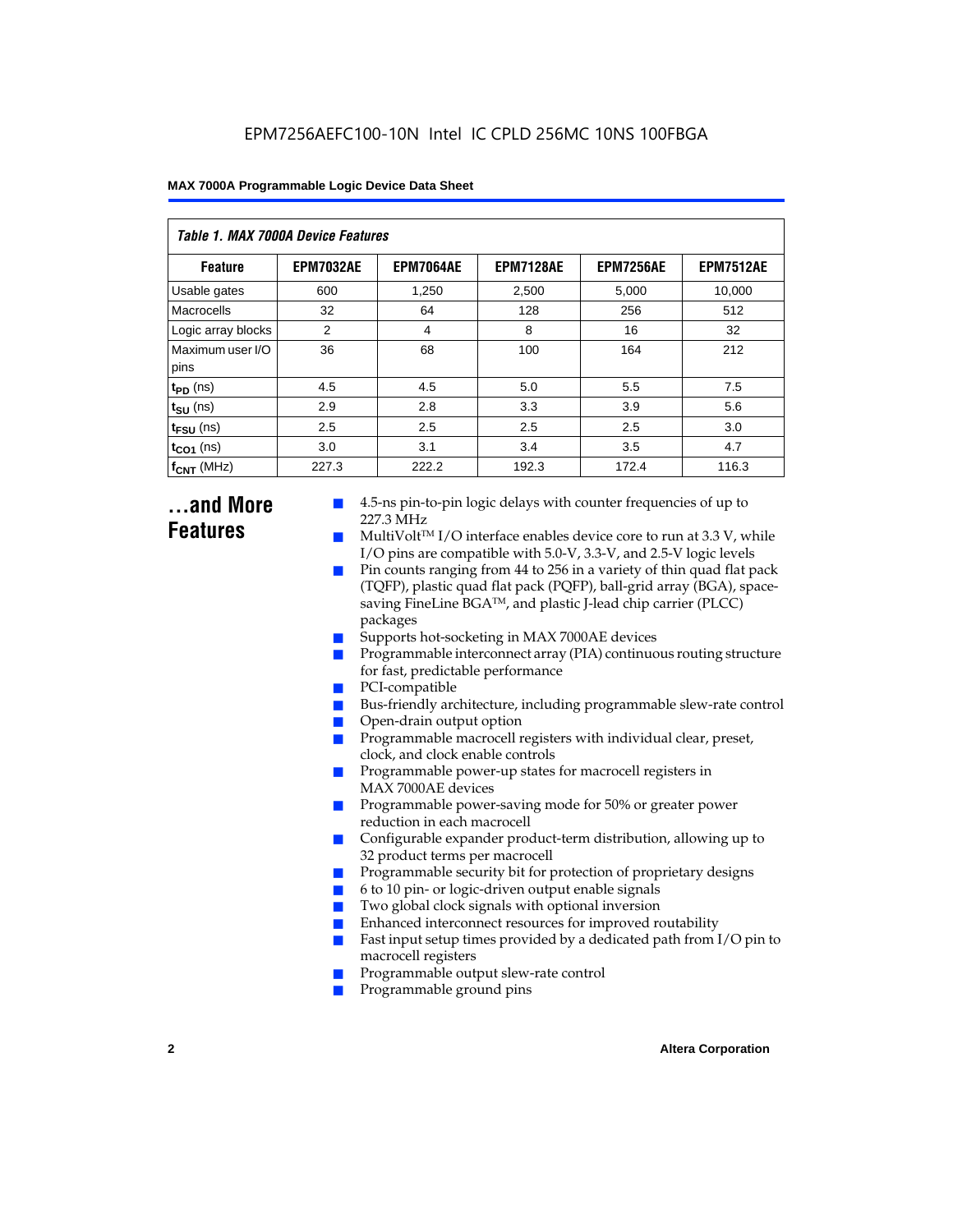- Software design support and automatic place-and-route provided by Altera's development systems for Windows-based PCs and Sun SPARCstation, and HP 9000 Series 700/800 workstations
- Additional design entry and simulation support provided by EDIF 2 0 0 and 3 0 0 netlist files, library of parameterized modules (LPM), Verilog HDL, VHDL, and other interfaces to popular EDA tools from manufacturers such as Cadence, Exemplar Logic, Mentor Graphics, OrCAD, Synopsys, Synplicity, and VeriBest
- Programming support with Altera's Master Programming Unit (MPU), MasterBlaster™ serial/universal serial bus (USB) communications cable, ByteBlasterMVTM parallel port download cable, and BitBlaster™ serial download cable, as well as programming hardware from third-party manufacturers and any JamTM STAPL File (**.jam**), Jam Byte-Code File (**.jbc**), or Serial Vector Format File- (**.svf**) capable in-circuit tester

### **General Description**

MAX 7000A (including MAX 7000AE) devices are high-density, highperformance devices based on Altera's second-generation MAX architecture. Fabricated with advanced CMOS technology, the EEPROMbased MAX 7000A devices operate with a 3.3-V supply voltage and provide 600 to 10,000 usable gates, ISP, pin-to-pin delays as fast as 4.5 ns, and counter speeds of up to 227.3 MHz. MAX 7000A devices in the -4, -5, -6, -7, and some -10 speed grades are compatible with the timing requirements for 33 MHz operation of the PCI Special Interest Group (PCI SIG) *PCI Local Bus Specification, Revision 2.2*. See Table 2.

| Table 2. MAX 7000A Speed Grades |    |                    |    |      |       |       |  |  |  |
|---------------------------------|----|--------------------|----|------|-------|-------|--|--|--|
| <b>Device</b>                   |    | <b>Speed Grade</b> |    |      |       |       |  |  |  |
|                                 | -4 | -5                 | -6 | $-7$ | $-10$ | $-12$ |  |  |  |
| EPM7032AE                       |    |                    |    |      |       |       |  |  |  |
| EPM7064AE                       |    |                    |    |      |       |       |  |  |  |
| <b>EPM7128A</b>                 |    |                    |    |      |       |       |  |  |  |
| EPM7128AE                       |    |                    |    |      |       |       |  |  |  |
| <b>EPM7256A</b>                 |    |                    |    |      |       |       |  |  |  |
| EPM7256AE                       |    |                    |    |      |       |       |  |  |  |
| EPM7512AE                       |    |                    |    |      |       |       |  |  |  |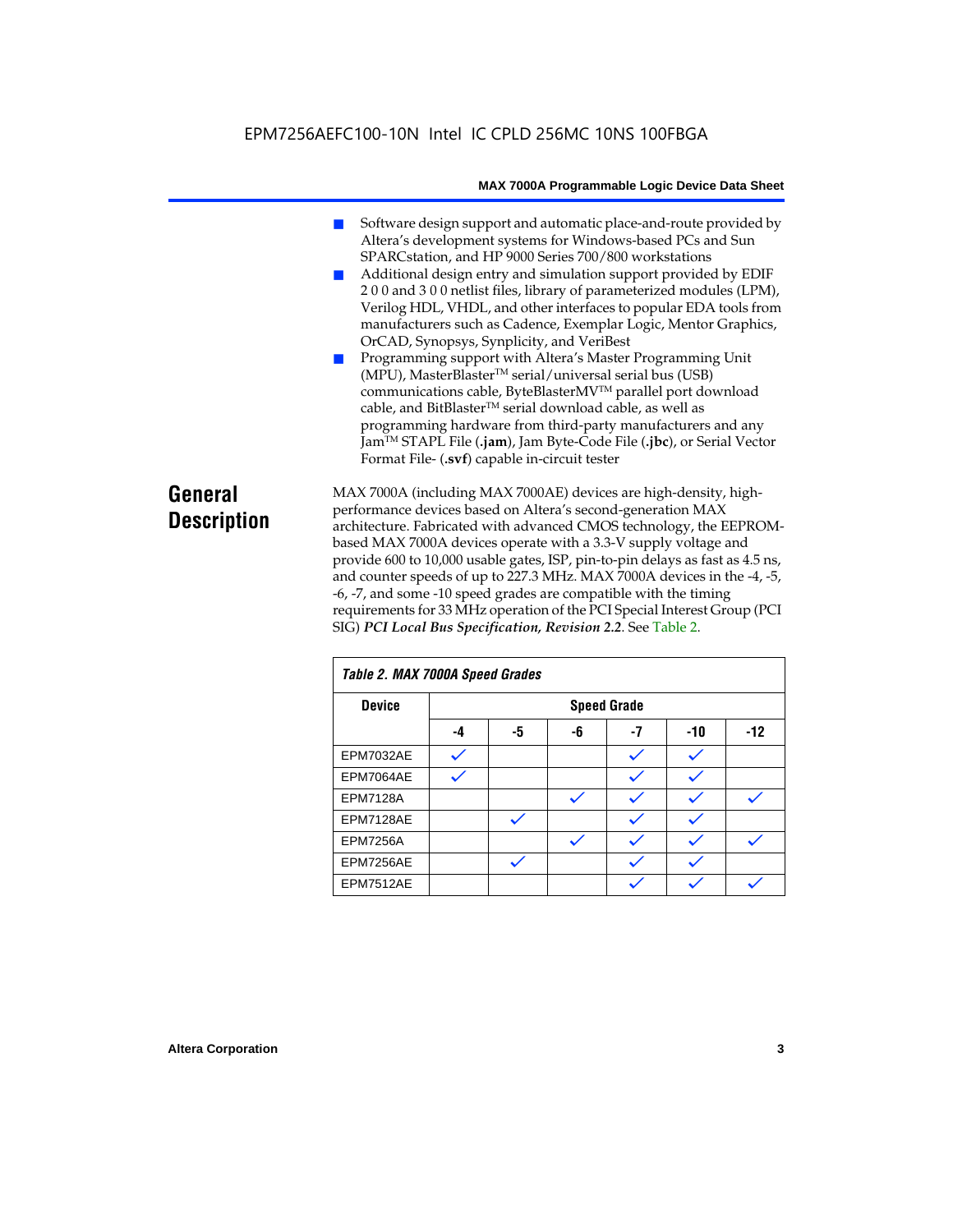The MAX 7000A architecture supports 100% transistor-to-transistor logic (TTL) emulation and high-density integration of SSI, MSI, and LSI logic functions. It easily integrates multiple devices including PALs, GALs, and 22V10s devices. MAX 7000A devices are available in a wide range of packages, including PLCC, BGA, FineLine BGA, Ultra FineLine BGA, PQFP, and TQFP packages. See Table 3 and Table 4.

| Table 3. MAX 7000A Maximum User I/O Pins |             |             | Note $(1)$                                |             |                               |                                           |
|------------------------------------------|-------------|-------------|-------------------------------------------|-------------|-------------------------------|-------------------------------------------|
| <b>Device</b>                            | 44-Pin PLCC | 44-Pin TQFP | 49-Pin Ultra<br><b>FineLine</b><br>BGA(2) | 84-Pin PLCC | <b>100-Pin</b><br><b>TQFP</b> | $100-Pin$<br><b>FineLine</b><br>BGA $(3)$ |
| EPM7032AE                                | 36          | 36          |                                           |             |                               |                                           |
| EPM7064AE                                | 36          | 36          | 41                                        |             | 68                            | 68                                        |
| <b>EPM7128A</b>                          |             |             |                                           | 68          | 84                            | 84                                        |
| EPM7128AE                                |             |             |                                           | 68          | 84                            | 84                                        |
| <b>EPM7256A</b>                          |             |             |                                           |             | 84                            |                                           |
| EPM7256AE                                |             |             |                                           |             | 84                            | 84                                        |
| <b>EPM7512AE</b>                         |             |             |                                           |             |                               |                                           |

| Table 4. MAX 7000A Maximum User I/O Pins<br>Note (1) |              |                                     |              |             |                            |  |  |
|------------------------------------------------------|--------------|-------------------------------------|--------------|-------------|----------------------------|--|--|
| <b>Device</b>                                        | 144-Pin TQFP | 169-Pin Ultra<br>FineLine BGA $(2)$ | 208-Pin PQFP | 256-Pin BGA | 256-Pin FineLine<br>BGA(3) |  |  |
| EPM7032AE                                            |              |                                     |              |             |                            |  |  |
| EPM7064AE                                            |              |                                     |              |             |                            |  |  |
| <b>EPM7128A</b>                                      | 100          |                                     |              |             | 100                        |  |  |
| EPM7128AE                                            | 100          | 100                                 |              |             | 100                        |  |  |
| <b>EPM7256A</b>                                      | 120          |                                     | 164          |             | 164                        |  |  |
| EPM7256AE                                            | 120          |                                     | 164          |             | 164                        |  |  |
| EPM7512AE                                            | 120          |                                     | 176          | 212         | 212                        |  |  |

#### *Notes to tables:*

- (1) When the IEEE Std. 1149.1 (JTAG) interface is used for in-system programming or boundary-scan testing, four I/O pins become JTAG pins.
- (2) All Ultra FineLine BGA packages are footprint-compatible via the SameFrame<sup>TM</sup> feature. Therefore, designers can design a board to support a variety of devices, providing a flexible migration path across densities and pin counts. Device migration is fully supported by Altera development tools. See "SameFrame Pin-Outs" on page 15 for more details.
- (3) All FineLine BGA packages are footprint-compatible via the SameFrame feature. Therefore, designers can design a board to support a variety of devices, providing a flexible migration path across densities and pin counts. Device migration is fully supported by Altera development tools. See "SameFrame Pin-Outs" on page 15 for more details.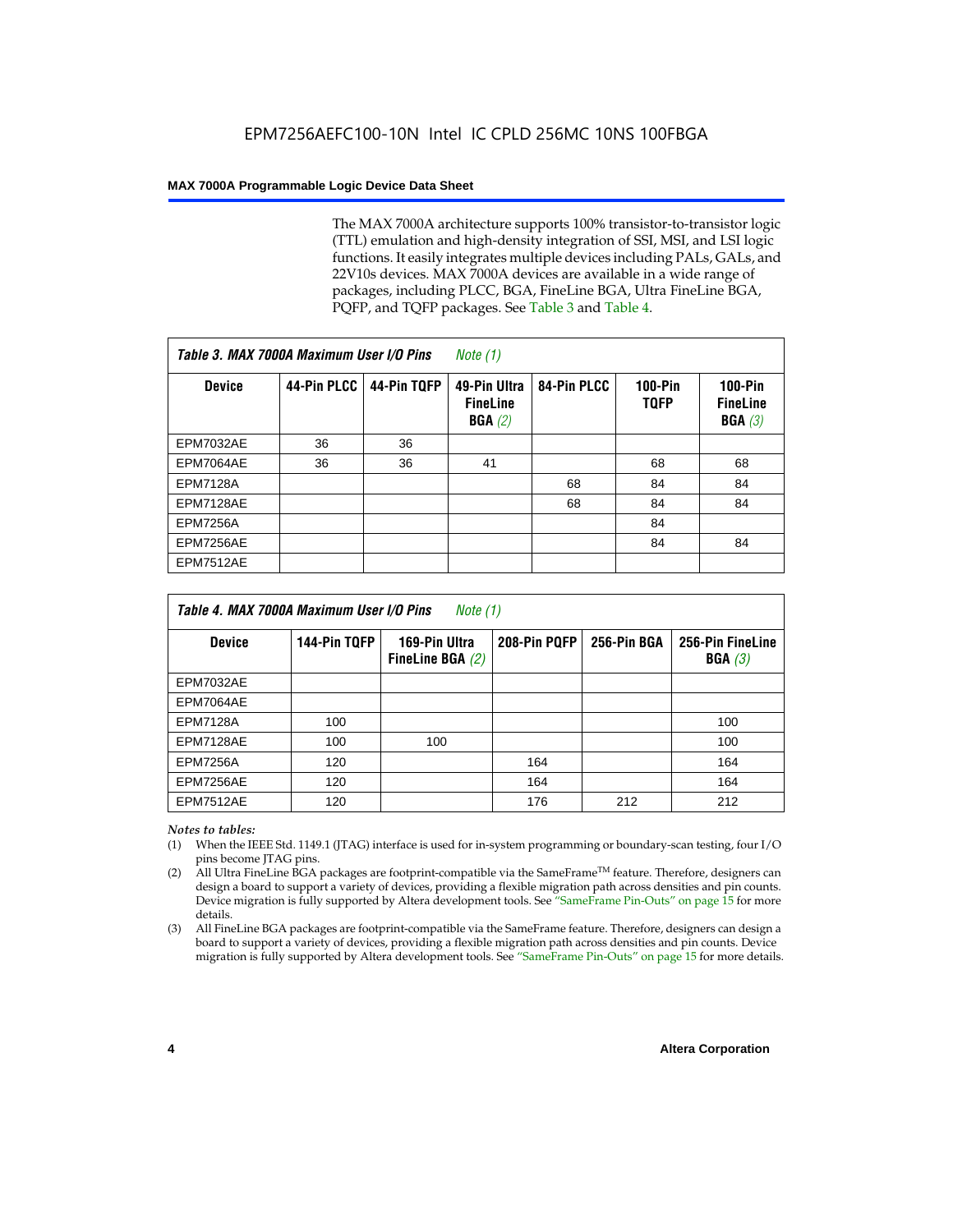MAX 7000A devices use CMOS EEPROM cells to implement logic functions. The user-configurable MAX 7000A architecture accommodates a variety of independent combinatorial and sequential logic functions. The devices can be reprogrammed for quick and efficient iterations during design development and debug cycles, and can be programmed and erased up to 100 times.

MAX 7000A devices contain from 32 to 512 macrocells that are combined into groups of 16 macrocells, called logic array blocks (LABs). Each macrocell has a programmable-AND/fixed-OR array and a configurable register with independently programmable clock, clock enable, clear, and preset functions. To build complex logic functions, each macrocell can be supplemented with both shareable expander product terms and highspeed parallel expander product terms, providing up to 32 product terms per macrocell.

MAX 7000A devices provide programmable speed/power optimization. Speed-critical portions of a design can run at high speed/full power, while the remaining portions run at reduced speed/low power. This speed/power optimization feature enables the designer to configure one or more macrocells to operate at 50% or lower power while adding only a nominal timing delay. MAX 7000A devices also provide an option that reduces the slew rate of the output buffers, minimizing noise transients when non-speed-critical signals are switching. The output drivers of all MAX 7000A devices can be set for 2.5 V or 3.3 V, and all input pins are 2.5-V, 3.3-V, and 5.0-V tolerant, allowing MAX 7000A devices to be used in mixed-voltage systems.

MAX 7000A devices are supported by Altera development systems, which are integrated packages that offer schematic, text—including VHDL, Verilog HDL, and the Altera Hardware Description Language (AHDL)—and waveform design entry, compilation and logic synthesis, simulation and timing analysis, and device programming. The software provides EDIF 2 0 0 and 3 0 0, LPM, VHDL, Verilog HDL, and other interfaces for additional design entry and simulation support from other industry-standard PC- and UNIX-workstation-based EDA tools. The software runs on Windows-based PCs, as well as Sun SPARCstation, and HP 9000 Series 700/800 workstations.

**For more information on development tools, see the** *MAX+PLUS II Programmable Logic Development System & Software Data Sheet* and the *Quartus Programmable Logic Development System & Software Data Sheet*.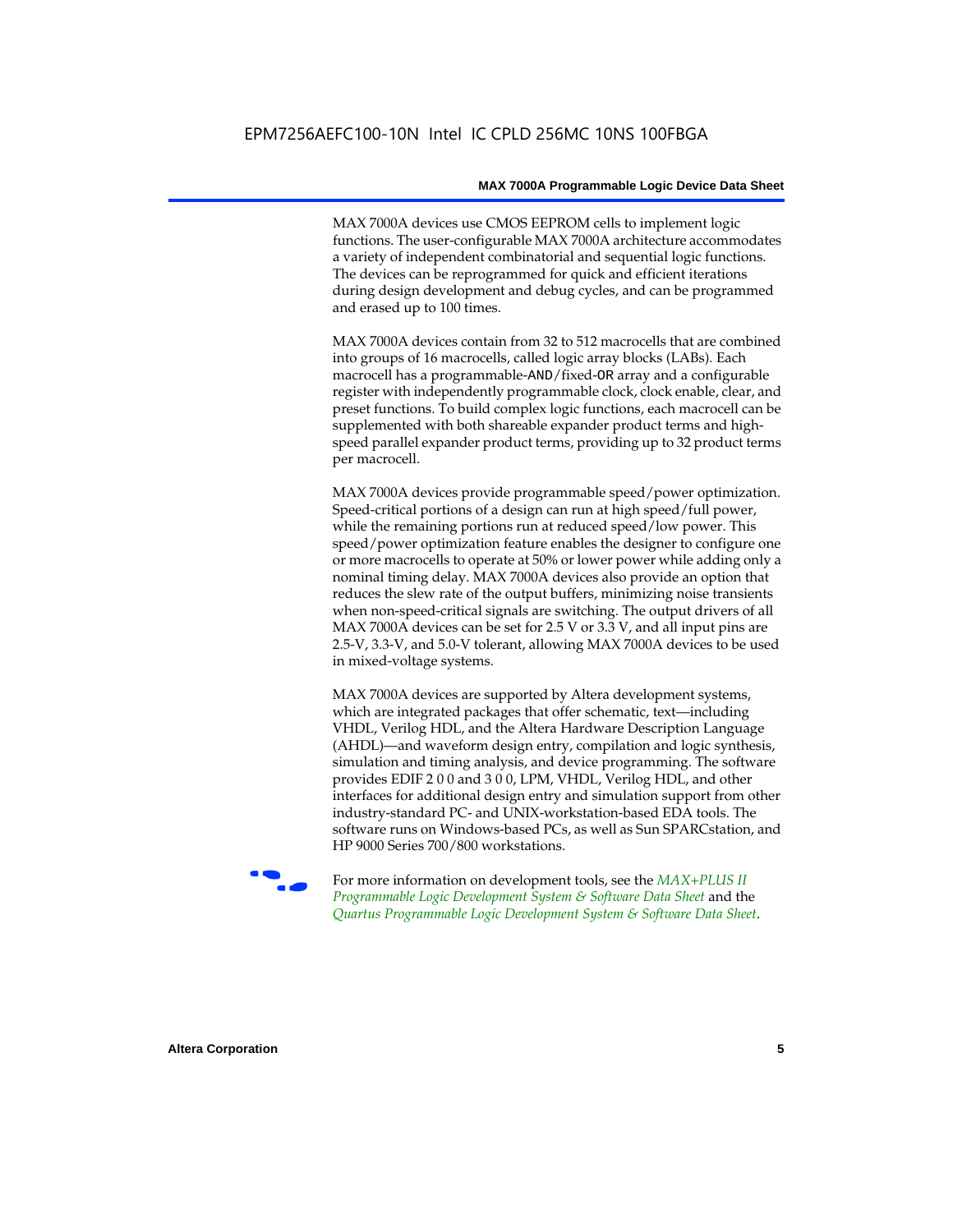### **Functional Description**

The MAX 7000A architecture includes the following elements:

- Logic array blocks (LABs)
- Macrocells
- Expander product terms (shareable and parallel)
- Programmable interconnect array
- I/O control blocks

The MAX 7000A architecture includes four dedicated inputs that can be used as general-purpose inputs or as high-speed, global control signals (clock, clear, and two output enable signals) for each macrocell and I/O pin. Figure 1 shows the architecture of MAX 7000A devices.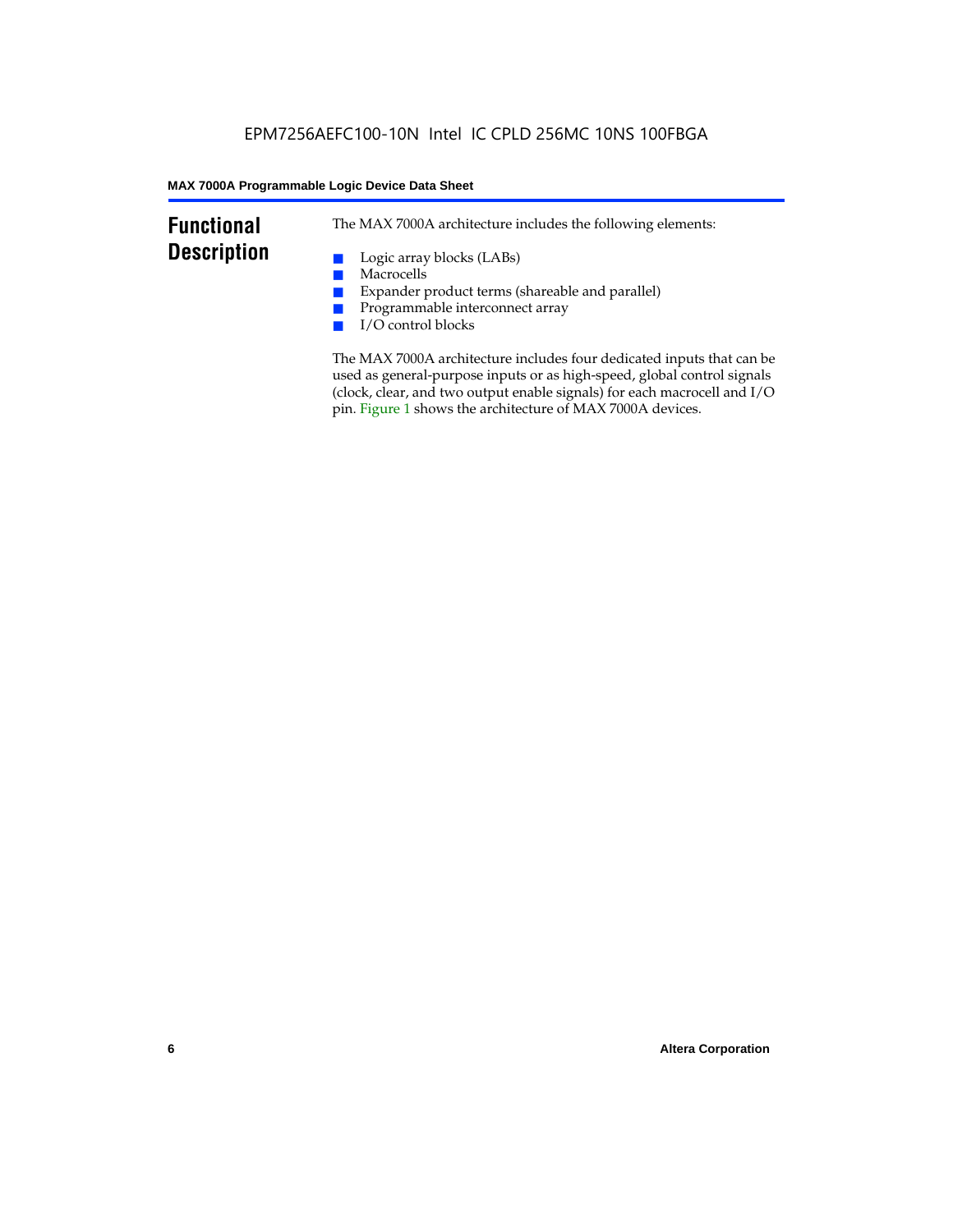

#### *Figure 1. MAX 7000A Device Block Diagram*

#### *Note:*

(1) EPM7032AE, EPM7064AE, EPM7128A, EPM7128AE, EPM7256A, and EPM7256AE devices have six output enables. EPM7512AE devices have 10 output enables.

#### **Logic Array Blocks**

The MAX 7000A device architecture is based on the linking of high-performance LABs. LABs consist of 16-macrocell arrays, as shown in Figure 1. Multiple LABs are linked together via the PIA, a global bus that is fed by all dedicated input pins, I/O pins, and macrocells.

Each LAB is fed by the following signals:

- 36 signals from the PIA that are used for general logic inputs
- Global controls that are used for secondary register functions
- Direct input paths from  $I/O$  pins to the registers that are used for fast setup times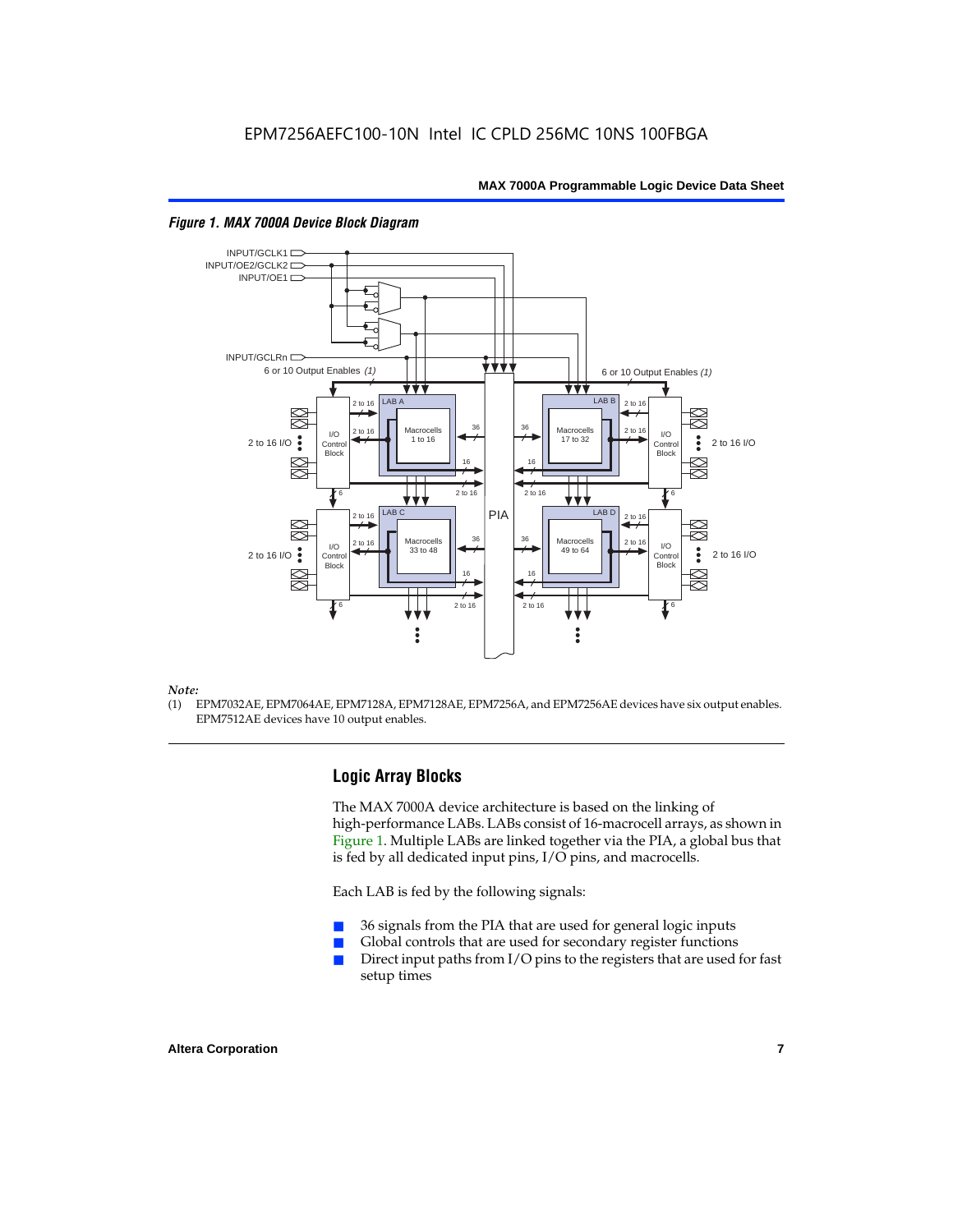#### **Macrocells**

MAX 7000A macrocells can be individually configured for either sequential or combinatorial logic operation. The macrocells consist of three functional blocks: the logic array, the product-term select matrix, and the programmable register. Figure 2 shows a MAX 7000A macrocell.



Combinatorial logic is implemented in the logic array, which provides five product terms per macrocell. The product-term select matrix allocates these product terms for use as either primary logic inputs (to the OR and XOR gates) to implement combinatorial functions, or as secondary inputs to the macrocell's register preset, clock, and clock enable control functions.

Two kinds of expander product terms ("expanders") are available to supplement macrocell logic resources:

- Shareable expanders, which are inverted product terms that are fed back into the logic array
- Parallel expanders, which are product terms borrowed from adjacent macrocells

The Altera development system automatically optimizes product-term allocation according to the logic requirements of the design.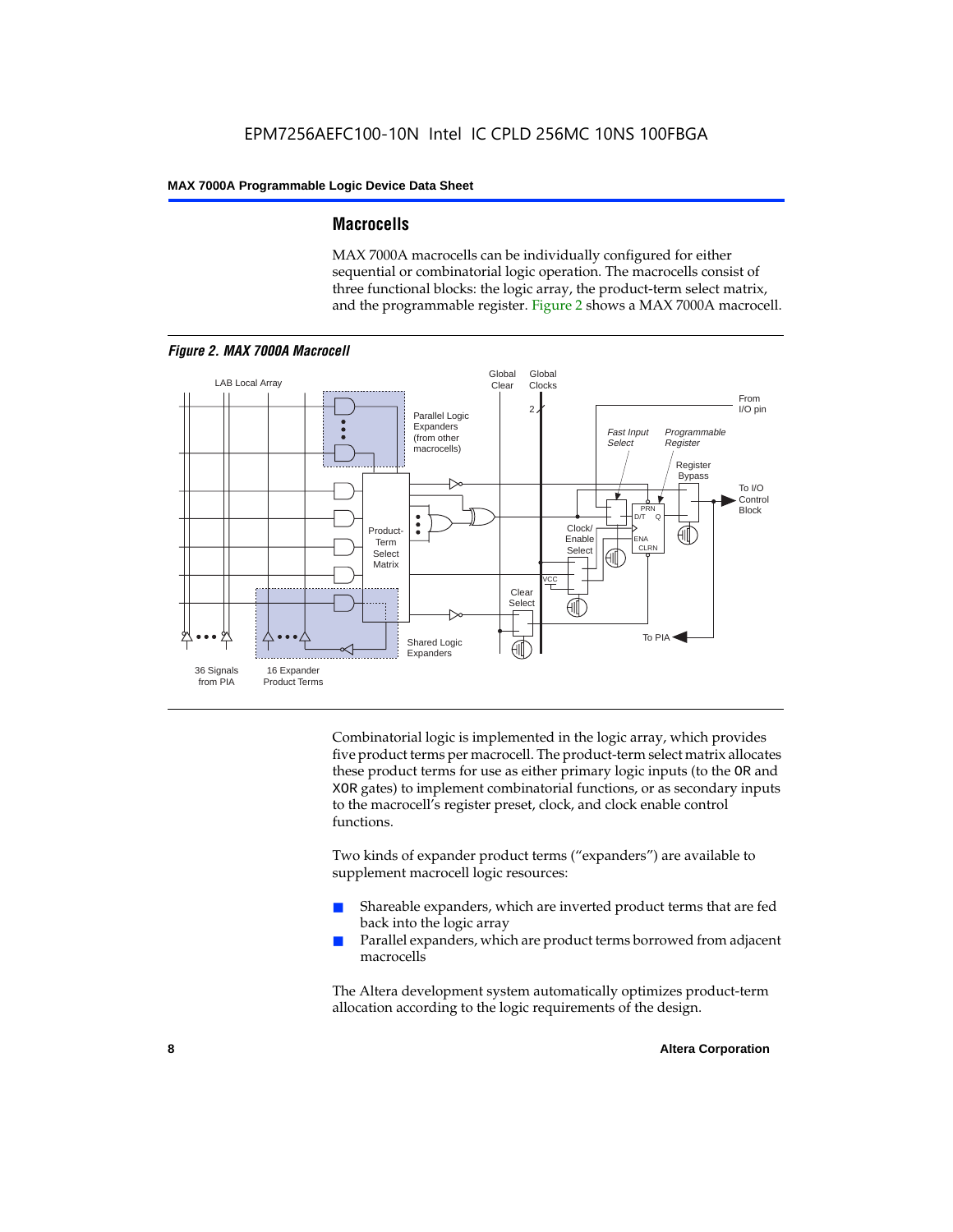For registered functions, each macrocell flipflop can be individually programmed to implement D, T, JK, or SR operation with programmable clock control. The flipflop can be bypassed for combinatorial operation. During design entry, the designer specifies the desired flipflop type; the Altera software then selects the most efficient flipflop operation for each registered function to optimize resource utilization.

Each programmable register can be clocked in three different modes:

- Global clock signal. This mode achieves the fastest clock-to-output performance.
- Global clock signal enabled by an active-high clock enable. A clock enable is generated by a product term. This mode provides an enable on each flipflop while still achieving the fast clock-to-output performance of the global clock.
- Array clock implemented with a product term. In this mode, the flipflop can be clocked by signals from buried macrocells or I/O pins.

Two global clock signals are available in MAX 7000A devices. As shown in Figure 1, these global clock signals can be the true or the complement of either of the global clock pins, GCLK1 or GCLK2.

Each register also supports asynchronous preset and clear functions. As shown in Figure 2, the product-term select matrix allocates product terms to control these operations. Although the product-term-driven preset and clear from the register are active high, active-low control can be obtained by inverting the signal within the logic array. In addition, each register clear function can be individually driven by the active-low dedicated global clear pin (GCLRn). Upon power-up, each register in a MAX 7000AE device may be set to either a high or low state. This power-up state is specified at design entry. Upon power-up, each register in EPM7128A and EPM7256A devices are set to a low state.

All MAX 7000A I/O pins have a fast input path to a macrocell register. This dedicated path allows a signal to bypass the PIA and combinatorial logic and be clocked to an input D flipflop with an extremely fast (as low as 2.5 ns) input setup time.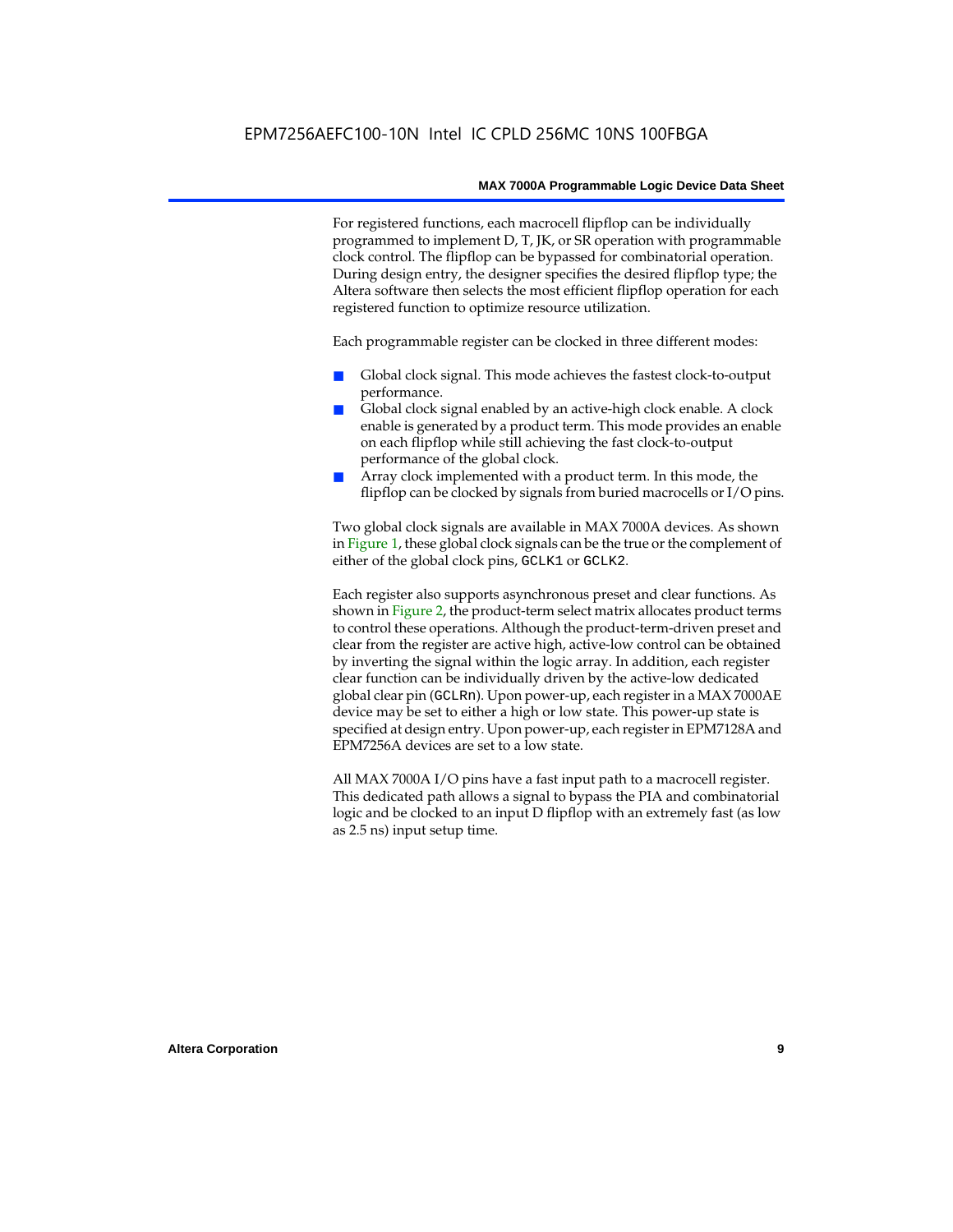#### **Expander Product Terms**

Although most logic functions can be implemented with the five product terms available in each macrocell, more complex logic functions require additional product terms. Another macrocell can be used to supply the required logic resources. However, the MAX 7000A architecture also offers both shareable and parallel expander product terms that provide additional product terms directly to any macrocell in the same LAB. These expanders help ensure that logic is synthesized with the fewest possible logic resources to obtain the fastest possible speed.

#### *Shareable Expanders*

Each LAB has 16 shareable expanders that can be viewed as a pool of uncommitted single product terms (one from each macrocell) with inverted outputs that feed back into the logic array. Each shareable expander can be used and shared by any or all macrocells in the LAB to build complex logic functions. A small delay  $(t_{SFXP})$  is incurred when shareable expanders are used. Figure 3 shows how shareable expanders can feed multiple macrocells.



**Macrocell** Product-Term Logic Product-Term Select Matrix **Macrocell** Product-Term Logic 36 Signals from PIA 16 Shared Expanders

*Shareable expanders can be shared by any or all macrocells in an LAB.*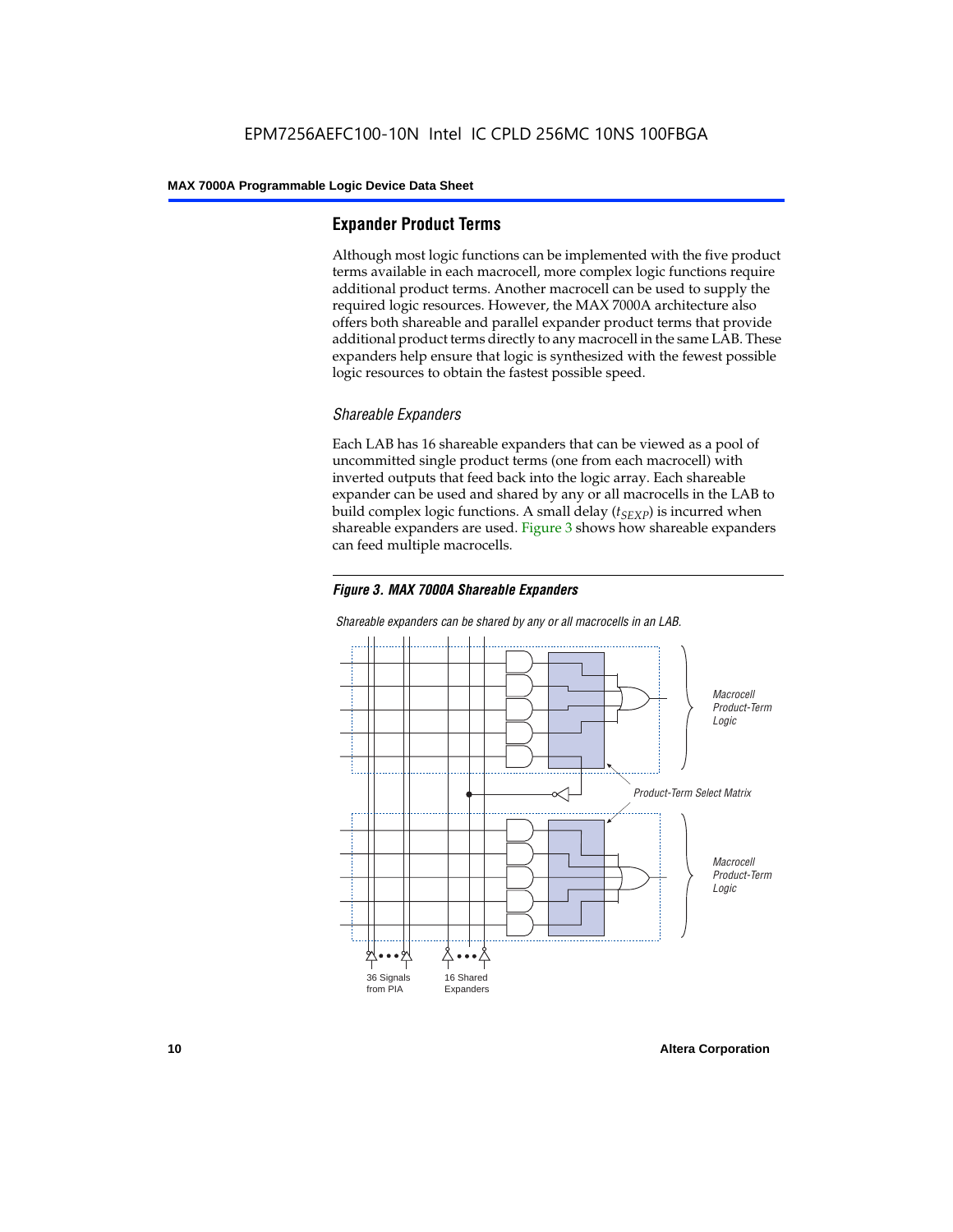#### *Parallel Expanders*

Parallel expanders are unused product terms that can be allocated to a neighboring macrocell to implement fast, complex logic functions. Parallel expanders allow up to 20 product terms to directly feed the macrocell OR logic, with five product terms provided by the macrocell and 15 parallel expanders provided by neighboring macrocells in the LAB.

The compiler can allocate up to three sets of up to five parallel expanders to the macrocells that require additional product terms. Each set of five parallel expanders incurs a small, incremental timing delay (*t<sub>PEXP</sub>*). For example, if a macrocell requires 14 product terms, the compiler uses the five dedicated product terms within the macrocell and allocates two sets of parallel expanders; the first set includes five product terms, and the second set includes four product terms, increasing the total delay by  $2 \times t_{PEXP}$ .

Two groups of eight macrocells within each LAB (e.g., macrocells 1 through 8 and 9 through 16) form two chains to lend or borrow parallel expanders. A macrocell borrows parallel expanders from lowernumbered macrocells. For example, macrocell 8 can borrow parallel expanders from macrocell 7, from macrocells 7 and 6, or from macrocells 7, 6, and 5. Within each group of eight, the lowest-numbered macrocell can only lend parallel expanders, and the highest-numbered macrocell can only borrow them. Figure 4 shows how parallel expanders can be borrowed from a neighboring macrocell.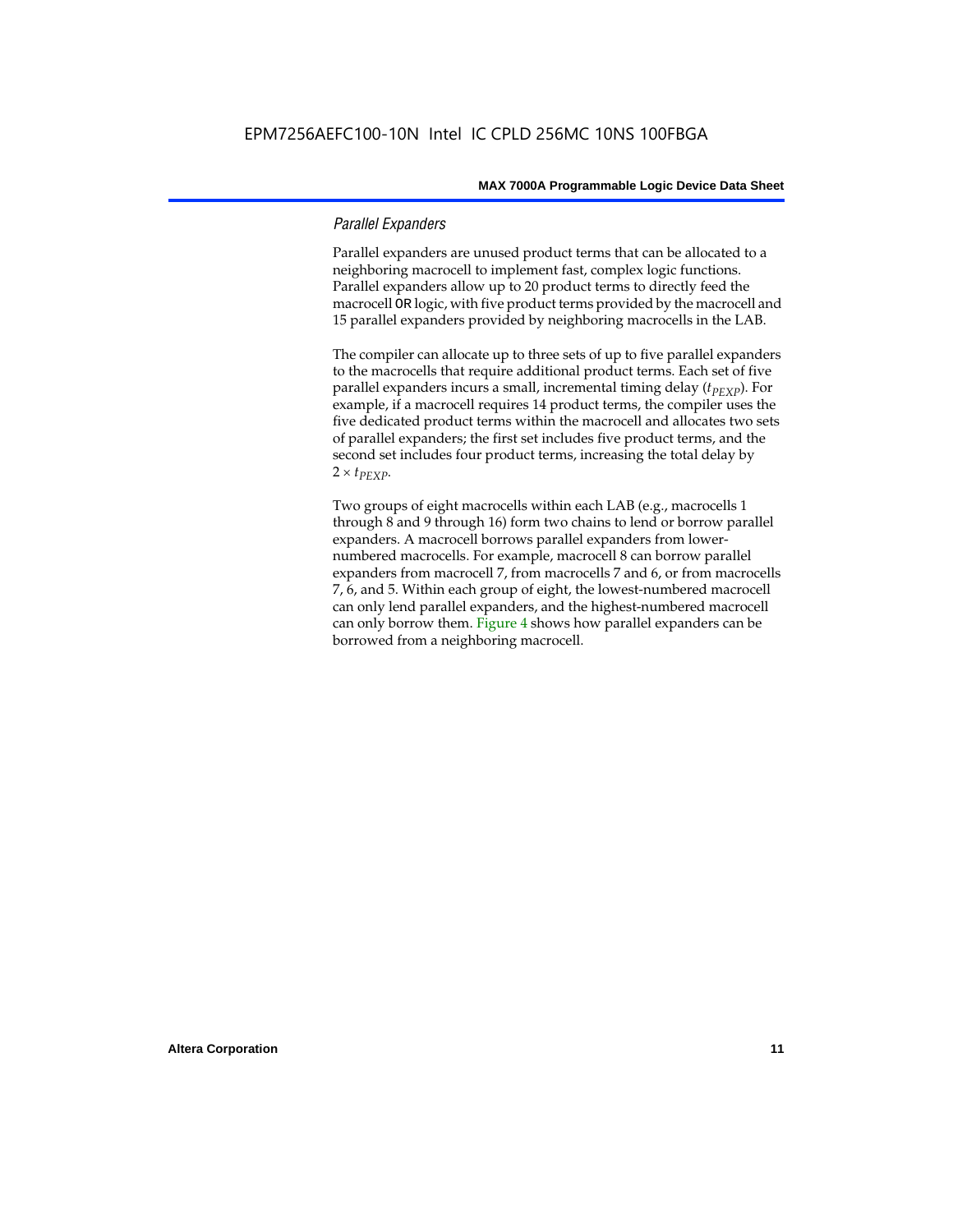#### *Figure 4. MAX 7000A Parallel Expanders*



*Unused product terms in a macrocell can be allocated to a neighboring macrocell.*

#### **Programmable Interconnect Array**

Logic is routed between LABs on the PIA. This global bus is a programmable path that connects any signal source to any destination on the device. All MAX 7000A dedicated inputs, I/O pins, and macrocell outputs feed the PIA, which makes the signals available throughout the entire device. Only the signals required by each LAB are actually routed from the PIA into the LAB. Figure 5 shows how the PIA signals are routed into the LAB. An EEPROM cell controls one input to a 2-input AND gate, which selects a PIA signal to drive into the LAB.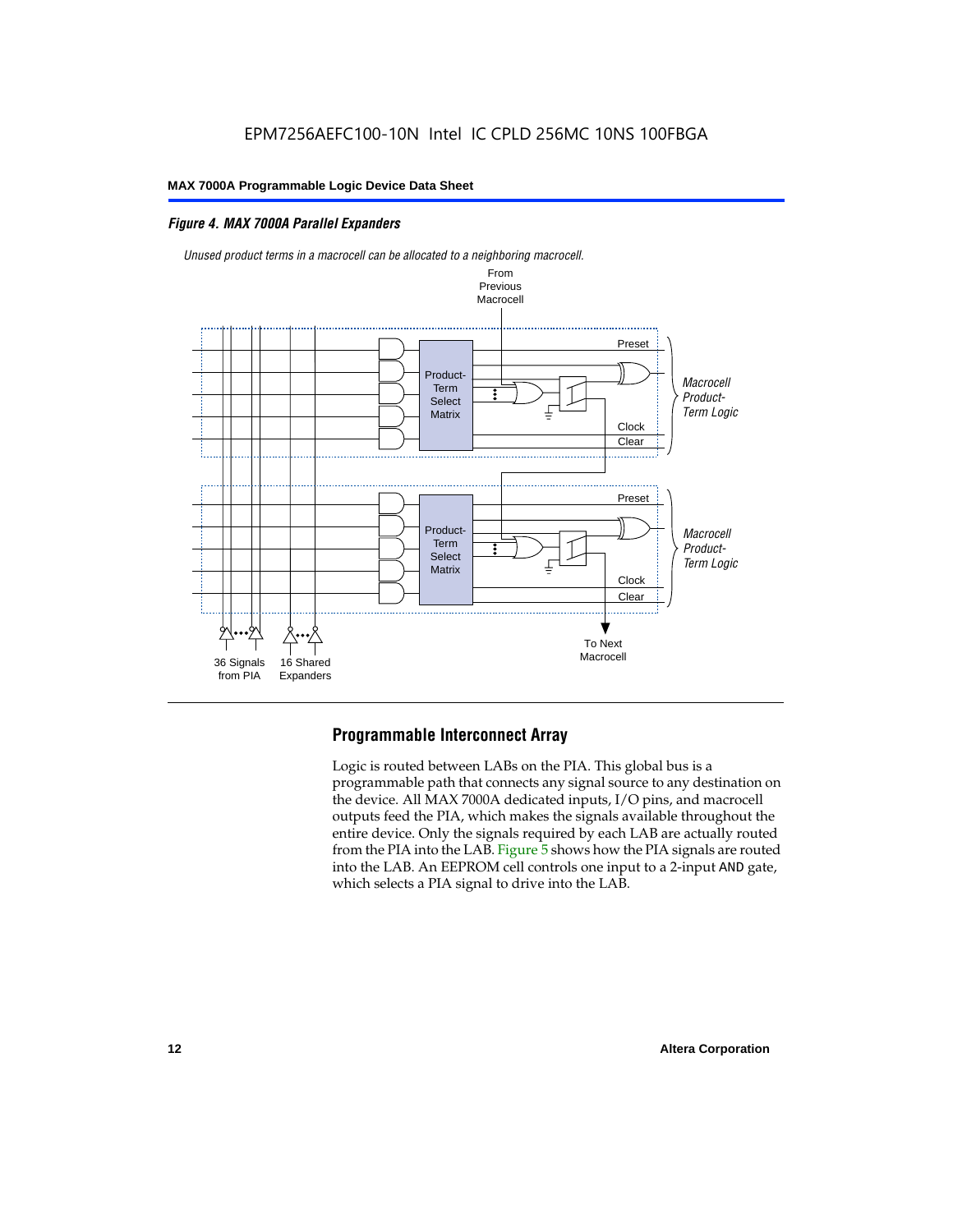

While the routing delays of channel-based routing schemes in masked or FPGAs are cumulative, variable, and path-dependent, the MAX 7000A PIA has a predictable delay. The PIA makes a design's timing performance easy to predict.

#### **I/O Control Blocks**

The I/O control block allows each I/O pin to be individually configured for input, output, or bidirectional operation. All I/O pins have a tri-state buffer that is individually controlled by one of the global output enable signals or directly connected to ground or  $V_{CC}$ . Figure 6 shows the I/O control block for MAX 7000A devices. The I/O control block has 6 or 10 global output enable signals that are driven by the true or complement of two output enable signals, a subset of the I/O pins, or a subset of the I/O macrocells.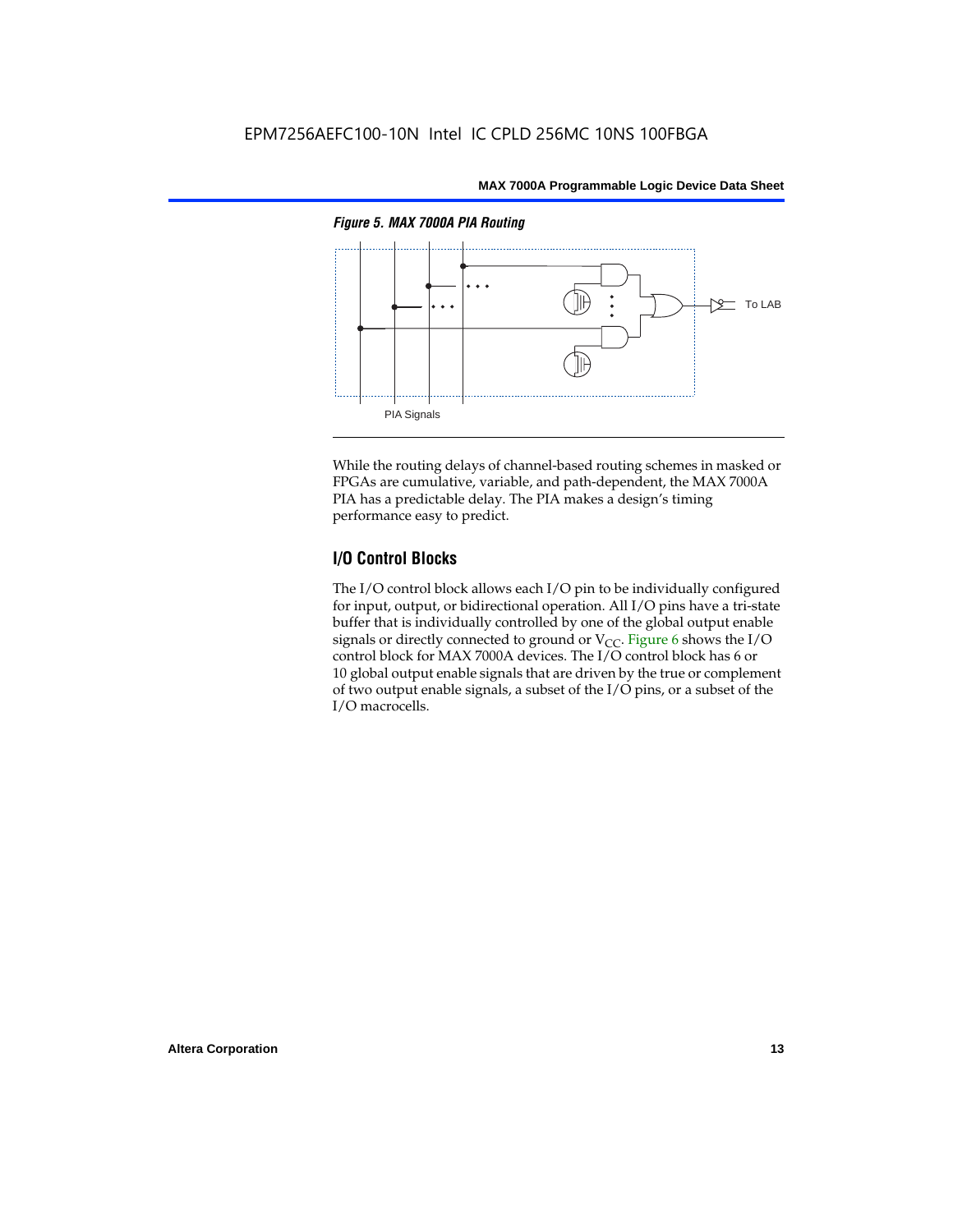



#### *Note:*

(1) EPM7032AE, EPM7064AE, EPM7128A, EPM7128AE, EPM7256A, and EPM7256AE devices have six output enable signals. EPM7512AE devices have 10 output enable signals.

> When the tri-state buffer control is connected to ground, the output is tri-stated (high impedance) and the I/O pin can be used as a dedicated input. When the tri-state buffer control is connected to  $V_{CC}$ , the output is enabled.

The MAX 7000A architecture provides dual I/O feedback, in which macrocell and pin feedbacks are independent. When an I/O pin is configured as an input, the associated macrocell can be used for buried logic.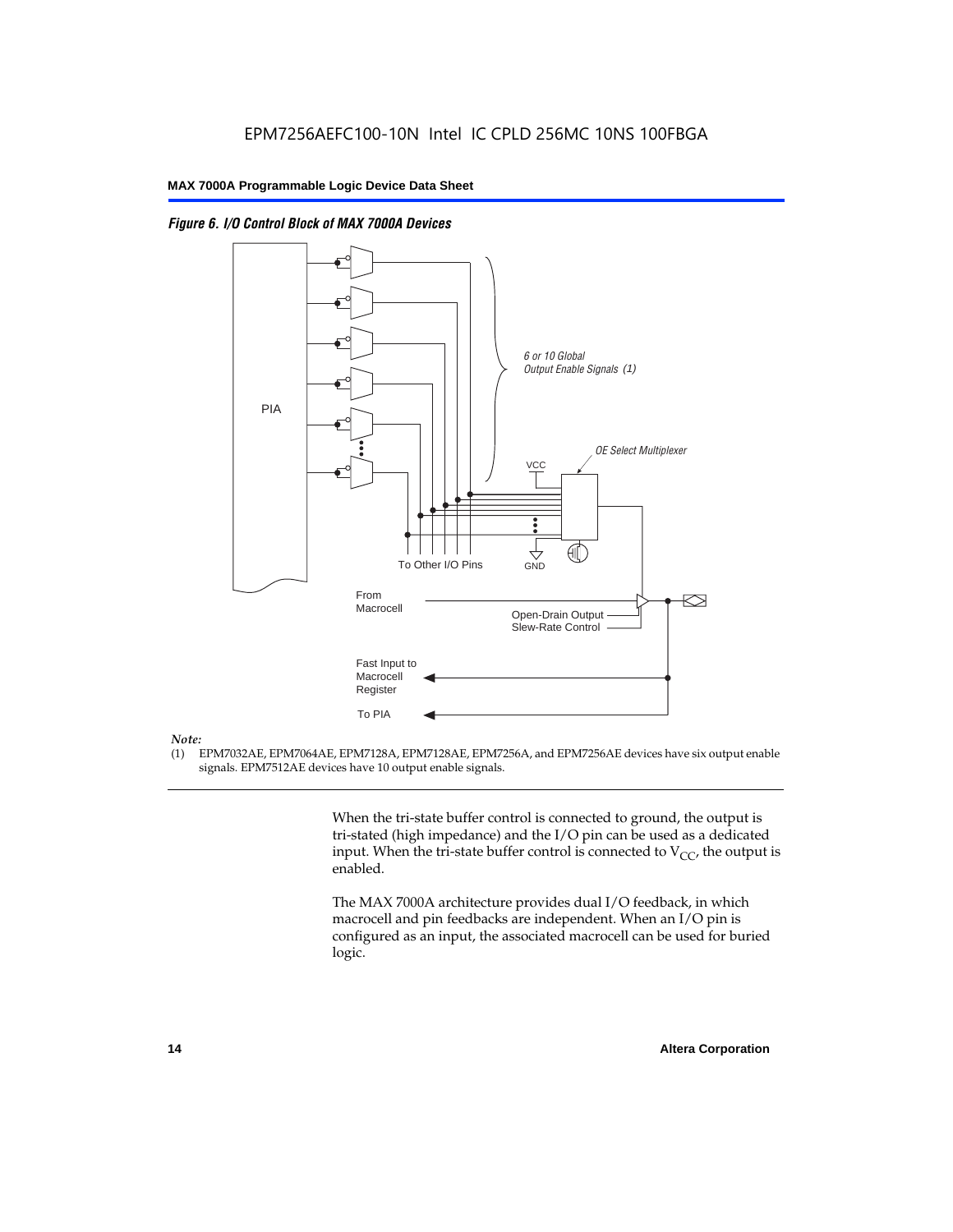### **SameFrame Pin-Outs**

MAX 7000A devices support the SameFrame pin-out feature for FineLine BGA packages. The SameFrame pin-out feature is the arrangement of balls on FineLine BGA packages such that the lower-ballcount packages form a subset of the higher-ball-count packages. SameFrame pin-outs provide the flexibility to migrate not only from device to device within the same package, but also from one package to another. A given printed circuit board (PCB) layout can support multiple device density/package combinations. For example, a single board layout can support a range of devices from an EPM7128AE device in a 100-pin FineLine BGA package to an EPM7512AE device in a 256-pin FineLine BGA package.

The Altera design software provides support to design PCBs with SameFrame pin-out devices. Devices can be defined for present and future use. The software generates pin-outs describing how to lay out a board to take advantage of this migration (see Figure 7).

#### *Figure 7. SameFrame Pin-Out Example*



Designed for 256-Pin FineLine BGA Package Printed Circuit Board



100-Pin FineLine BGA Package (Reduced I/O Count or Logic Requirements) 256-Pin FineLine BGA Package (Increased I/O Count or Logic Requirements)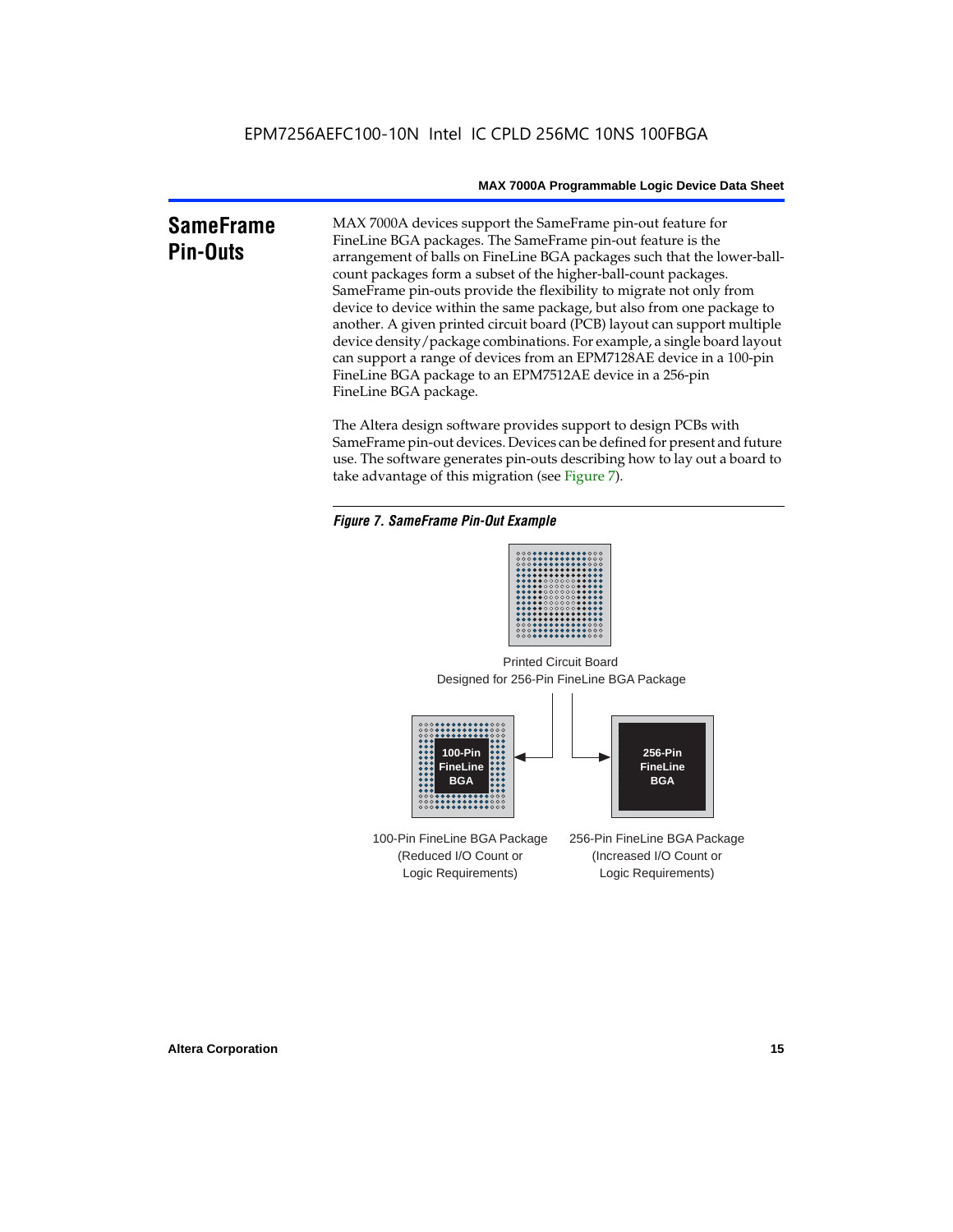### **In-System Programmability**

MAX 7000A devices can be programmed in-system via an industrystandard 4-pin IEEE Std. 1149.1 (JTAG) interface. ISP offers quick, efficient iterations during design development and debugging cycles. The MAX 7000A architecture internally generates the high programming voltages required to program EEPROM cells, allowing in-system programming with only a single 3.3-V power supply. During in-system programming, the I/O pins are tri-stated and weakly pulled-up to eliminate board conflicts. The pull-up value is nominally 50 k $\Omega$ .

MAX 7000AE devices have an enhanced ISP algorithm for faster programming. These devices also offer an ISP\_Done bit that provides safe operation when in-system programming is interrupted. This ISP\_Done bit, which is the last bit programmed, prevents all I/O pins from driving until the bit is programmed. This feature is only available in EPM7032AE, EPM7064AE, EPM7128AE, EPM7256AE, and EPM7512AE devices.

ISP simplifies the manufacturing flow by allowing devices to be mounted on a PCB with standard pick-and-place equipment before they are programmed. MAX 7000A devices can be programmed by downloading the information via in-circuit testers, embedded processors, the Altera MasterBlaster serial/USB communications cable, ByteBlasterMV parallel port download cable, and BitBlaster serial download cable. Programming the devices after they are placed on the board eliminates lead damage on high-pin-count packages (e.g., QFP packages) due to device handling. MAX 7000A devices can be reprogrammed after a system has already shipped to the field. For example, product upgrades can be performed in the field via software or modem.

In-system programming can be accomplished with either an adaptive or constant algorithm. An adaptive algorithm reads information from the unit and adapts subsequent programming steps to achieve the fastest possible programming time for that unit. A constant algorithm uses a predefined (non-adaptive) programming sequence that does not take advantage of adaptive algorithm programming time improvements. Some in-circuit testers cannot program using an adaptive algorithm. Therefore, a constant algorithm must be used. MAX 7000AE devices can be programmed with either an adaptive or constant (non-adaptive) algorithm. EPM7128A and EPM7256A device can only be programmed with an adaptive algorithm; users programming these two devices on platforms that cannot use an adaptive algorithm should use EPM7128AE and EPM7256AE devices.

The Jam Standard Test and Programming Language (STAPL), JEDEC standard JESD 71, can be used to program MAX 7000A devices with incircuit testers, PCs, or embedded processors.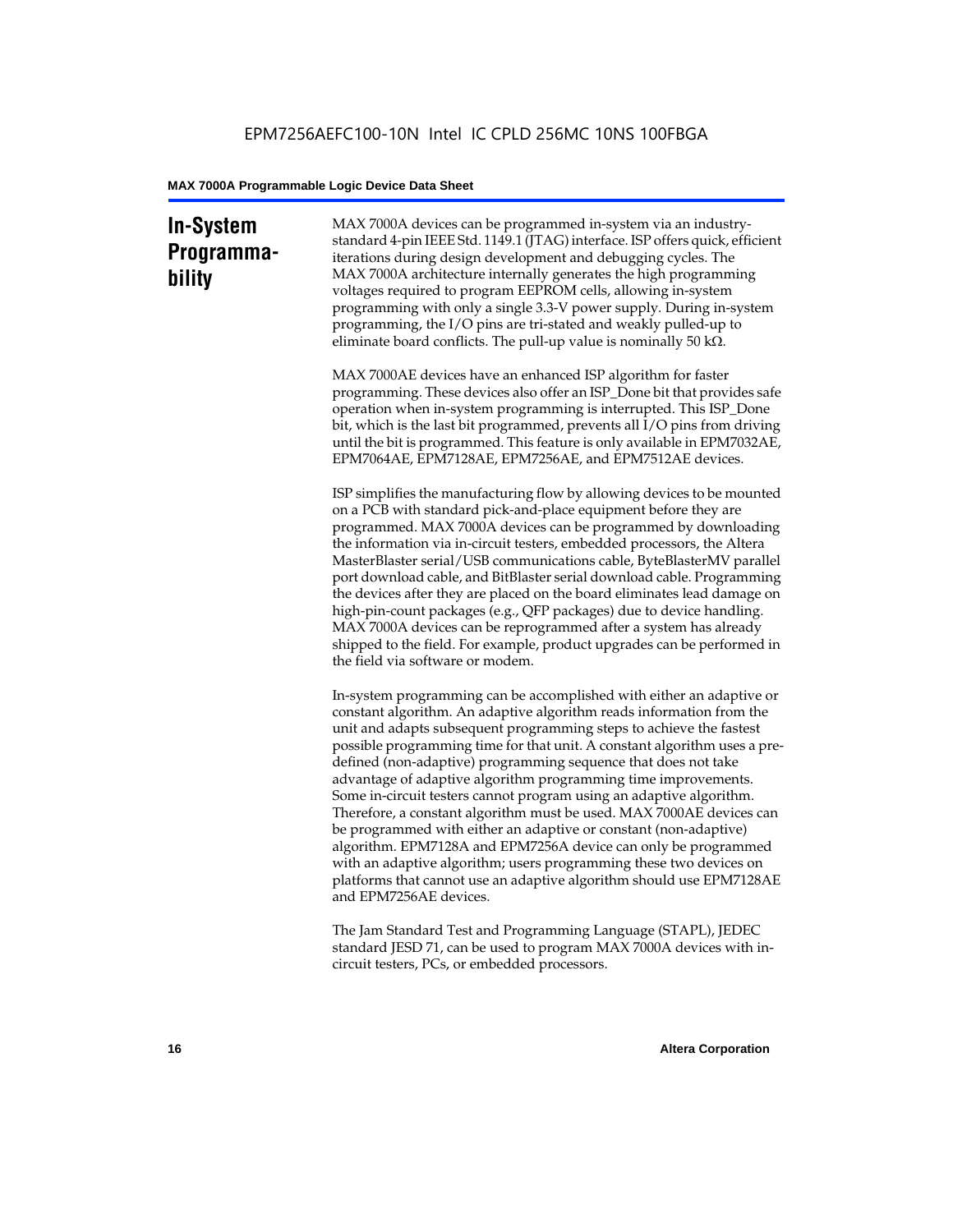f For more information on using the Jam STAPL language, see *Application Note 88 (Using the Jam Language for ISP & ICR via an Embedded Processor)*  and *Application Note 122 (Using Jam STAPL for ISP & ICR via an Embedded Processor)*.

ISP circuitry in MAX 7000AE devices is compliant with the IEEE Std. 1532 specification. The IEEE Std. 1532 is a standard developed to allow concurrent ISP between multiple PLD vendors.

#### **Programming Sequence**

During in-system programming, instructions, addresses, and data are shifted into the MAX 7000A device through the TDI input pin. Data is shifted out through the TDO output pin and compared against the expected data.

Programming a pattern into the device requires the following six ISP stages. A stand-alone verification of a programmed pattern involves only stages 1, 2, 5, and 6.

- 1. *Enter ISP*. The enter ISP stage ensures that the I/O pins transition smoothly from user mode to ISP mode. The enter ISP stage requires 1 ms.
- 2. *Check ID*. Before any program or verify process, the silicon ID is checked. The time required to read this silicon ID is relatively small compared to the overall programming time.
- 3. *Bulk Erase*. Erasing the device in-system involves shifting in the instructions to erase the device and applying one erase pulse of 100 ms.
- 4. *Program*. Programming the device in-system involves shifting in the address and data and then applying the programming pulse to program the EEPROM cells. This process is repeated for each EEPROM address.
- 5. *Verify*. Verifying an Altera device in-system involves shifting in addresses, applying the read pulse to verify the EEPROM cells, and shifting out the data for comparison. This process is repeated for each EEPROM address.
- 6. *Exit ISP*. An exit ISP stage ensures that the I/O pins transition smoothly from ISP mode to user mode. The exit ISP stage requires 1 ms.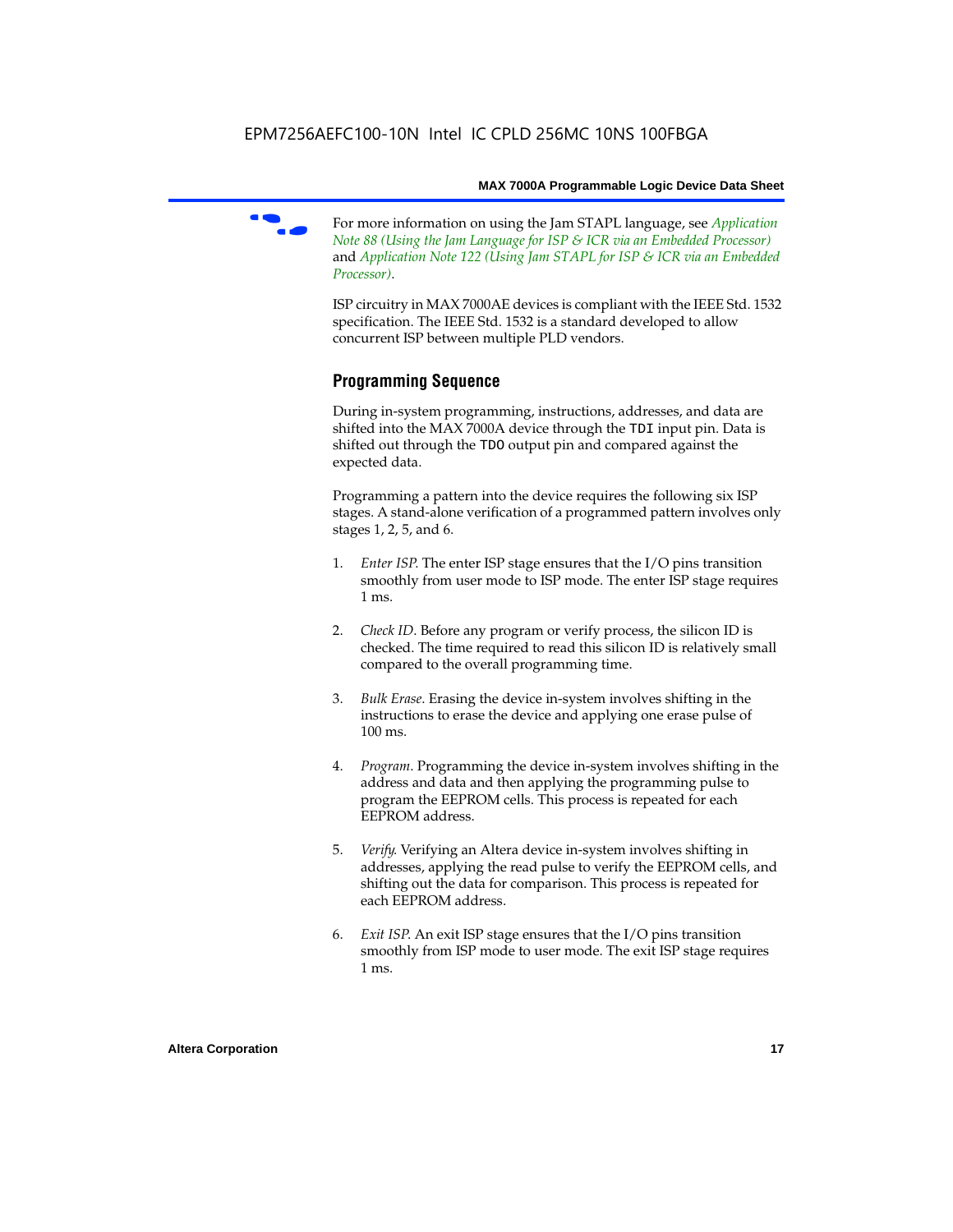#### **Programming Times**

The time required to implement each of the six programming stages can be broken into the following two elements:

- A pulse time to erase, program, or read the EEPROM cells.
- A shifting time based on the test clock (TCK) frequency and the number of TCK cycles to shift instructions, address, and data into the device.

By combining the pulse and shift times for each of the programming stages, the program or verify time can be derived as a function of the TCK frequency, the number of devices, and specific target device(s). Because different ISP-capable devices have a different number of EEPROM cells, both the total fixed and total variable times are unique for a single device.

#### *Programming a Single MAX 7000A Device*

The time required to program a single MAX 7000A device in-system can be calculated from the following formula:

$$
t_{PROG} = t_{PPULSE} + \frac{c_{ycle_{PTCK}}}{f_{TCK}}
$$
  
where:  $t_{PROG}$  = Programming time  
 $t_{PPULSE}$  = Sum of the fixed times to erase, program, and  
verify the EEPROM cells  
 $C_{ycle_{PTCK}}$  = Number of TCK cycles to program a device  
 $f_{TCK}$  = TCK frequency

The ISP times for a stand-alone verification of a single MAX 7000A device can be calculated from the following formula:

| $t_{VER} = t_{VPULSE} + \frac{Cycle_{VTCK}}{f_{TCK}}$ |                                                                                                                                    |
|-------------------------------------------------------|------------------------------------------------------------------------------------------------------------------------------------|
| where: $t_{VFR}$<br>$t_{VPULSE}$                      | $=$ Verify time<br>= Sum of the fixed times to verify the EEPROM cells<br>$Cycle_{VTCK}$ = Number of TCK cycles to verify a device |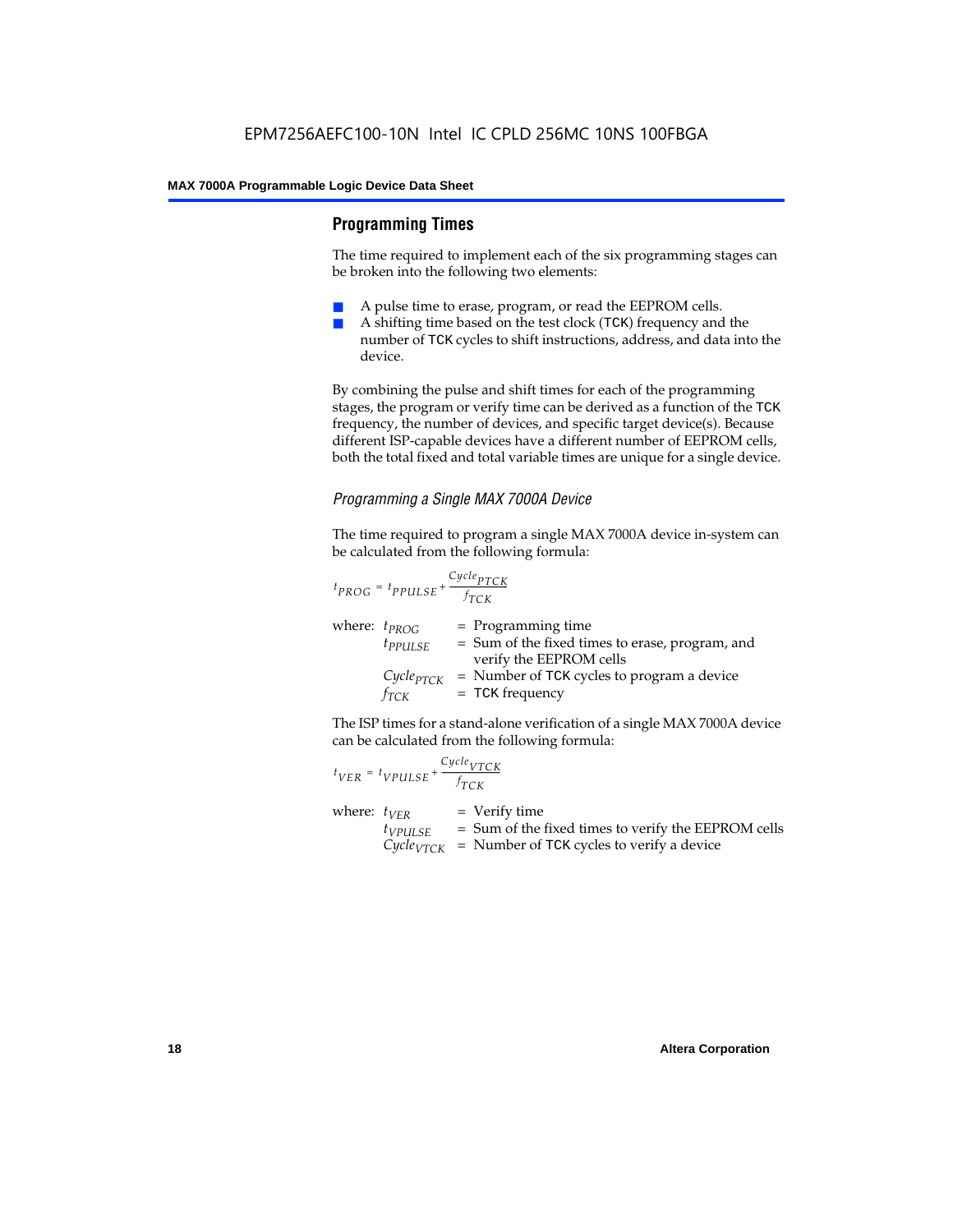The programming times described in Tables 5 through 7 are associated with the worst-case method using the enhanced ISP algorithm.

| Table 5. MAX 7000A t <sub>PULSE</sub> & Cycle <sub>TCK</sub> Values |                 |                       |                                 |                       |  |  |  |  |
|---------------------------------------------------------------------|-----------------|-----------------------|---------------------------------|-----------------------|--|--|--|--|
| <b>Device</b>                                                       |                 | <b>Programming</b>    | <b>Stand-Alone Verification</b> |                       |  |  |  |  |
|                                                                     | $t_{PPULSE}(s)$ | Cycle <sub>PTCK</sub> | $t_{VPULSE}(s)$                 | Cycle <sub>vTCK</sub> |  |  |  |  |
| <b>EPM7032AE</b>                                                    | 2.00            | 55,000                | 0.002                           | 18,000                |  |  |  |  |
| EPM7064AE                                                           | 2.00            | 105,000               | 0.002                           | 35,000                |  |  |  |  |
| EPM7128AE                                                           | 2.00            | 205,000               | 0.002                           | 68,000                |  |  |  |  |
| EPM7256AE                                                           | 2.00            | 447,000               | 0.002                           | 149.000               |  |  |  |  |
| <b>EPM7512AE</b>                                                    | 2.00            | 890,000               | 0.002                           | 297,000               |  |  |  |  |
| EPM7128A (1)                                                        | 5.11            | 832,000               | 0.03                            | 528,000               |  |  |  |  |
| EPM7256A (1)                                                        | 6.43            | 1.603.000             | 0.03                            | 1,024,000             |  |  |  |  |

Tables 6 and 7 show the in-system programming and stand alone verification times for several common test clock frequencies.

| Table 6. MAX 7000A In-System Programming Times for Different Test Clock Frequencies |               |                  |       |       |                |                |                |               |   |
|-------------------------------------------------------------------------------------|---------------|------------------|-------|-------|----------------|----------------|----------------|---------------|---|
| <b>Device</b>                                                                       |               | t <sub>тск</sub> |       |       |                |                |                |               |   |
|                                                                                     | <b>10 MHz</b> | 5 MHz            | 2 MHz | 1 MHz | <b>500 kHz</b> | <b>200 kHz</b> | <b>100 kHz</b> | <b>50 kHz</b> |   |
| <b>EPM7032AE</b>                                                                    | 2.01          | 2.01             | 2.03  | 2.06  | 2.11           | 2.28           | 2.55           | 3.10          | s |
| EPM7064AE                                                                           | 2.01          | 2.02             | 2.05  | 2.11  | 2.21           | 2.53           | 3.05           | 4.10          | s |
| EPM7128AE                                                                           | 2.02          | 2.04             | 2.10  | 2.21  | 2.41           | 3.03           | 4.05           | 6.10          | s |
| EPM7256AE                                                                           | 2.05          | 2.09             | 2.23  | 2.45  | 2.90           | 4.24           | 6.47           | 10.94         | s |
| <b>EPM7512AE</b>                                                                    | 2.09          | 2.18             | 2.45  | 2.89  | 3.78           | 6.45           | 10.90          | 19.80         | s |
| EPM7128A (1)                                                                        | 5.19          | 5.27             | 5.52  | 5.94  | 6.77           | 9.27           | 13.43          | 21.75         | s |
| EPM7256A (1)                                                                        | 6.59          | 6.75             | 7.23  | 8.03  | 9.64           | 14.45          | 22.46          | 38.49         | s |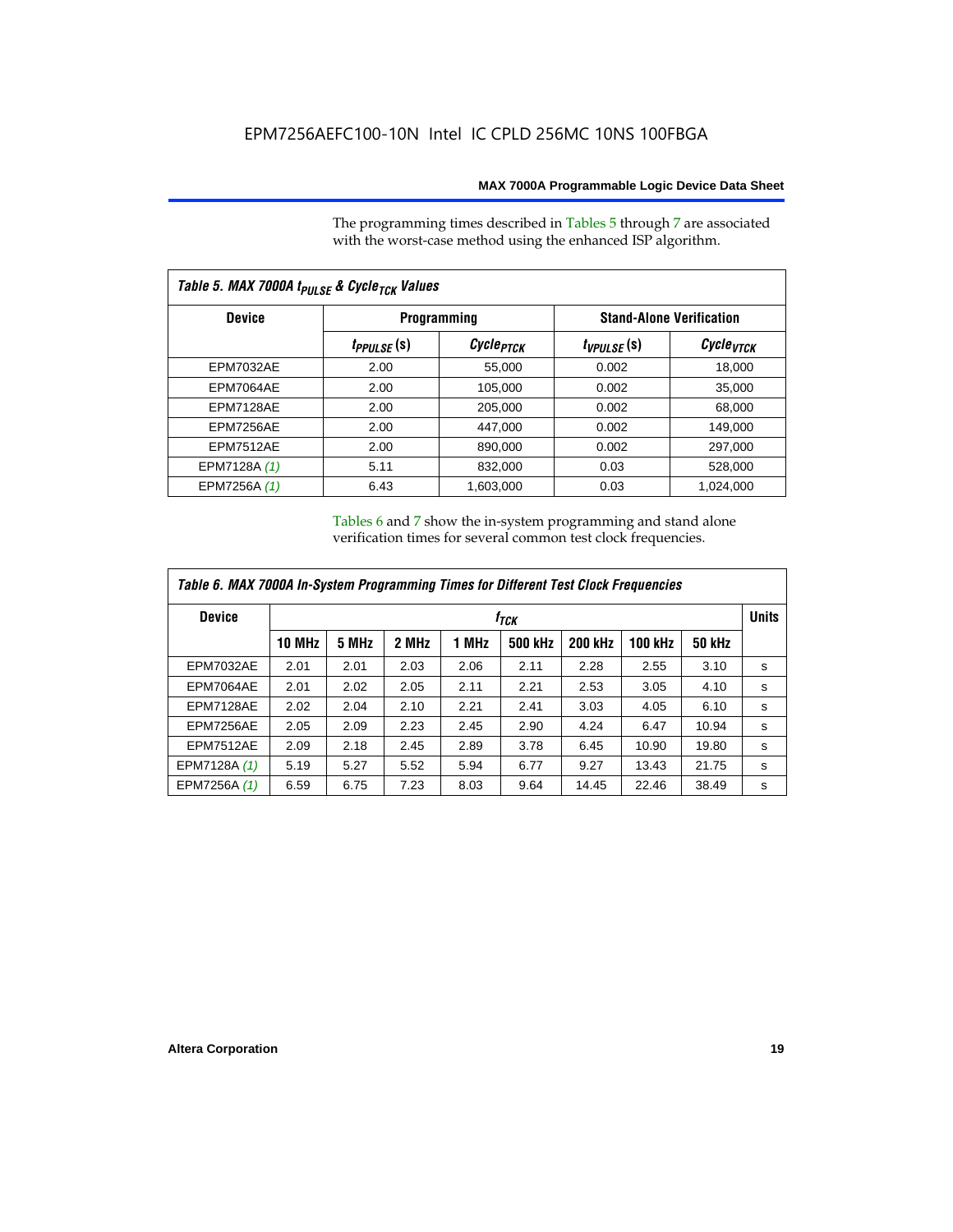| Table 7. MAX 7000A Stand-Alone Verification Times for Different Test Clock Frequencies |               |                           |       |       |                |                |                |               |   |
|----------------------------------------------------------------------------------------|---------------|---------------------------|-------|-------|----------------|----------------|----------------|---------------|---|
| <b>Device</b>                                                                          |               | <b>Units</b><br>$f_{TCK}$ |       |       |                |                |                |               |   |
|                                                                                        | <b>10 MHz</b> | 5 MHz                     | 2 MHz | 1 MHz | <b>500 kHz</b> | <b>200 kHz</b> | <b>100 kHz</b> | <b>50 kHz</b> |   |
| <b>EPM7032AE</b>                                                                       | 0.00          | 0.01                      | 0.01  | 0.02  | 0.04           | 0.09           | 0.18           | 0.36          | s |
| EPM7064AE                                                                              | 0.01          | 0.01                      | 0.02  | 0.04  | 0.07           | 0.18           | 0.35           | 0.70          | s |
| EPM7128AE                                                                              | 0.01          | 0.02                      | 0.04  | 0.07  | 0.14           | 0.34           | 0.68           | 1.36          | s |
| EPM7256AE                                                                              | 0.02          | 0.03                      | 0.08  | 0.15  | 0.30           | 0.75           | 1.49           | 2.98          | s |
| EPM7512AE                                                                              | 0.03          | 0.06                      | 0.15  | 0.30  | 0.60           | 1.49           | 2.97           | 5.94          | s |
| EPM7128A (1)                                                                           | 0.08          | 0.14                      | 0.29  | 0.56  | 1.09           | 2.67           | 5.31           | 10.59         | s |
| EPM7256A (1)                                                                           | 0.13          | 0.24                      | 0.54  | 1.06  | 2.08           | 5.15           | 10.27          | 20.51         | s |

#### *Note to tables:*

(1) EPM7128A and EPM7256A devices can only be programmed with an adaptive algorithm; users programming these two devices on platforms that cannot use an adaptive algorithm should use EPM7128AE and EPM7256AE devices.

### **Programming with External Hardware**

MAX 7000A devices can be programmed on Windows-based PCs with an Altera Logic Programmer card, the MPU, and the appropriate device adapter. The MPU performs continuity checks to ensure adequate electrical contact between the adapter and the device.



For more information, see the *Altera Programming Hardware Data Sheet*.

The Altera software can use text- or waveform-format test vectors created with the Altera Text Editor or Waveform Editor to test the programmed device. For added design verification, designers can perform functional testing to compare the functional device behavior with the results of simulation.

Data I/O, BP Microsystems, and other programming hardware manufacturers provide programming support for Altera devices.



For more information, see *Programming Hardware Manufacturers*.

### **IEEE Std. 1149.1 (JTAG) Boundary-Scan Support**

MAX 7000A devices include the JTAG BST circuitry defined by IEEE Std. 1149.1. Table 8 describes the JTAG instructions supported by MAX 7000A devices. The pin-out tables, available from the Altera web site (**http://www.altera.com**), show the location of the JTAG control pins for each device. If the JTAG interface is not required, the JTAG pins are available as user I/O pins.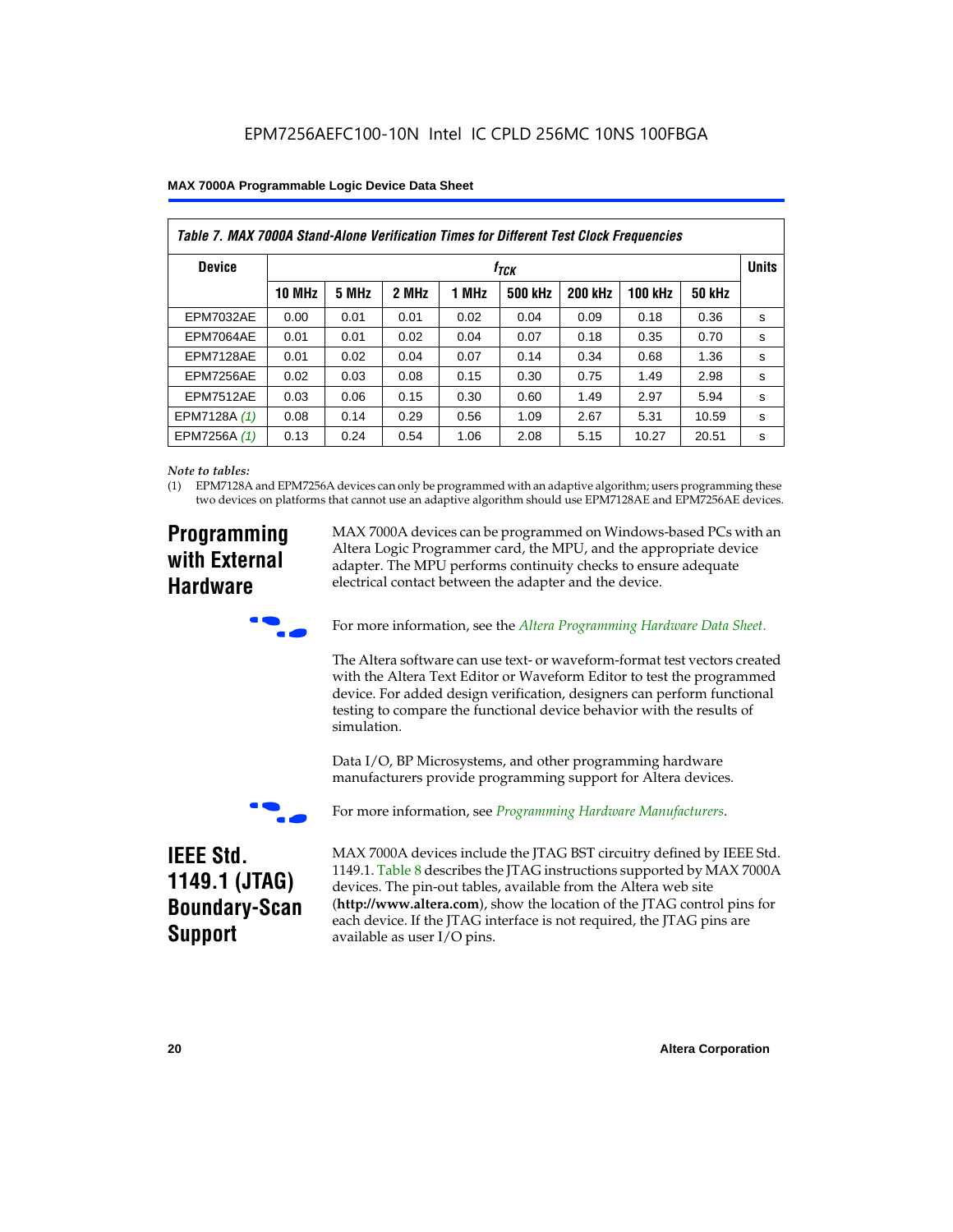| Table 8. MAX 7000A JTAG Instructions |                                                                                                                                                                                                                                                            |  |  |  |  |
|--------------------------------------|------------------------------------------------------------------------------------------------------------------------------------------------------------------------------------------------------------------------------------------------------------|--|--|--|--|
| <b>JTAG Instruction</b>              | <b>Description</b>                                                                                                                                                                                                                                         |  |  |  |  |
| SAMPLE/PRELOAD                       | Allows a snapshot of signals at the device pins to be captured and examined during<br>normal device operation, and permits an initial data pattern output at the device pins                                                                               |  |  |  |  |
| <b>EXTEST</b>                        | Allows the external circuitry and board-level interconnections to be tested by forcing a<br>test pattern at the output pins and capturing test results at the input pins                                                                                   |  |  |  |  |
| <b>BYPASS</b>                        | Places the 1-bit bypass register between the TDI and TDO pins, which allows the BST<br>data to pass synchronously through a selected device to adjacent devices during normal<br>device operation                                                          |  |  |  |  |
| <b>IDCODE</b>                        | Selects the IDCODE register and places it between the TDI and TDO pins, allowing the<br><b>IDCODE</b> to be serially shifted out of TDO                                                                                                                    |  |  |  |  |
| <b>USERCODE</b>                      | Selects the 32-bit USERCODE register and places it between the TDI and TDO pins,<br>allowing the USERCODE value to be shifted out of TDO. The USERCODE instruction is<br>available for MAX 7000AE devices only                                             |  |  |  |  |
| <b>UESCODE</b>                       | These instructions select the user electronic signature (UESCODE) and allow the<br>UESCODE to be shifted out of TDO, UESCODE instructions are available for EPM7128A<br>and EPM7256A devices only.                                                         |  |  |  |  |
| <b>ISP</b> Instructions              | These instructions are used when programming MAX 7000A devices via the JTAG ports<br>with the MasterBlaster, ByteBlasterMV, or BitBlaster download cable, or using a Jam<br>STAPL File, JBC File, or SVF File via an embedded processor or test equipment. |  |  |  |  |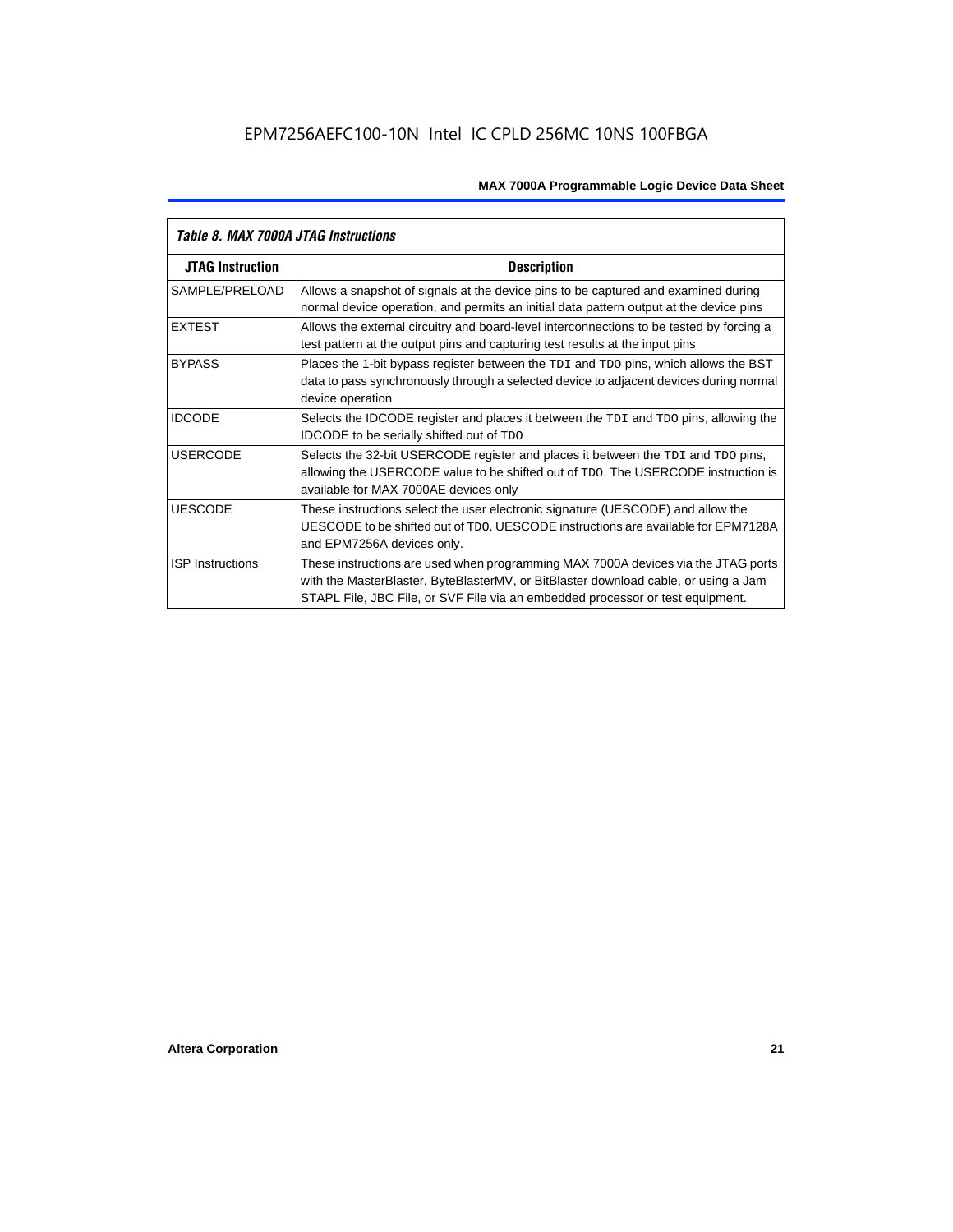The instruction register length of MAX 7000A devices is 10 bits. The user electronic signature (UES) register length in MAX 7000A devices is 16 bits. The MAX 7000AE USERCODE register length is 32 bits. Tables 9 and 10 show the boundary-scan register length and device IDCODE information for MAX 7000A devices.

| Table 9. MAX 7000A Boundary-Scan Register Length |                                      |  |  |  |  |
|--------------------------------------------------|--------------------------------------|--|--|--|--|
| <b>Device</b>                                    | <b>Boundary-Scan Register Length</b> |  |  |  |  |
| <b>EPM7032AE</b>                                 | 96                                   |  |  |  |  |
| EPM7064AE                                        | 192                                  |  |  |  |  |
| <b>EPM7128A</b>                                  | 288                                  |  |  |  |  |
| EPM7128AE                                        | 288                                  |  |  |  |  |
| <b>EPM7256A</b>                                  | 480                                  |  |  |  |  |
| EPM7256AE                                        | 480                                  |  |  |  |  |
| EPM7512AE                                        | 624                                  |  |  |  |  |

| Table 10. 32-Bit MAX 7000A Device IDCODE<br>Note $(1)$ |                            |                           |                                                    |                               |  |  |  |  |  |
|--------------------------------------------------------|----------------------------|---------------------------|----------------------------------------------------|-------------------------------|--|--|--|--|--|
| <b>Device</b>                                          |                            | <b>IDCODE (32 Bits)</b>   |                                                    |                               |  |  |  |  |  |
|                                                        | <b>Version</b><br>(4 Bits) | Part Number (16 Bits)     | <b>Manufacturer's</b><br><b>Identity (11 Bits)</b> | $(1 \text{ Bit})$<br>1<br>(2) |  |  |  |  |  |
| <b>EPM7032AE</b>                                       | 0001                       | 0111 0000 0011 0010       | 00001101110                                        | $\mathbf{1}$                  |  |  |  |  |  |
| <b>EPM7064AE</b>                                       | 0001                       | 0111 0000 0110 0100       | 00001101110                                        | 1                             |  |  |  |  |  |
| <b>EPM7128A</b>                                        | 0000                       | 0111 0001 0010 1000       | 00001101110                                        | $\mathbf{1}$                  |  |  |  |  |  |
| EPM7128AE                                              | 0001                       | 0111 0001 0010 1000       | 00001101110                                        | $\mathbf{1}$                  |  |  |  |  |  |
| <b>EPM7256A</b>                                        | 0000                       | 0010 0101<br>0110<br>0111 | 00001101110                                        | $\mathbf{1}$                  |  |  |  |  |  |
| EPM7256AE                                              | 0001                       | 0010 0101 0110<br>0111    | 00001101110                                        | $\mathbf{1}$                  |  |  |  |  |  |
| <b>EPM7512AE</b>                                       | 0001                       | 0111 0101 0001 0010       | 00001101110                                        | 1                             |  |  |  |  |  |

#### *Notes:*

(1) The most significant bit (MSB) is on the left.

(2) The least significant bit (LSB) for all JTAG IDCODEs is 1.



**f See Application Note 39 (IEEE 1149.1 (JTAG) Boundary-Scan Testing in Altera** *Devices)* for more information on JTAG BST.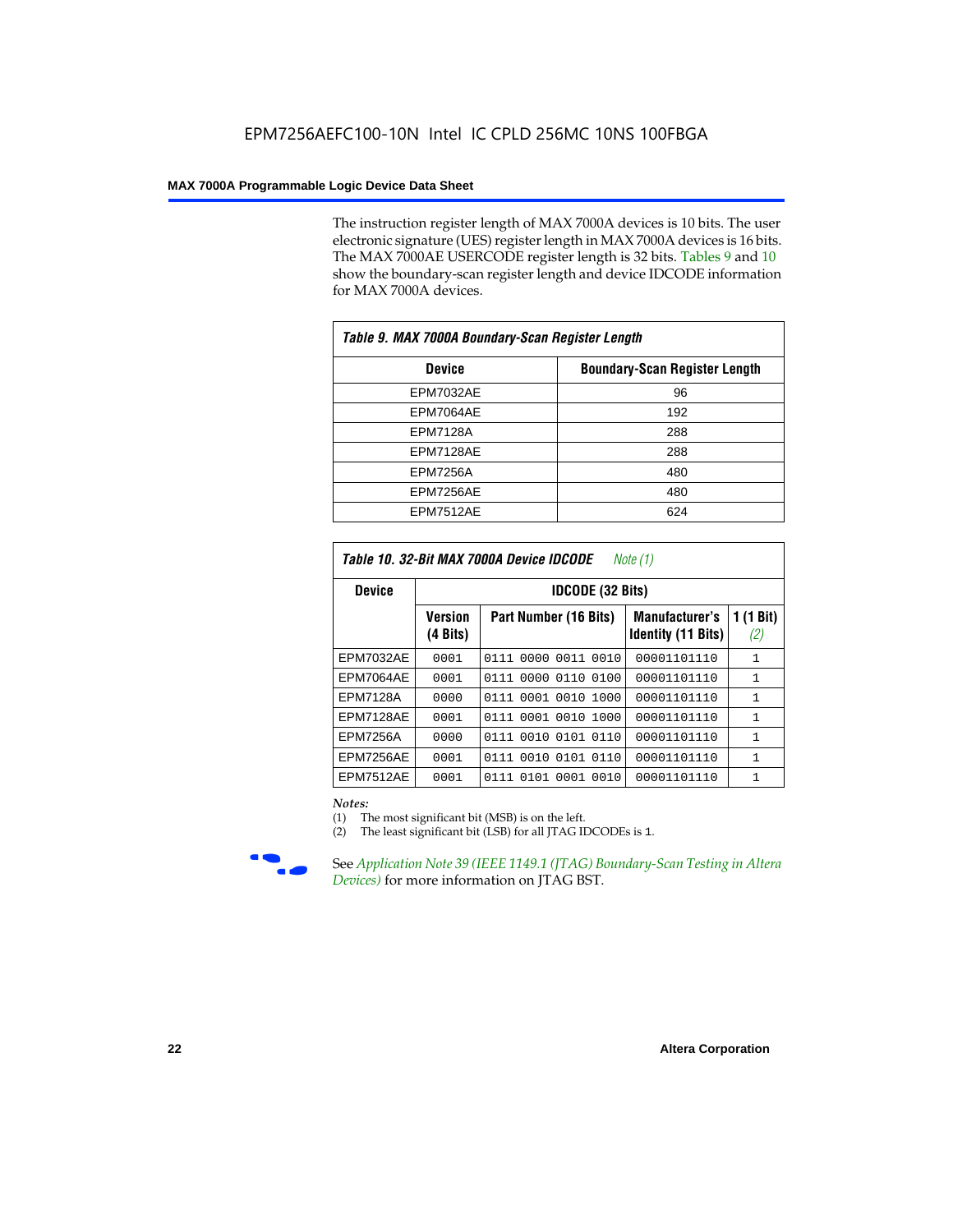



*Figure 8. MAX 7000A JTAG Waveforms*

Table 11 shows the JTAG timing parameters and values for MAX 7000A devices.

| Table 11. JTAG Timing Parameters & Values for MAX 7000A Devices Note (1) |                                                |     |     |      |  |  |  |
|--------------------------------------------------------------------------|------------------------------------------------|-----|-----|------|--|--|--|
| <b>Symbol</b>                                                            | Parameter                                      | Min | Max | Unit |  |  |  |
| t <sub>JCP</sub>                                                         | TCK clock period                               | 100 |     | ns   |  |  |  |
| t <sub>JCH</sub>                                                         | TCK clock high time                            | 50  |     | ns   |  |  |  |
| tjcl                                                                     | <b>TCK clock low time</b>                      | 50  |     | ns   |  |  |  |
| t <sub>JPSU</sub>                                                        | JTAG port setup time                           | 20  |     | ns   |  |  |  |
| t <sub>JPH</sub>                                                         | JTAG port hold time                            | 45  |     | ns   |  |  |  |
| tjpco                                                                    | JTAG port clock to output                      |     | 25  | ns   |  |  |  |
| t <sub>JPZX</sub>                                                        | JTAG port high impedance to valid output       |     | 25  | ns   |  |  |  |
| t <sub>JPXZ</sub>                                                        | JTAG port valid output to high impedance       |     | 25  | ns   |  |  |  |
| tjssu                                                                    | Capture register setup time                    | 20  |     | ns   |  |  |  |
| $t_{JSH}$                                                                | Capture register hold time                     | 45  |     | ns   |  |  |  |
| t <sub>JSCO</sub>                                                        | Update register clock to output                |     | 25  | ns   |  |  |  |
| t <sub>JSZX</sub>                                                        | Update register high impedance to valid output |     | 25  | ns   |  |  |  |
| t <sub>JSXZ</sub>                                                        | Update register valid output to high impedance |     | 25  | ns   |  |  |  |

*Note:*

(1) Timing parameters shown in this table apply for all specified VCCIO levels.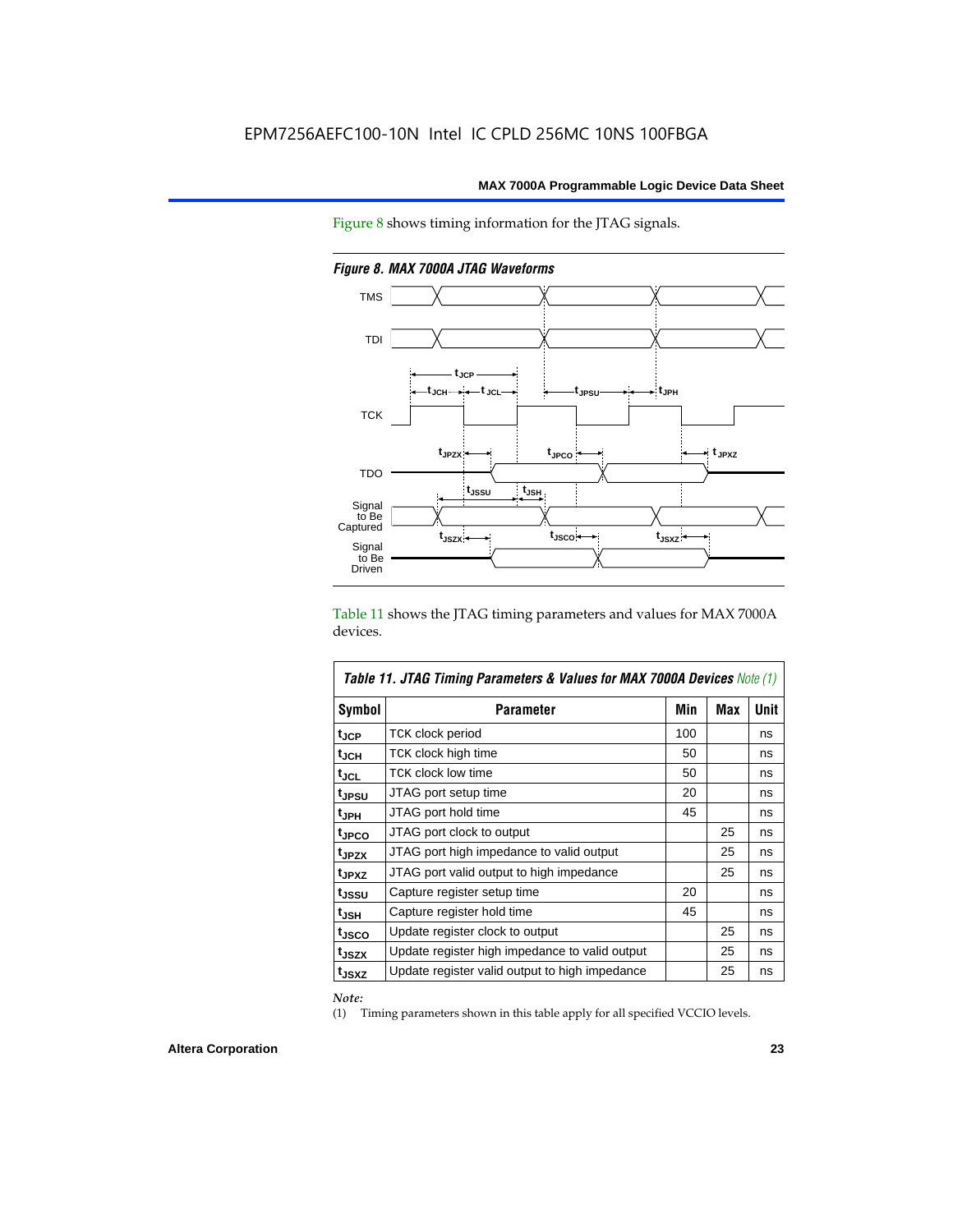### **Programmable Speed/Power Control**

MAX 7000A devices offer a power-saving mode that supports low-power operation across user-defined signal paths or the entire device. This feature allows total power dissipation to be reduced by 50% or more because most logic applications require only a small fraction of all gates to operate at maximum frequency.

The designer can program each individual macrocell in a MAX 7000A device for either high-speed (i.e., with the Turbo  $Bit^{TM}$  option turned on) or low-power operation (i.e., with the Turbo Bit option turned off). As a result, speed-critical paths in the design can run at high speed, while the remaining paths can operate at reduced power. Macrocells that run at low power incur a nominal timing delay adder (*tLPA*) for the *tLAD*, *tLAC*, *tIC*,  $t_{EN}$ ,  $t_{SEXP}$ ,  $t_{ACL}$ , and  $t_{CPPW}$  parameters.

### **Output Configuration**

MAX 7000A device outputs can be programmed to meet a variety of system-level requirements.

### **MultiVolt I/O Interface**

The MAX 7000A device architecture supports the MultiVolt I/O interface feature, which allows MAX 7000A devices to connect to systems with differing supply voltages. MAX 7000A devices in all packages can be set for 2.5-V, 3.3-V, or 5.0-V I/O pin operation. These devices have one set of VCC pins for internal operation and input buffers (VCCINT), and another set for I/O output drivers (VCCIO).

The VCCIO pins can be connected to either a 3.3-V or 2.5-V power supply, depending on the output requirements. When the VCCIO pins are connected to a 2.5-V power supply, the output levels are compatible with 2.5-V systems. When the VCCIO pins are connected to a 3.3-V power supply, the output high is at 3.3 V and is therefore compatible with 3.3-V or 5.0-V systems. Devices operating with  $V_{\text{CCIO}}$  levels lower than 3.0 V incur a slightly greater timing delay of  $t_{OD2}$  instead of  $t_{OD1}$ . Inputs can always be driven by 2.5-V, 3.3-V, or 5.0-V signals.

|                           | Table 12. MAX 7000A MultiVolt I/O Support |                                              |     |     |     |     |  |  |  |  |
|---------------------------|-------------------------------------------|----------------------------------------------|-----|-----|-----|-----|--|--|--|--|
| V <sub>CCIO</sub> Voltage |                                           | Input Signal (V)<br><b>Output Signal (V)</b> |     |     |     |     |  |  |  |  |
|                           | 2.5                                       | 3.3                                          | 5.0 | 2.5 | 3.3 | 5.0 |  |  |  |  |
| 2.5                       |                                           |                                              |     |     |     |     |  |  |  |  |
| 3.3                       |                                           |                                              |     |     |     |     |  |  |  |  |

Table 12 describes the MAX 7000A MultiVolt I/O support.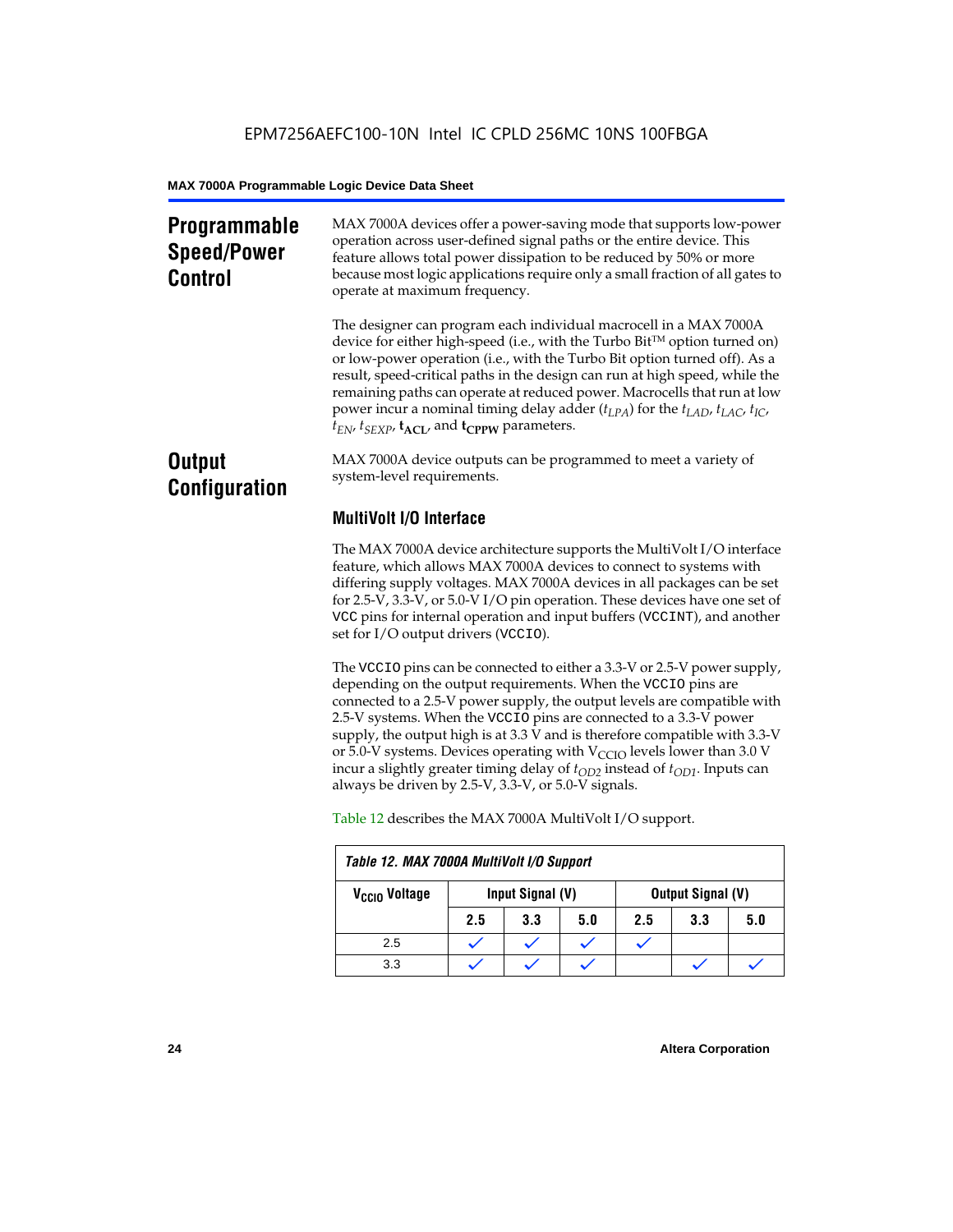#### **Open-Drain Output Option**

MAX 7000A devices provide an optional open-drain (equivalent to open-collector) output for each I/O pin. This open-drain output enables the device to provide system-level control signals (e.g., interrupt and write enable signals) that can be asserted by any of several devices. This output can also provide an additional wired-OR plane.

Open-drain output pins on MAX 7000A devices (with a pull-up resistor to the 5.0-V supply) can drive 5.0-V CMOS input pins that require a high  $V<sub>IH</sub>$ . When the open-drain pin is active, it will drive low. When the pin is inactive, the resistor will pull up the trace to  $5.0$  V to meet CMOS V<sub>OH</sub> requirements. The open-drain pin will only drive low or tri-state; it will never drive high. The rise time is dependent on the value of the pull-up resistor and load impedance. The  $I_{OL}$  current specification should be considered when selecting a pull-up resistor.

#### **Programmable Ground Pins**

Each unused I/O pin on MAX 7000A devices may be used as an additional ground pin. In EPM7128A and EPM7256A devices, utilizing unused I/O pins as additional ground pins requires using the associated macrocell. In MAX 7000AE devices, this programmable ground feature does not require the use of the associated macrocell; therefore, the buried macrocell is still available for user logic.

#### **Slew-Rate Control**

The output buffer for each MAX 7000A I/O pin has an adjustable output slew rate that can be configured for low-noise or high-speed performance. A faster slew rate provides high-speed transitions for high-performance systems. However, these fast transitions may introduce noise transients into the system. A slow slew rate reduces system noise, but adds a nominal delay of 4 to 5 ns. When the configuration cell is turned off, the slew rate is set for low-noise performance. Each I/O pin has an individual EEPROM bit that controls the slew rate, allowing designers to specify the slew rate on a pin-by-pin basis. The slew rate control affects both the rising and falling edges of the output signal.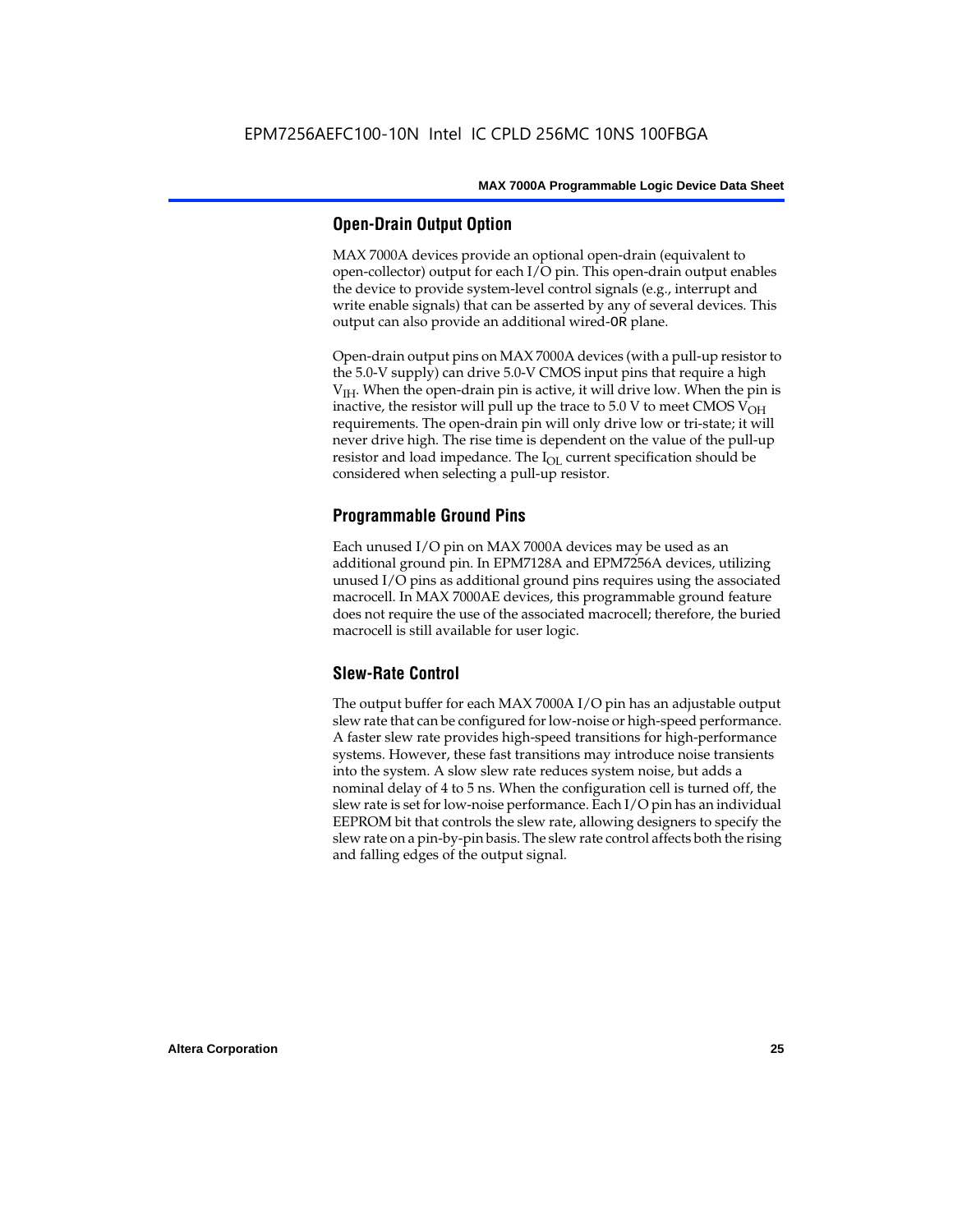| <b>Power</b><br>Sequencing &<br><b>Hot-Socketing</b> | Because MAX 7000A devices can be used in a mixed-voltage environment,<br>they have been designed specifically to tolerate any possible power-up<br>sequence. The $V_{\text{CCIO}}$ and $V_{\text{CCINT}}$ power planes can be powered in any<br>order.                                                                                                                                                                                                                                     |
|------------------------------------------------------|--------------------------------------------------------------------------------------------------------------------------------------------------------------------------------------------------------------------------------------------------------------------------------------------------------------------------------------------------------------------------------------------------------------------------------------------------------------------------------------------|
|                                                      | Signals can be driven into MAX 7000AE devices before and during power-<br>up (and power-down) without damaging the device. Additionally,<br>MAX 7000AE devices do not drive out during power-up. Once operating<br>conditions are reached, MAX 7000AE devices operate as specified by the<br>user.                                                                                                                                                                                         |
|                                                      | MAX 7000AE device I/O pins will not source or sink more than 300 µA of<br>DC current during power-up. All pins can be driven up to 5.75 V during<br>hot-socketing, except the OE1 and GLCRn pins. The OE1 and GLCRn pins<br>can be driven up to 3.6 V during hot-socketing. After $V_{\text{CCINT}}$ and $V_{\text{CCIO}}$<br>reach the recommended operating conditions, these two pins are 5.0-V<br>tolerant.                                                                            |
|                                                      | EPM7128A and EPM7256A devices do not support hot-socketing and may<br>drive out during power-up.                                                                                                                                                                                                                                                                                                                                                                                           |
| <b>Design Security</b>                               | All MAX 7000A devices contain a programmable security bit that controls<br>access to the data programmed into the device. When this bit is<br>programmed, a design implemented in the device cannot be copied or<br>retrieved. This feature provides a high level of design security because<br>programmed data within EEPROM cells is invisible. The security bit that<br>controls this function, as well as all other programmed data, is reset only<br>when the device is reprogrammed. |
| <b>Generic Testing</b>                               | MAX 7000A devices are fully tested. Complete testing of each<br>programmable EEPROM bit and all internal logic elements ensures 100%<br>programming yield. AC test measurements are taken under conditions<br>equivalent to those shown in Figure 9. Test patterns can be used and then<br>erased during early stages of the production flow.                                                                                                                                              |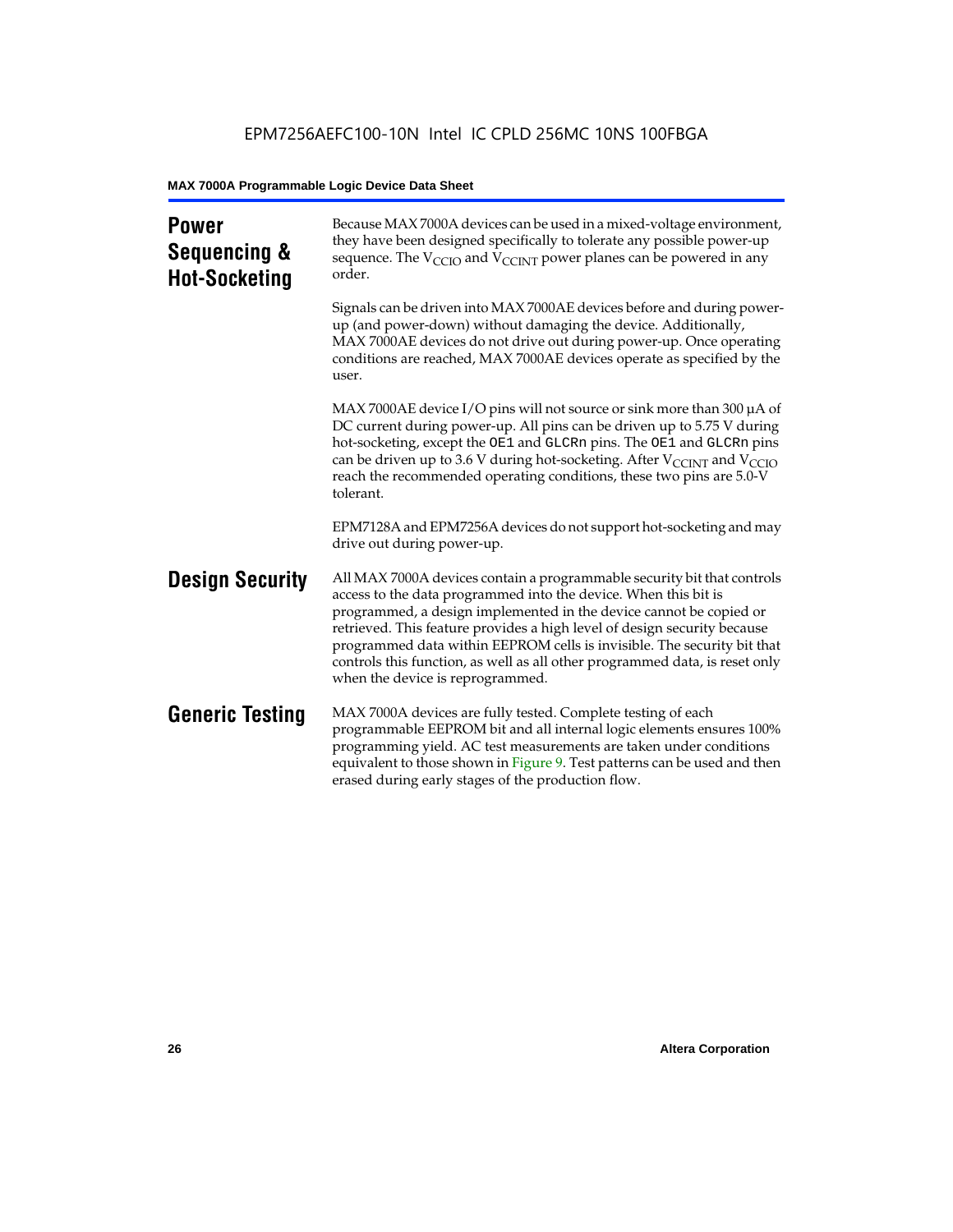#### *Figure 9. MAX 7000A AC Test Conditions*

*3.3-V outputs.*



### **Operating Conditions**

Tables 13 through 16 provide information on absolute maximum ratings, recommended operating conditions, operating conditions, and capacitance for MAX 7000A devices.

|                | Table 13. MAX 7000A Device Absolute Maximum Ratings<br>Note $(1)$ |                                                           |        |      |              |  |  |  |  |  |  |
|----------------|-------------------------------------------------------------------|-----------------------------------------------------------|--------|------|--------------|--|--|--|--|--|--|
| Symbol         | <b>Parameter</b>                                                  | Conditions                                                | Min    | Max  | <b>Unit</b>  |  |  |  |  |  |  |
| $V_{CC}$       | Supply voltage                                                    | With respect to ground $(2)$                              | $-0.5$ | 4.6  | V            |  |  |  |  |  |  |
| V <sub>1</sub> | DC input voltage                                                  |                                                           | $-2.0$ | 5.75 | $\vee$       |  |  |  |  |  |  |
| $I_{OUT}$      | DC output current, per pin                                        |                                                           | $-25$  | 25   | mA           |  |  |  |  |  |  |
| $T_{STG}$      | Storage temperature                                               | No bias                                                   | $-65$  | 150  | $^{\circ}$ C |  |  |  |  |  |  |
| $T_A$          | Ambient temperature                                               | Under bias                                                | $-65$  | 135  | $^{\circ}$ C |  |  |  |  |  |  |
| $T_{\rm J}$    | Junction temperature                                              | BGA, FineLine BGA, PQFP, and<br>TQFP packages, under bias |        | 135  | $^{\circ}$ C |  |  |  |  |  |  |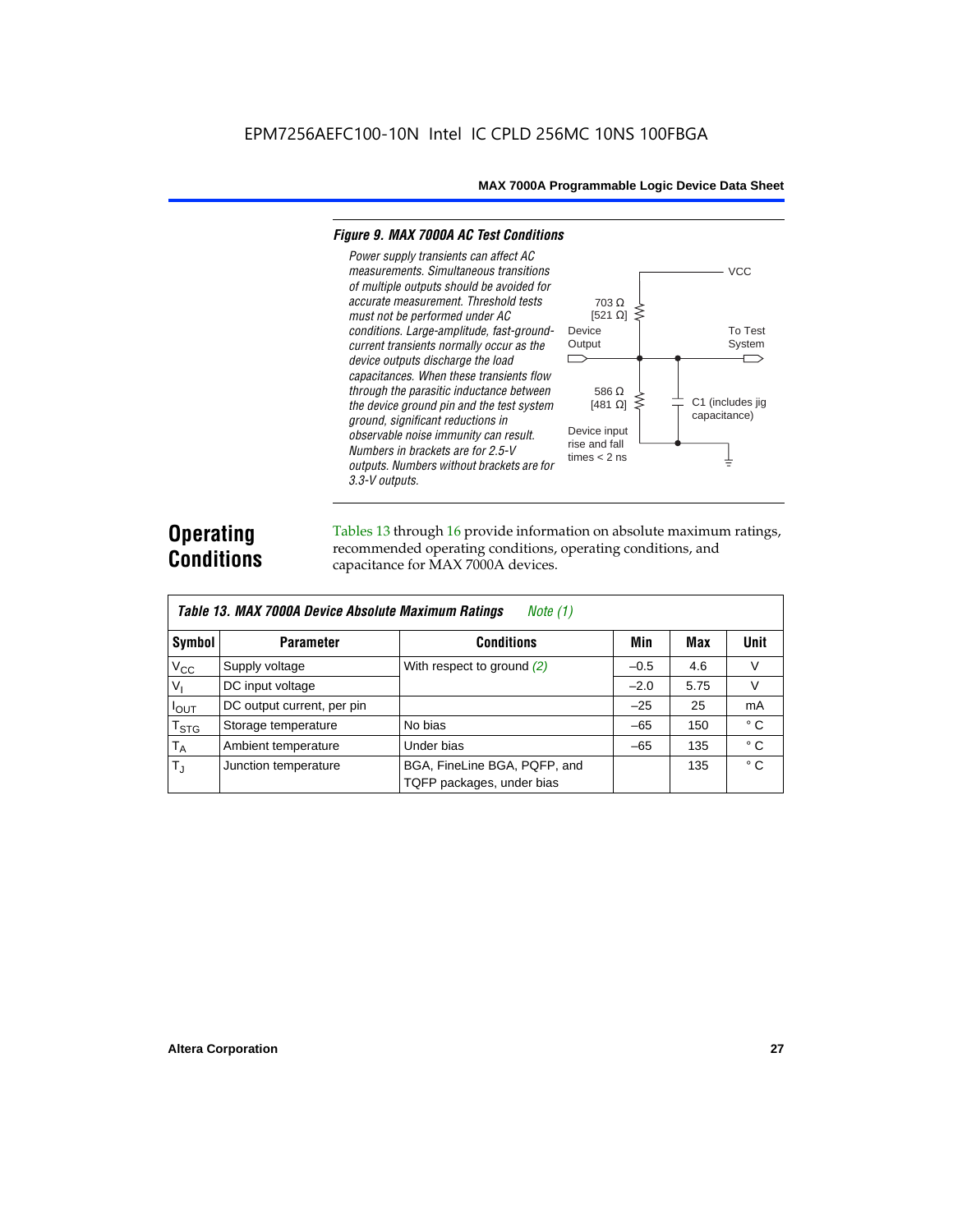|                          | <b>Table 14. MAX 7000A Device Recommended Operating Conditions</b> |                      |          |                   |              |  |  |  |  |  |  |
|--------------------------|--------------------------------------------------------------------|----------------------|----------|-------------------|--------------|--|--|--|--|--|--|
| Symbol                   | <b>Parameter</b>                                                   | <b>Conditions</b>    | Min      | Max               | Unit         |  |  |  |  |  |  |
| <b>V<sub>CCINT</sub></b> | Supply voltage for internal logic<br>and input buffers             | (3), (13)            | 3.0      | 3.6               | $\vee$       |  |  |  |  |  |  |
| V <sub>CCIO</sub>        | Supply voltage for output<br>drivers, 3.3-V operation              | (3)                  | 3.0      | 3.6               | $\vee$       |  |  |  |  |  |  |
|                          | Supply voltage for output<br>drivers, 2.5-V operation              | (3)                  | 2.3      | 2.7               | $\vee$       |  |  |  |  |  |  |
| $V_{\text{CCISP}}$       | Supply voltage during in-<br>system programming                    |                      | 3.0      | 3.6               | $\vee$       |  |  |  |  |  |  |
| $V_{I}$                  | Input voltage                                                      | (4)                  | $-0.5$   | 5.75              | $\vee$       |  |  |  |  |  |  |
| $V_{\rm O}$              | Output voltage                                                     |                      | $\Omega$ | V <sub>CCIO</sub> | $\vee$       |  |  |  |  |  |  |
| $T_A$                    | Ambient temperature                                                | Commercial range     | $\Omega$ | 70                | $^{\circ}$ C |  |  |  |  |  |  |
|                          |                                                                    | Industrial range (5) | $-40$    | 85                | $^{\circ}$ C |  |  |  |  |  |  |
| $T_{\rm J}$              | Junction temperature                                               | Commercial range     | $\Omega$ | 90                | $^{\circ}$ C |  |  |  |  |  |  |
|                          |                                                                    | Industrial range (5) | $-40$    | 105               | $^{\circ}$ C |  |  |  |  |  |  |
|                          |                                                                    | Extended range (5)   | $-40$    | 130               | $^{\circ}$ C |  |  |  |  |  |  |
| $t_{\mathsf{R}}$         | Input rise time                                                    |                      |          | 40                | ns           |  |  |  |  |  |  |
| $t_F$                    | Input fall time                                                    |                      |          | 40                | ns           |  |  |  |  |  |  |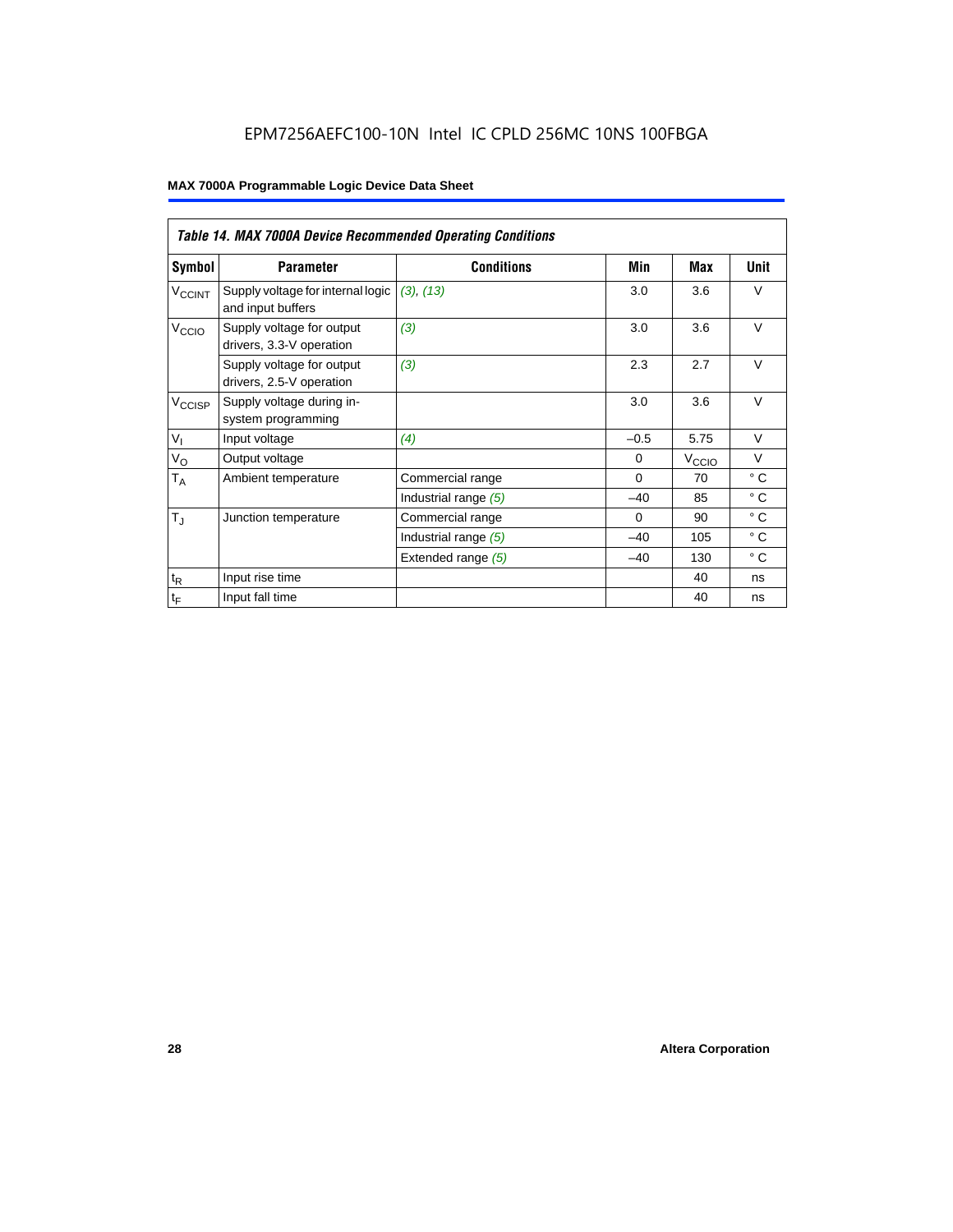|                         | <b>Table 15. MAX 7000A Device DC Operating Conditions</b> | Note (6)                                                                               |                         |      |             |
|-------------------------|-----------------------------------------------------------|----------------------------------------------------------------------------------------|-------------------------|------|-------------|
| Symbol                  | <b>Parameter</b>                                          | <b>Conditions</b>                                                                      | Min                     | Max  | <b>Unit</b> |
| $V_{\text{IH}}$         | High-level input voltage                                  |                                                                                        | 1.7                     | 5.75 | $\vee$      |
| $V_{IL}$                | Low-level input voltage                                   |                                                                                        | $-0.5$                  | 0.8  | V           |
| $V_{OH}$                | 3.3-V high-level TTL output<br>voltage                    | $I_{OH} = -8$ mA DC, $V_{CClO} = 3.00$ V (7)                                           | 2.4                     |      | $\vee$      |
|                         | 3.3-V high-level CMOS output<br>voltage                   | $I_{OH} = -0.1$ mA DC, $V_{CCD} = 3.00$ V<br>(7)                                       | $V_{\text{CCIO}} - 0.2$ |      | V           |
|                         |                                                           | 2.5-V high-level output voltage $ I_{OH} = -100 \mu A DC$ , $V_{CClO} = 2.30 V$<br>(7) | 2.1                     |      | V           |
|                         |                                                           | $I_{OH} = -1$ mA DC, $V_{CCIO} = 2.30$ V (7)                                           | 2.0                     |      | $\vee$      |
|                         |                                                           | $I_{OH} = -2$ mA DC, $V_{CCIO} = 2.30$ V (7)                                           | 1.7                     |      | $\vee$      |
| $V_{OL}$                | 3.3-V low-level TTL output<br>voltage                     | $I_{OL}$ = 8 mA DC, $V_{CCIO}$ = 3.00 V (8)                                            |                         | 0.45 | $\vee$      |
|                         | 3.3-V low-level CMOS output<br>voltage                    | $I_{\text{OI}} = 0.1 \text{ mA DC}$ , $V_{\text{CCIO}} = 3.00 \text{ V}$ (8)           |                         | 0.2  | V           |
|                         | 2.5-V low-level output voltage                            | $I_{OL}$ = 100 µA DC, $V_{CCIO}$ = 2.30 V (8)                                          |                         | 0.2  | $\vee$      |
|                         |                                                           | $I_{OL}$ = 1 mA DC, $V_{CCIO}$ = 2.30 V (8)                                            |                         | 0.4  | $\vee$      |
|                         |                                                           | $I_{OL}$ = 2 mA DC, $V_{CCIO}$ = 2.30 V (8)                                            |                         | 0.7  | V           |
| $\mathsf{I}_\mathrm{I}$ | Input leakage current                                     | $V_1 = -0.5$ to 5.5 V (9)                                                              | $-10$                   | 10   | μA          |
| $I_{OZ}$                | Tri-state output off-state<br>current                     | $V_1 = -0.5$ to 5.5 V (9)                                                              | $-10$                   | 10   | μA          |
| $R_{ISP}$               | Value of I/O pin pull-up resistor                         | $V_{\text{CCIO}} = 3.0$ to 3.6 V (10)                                                  | 20                      | 50   | $k\Omega$   |
|                         | during in-system programming                              | $V_{\text{CCIO}}$ = 2.3 to 2.7 V (10)                                                  | 30                      | 80   | $k\Omega$   |
|                         | or during power-up                                        | $V_{\text{CCIO}} = 2.3$ to 3.6 V (11)                                                  | 20                      | 74   | $k\Omega$   |

| Table 16. MAX 7000A Device Capacitance | Note (12) |
|----------------------------------------|-----------|
|                                        |           |

| Symbol    | <b>Parameter</b>      | <b>Conditions</b>                   | Min | Max | Unit |
|-----------|-----------------------|-------------------------------------|-----|-----|------|
| $C_{IN}$  | Input pin capacitance | $V_{IN} = 0$ V, f = 1.0 MHz         |     |     | рF   |
| $v_{1/0}$ | I/O pin capacitance   | $V_{\text{OUT}} = 0 V, f = 1.0 MHz$ |     |     | рF   |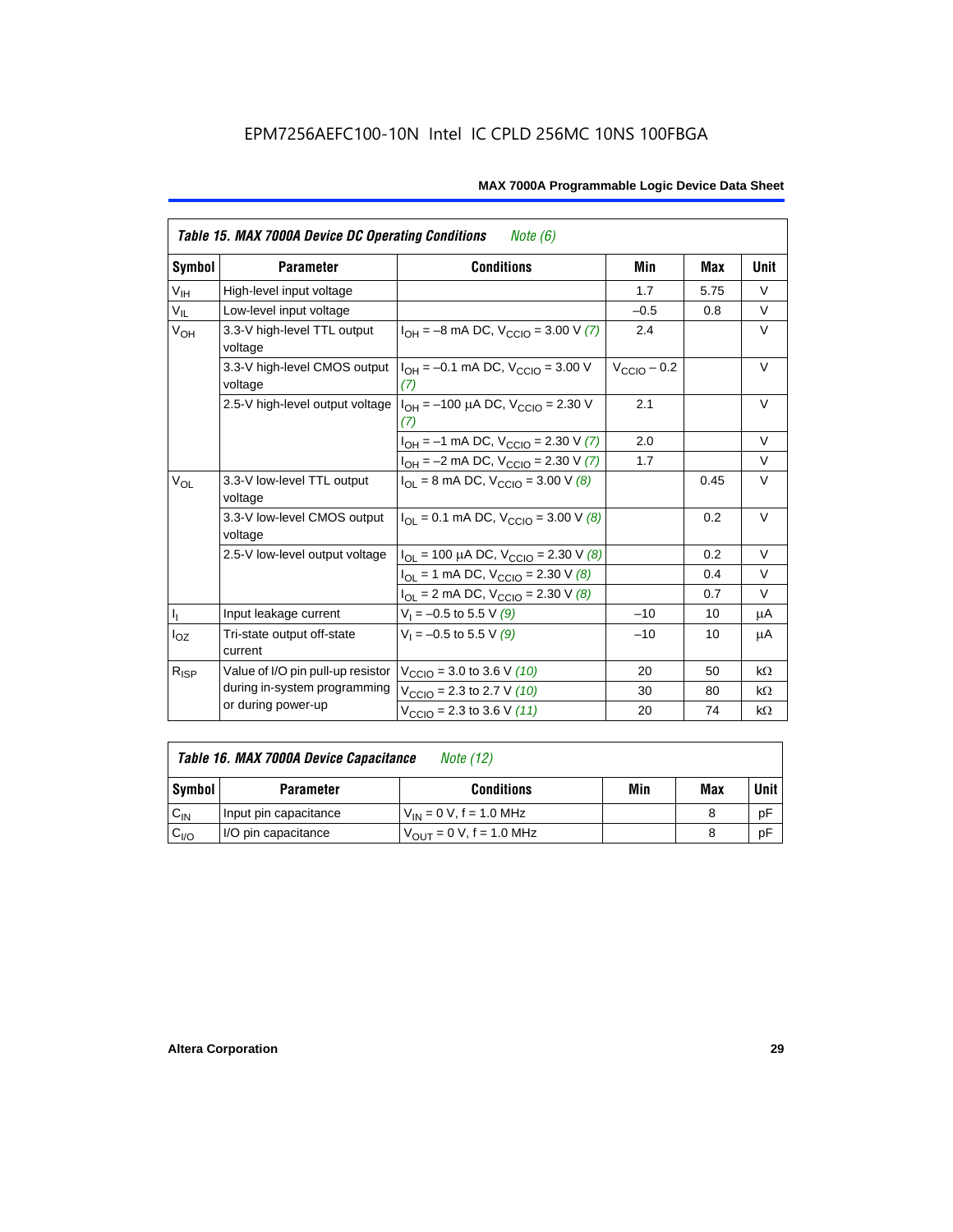#### *Notes to tables:*

- (1) See the *Operating Requirements for Altera Devices Data Sheet.*
- Minimum DC input voltage is –0.5 V. During transitions, the inputs may undershoot to –2.0 V for input currents less than 100 mA and periods shorter than 20 ns.
- (3) For EPM7128A and EPM7256A devices only,  $V_{CC}$  must rise monotonically.
- (4) In MAX 7000AE devices, all pins, including dedicated inputs, I/O pins, and JTAG pins, may be driven before V<sub>CCINT</sub> and V<sub>CCIO</sub> are powered.
- (5) These devices support in-system programming for –40° to 100° C. For in-system programming support between –40° and 0° C, contact Altera Applications.
- (6) These values are specified under the recommended operating conditions shown in Table 14 on page 28.
- (7) The parameter is measured with 50% of the outputs each sourcing the specified current. The  $I_{OH}$  parameter refers to high-level TTL or CMOS output current.
- (8) The parameter is measured with 50% of the outputs each sinking the specified current. The  $I_{OL}$  parameter refers to low-level TTL or CMOS output current.
- (9) This value is specified for normal device operation. For MAX 7000AE devices, the maximum leakage current during power-up is ±300 µA. For EPM7128A and EPM7256A devices, leakage current during power-up is not specified.
- (10) For EPM7128A and EPM7256A devices, this pull-up exists while a device is programmed in-system.
- (11) For MAX 7000AE devices, this pull-up exists while devices are programmed in-system and in unprogrammed devices during power-up.
- (12) Capacitance is measured at 25 °C and is sample-tested only. The OE1 pin (high-voltage pin during programming) has a maximum capacitance of 20 pF.
- (13) The POR time for MAX 7000AE devices (except MAX 7128A and MAX 7256A devices) does not exceed 100 µs. The sufficient V<sub>CCINT</sub> voltage level for POR is 3.0 V. The device is fully initialized within the POR time after V<sub>CCINT</sub> reaches the sufficient POR voltage level.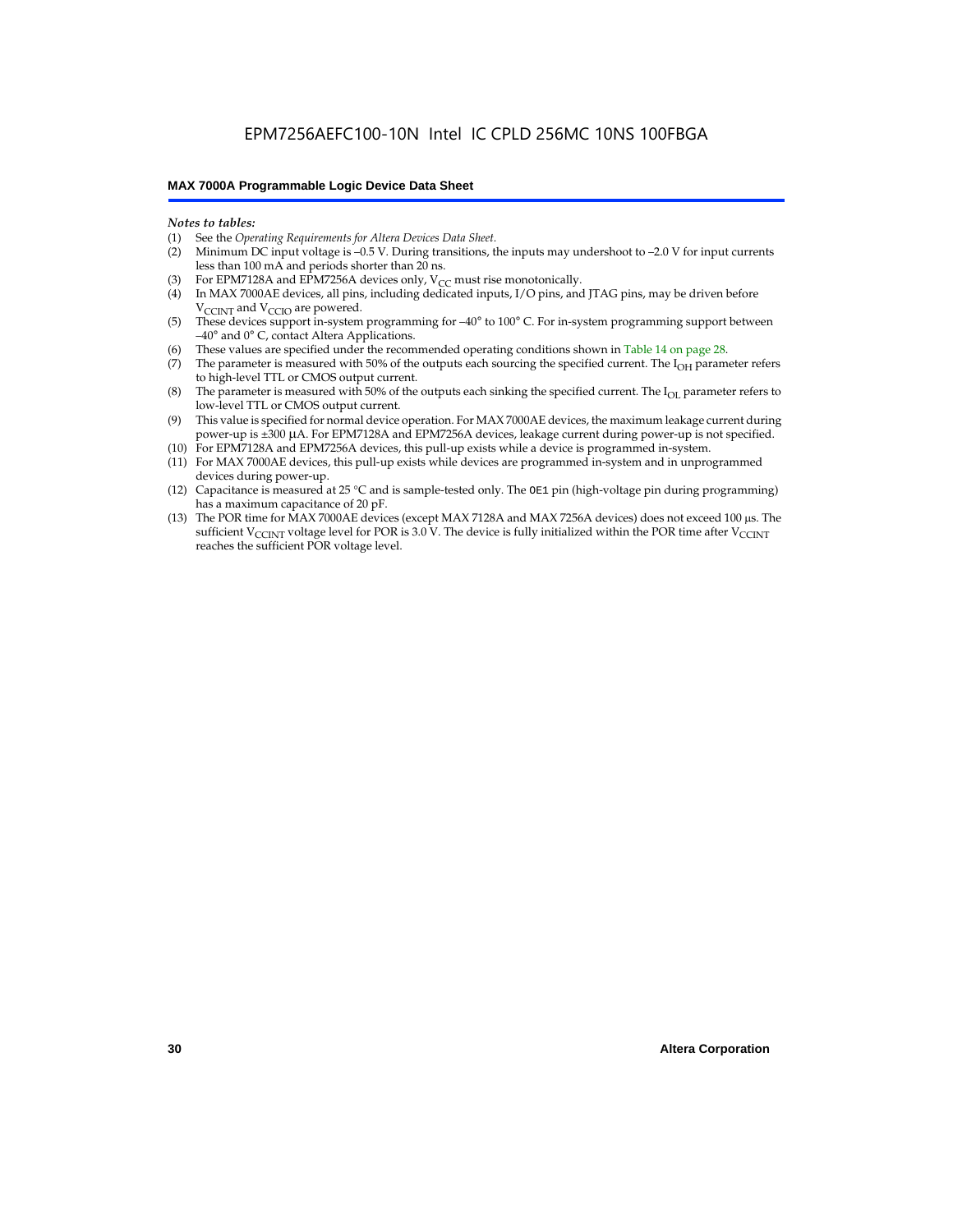Figure 10 shows the typical output drive characteristics of MAX 7000A devices.





**Timing Model** MAX 7000A device timing can be analyzed with the Altera software, a variety of popular industry-standard EDA simulators and timing analyzers, or with the timing model shown in Figure 11. MAX 7000A devices have predictable internal delays that enable the designer to determine the worst-case timing of any design. The software provides timing simulation, point-to-point delay prediction, and detailed timing analysis for device-wide performance evaluation.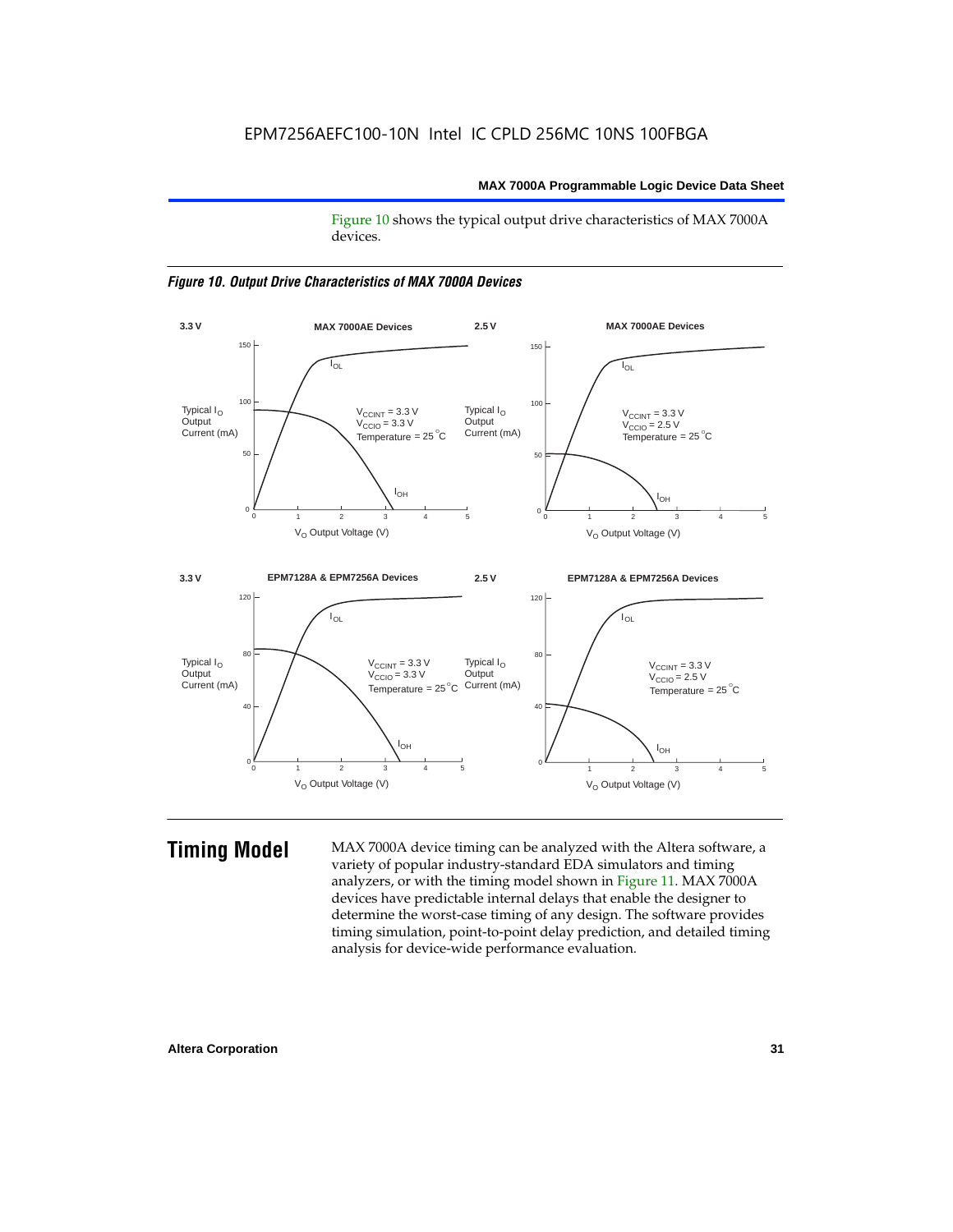



The timing characteristics of any signal path can be derived from the timing model and parameters of a particular device. External timing parameters, which represent pin-to-pin timing delays, can be calculated as the sum of internal parameters. Figure 12 shows the timing relationship between internal and external delay parameters.



f See *Application Note 94 (Understanding MAX 7000 Timing)* for more information.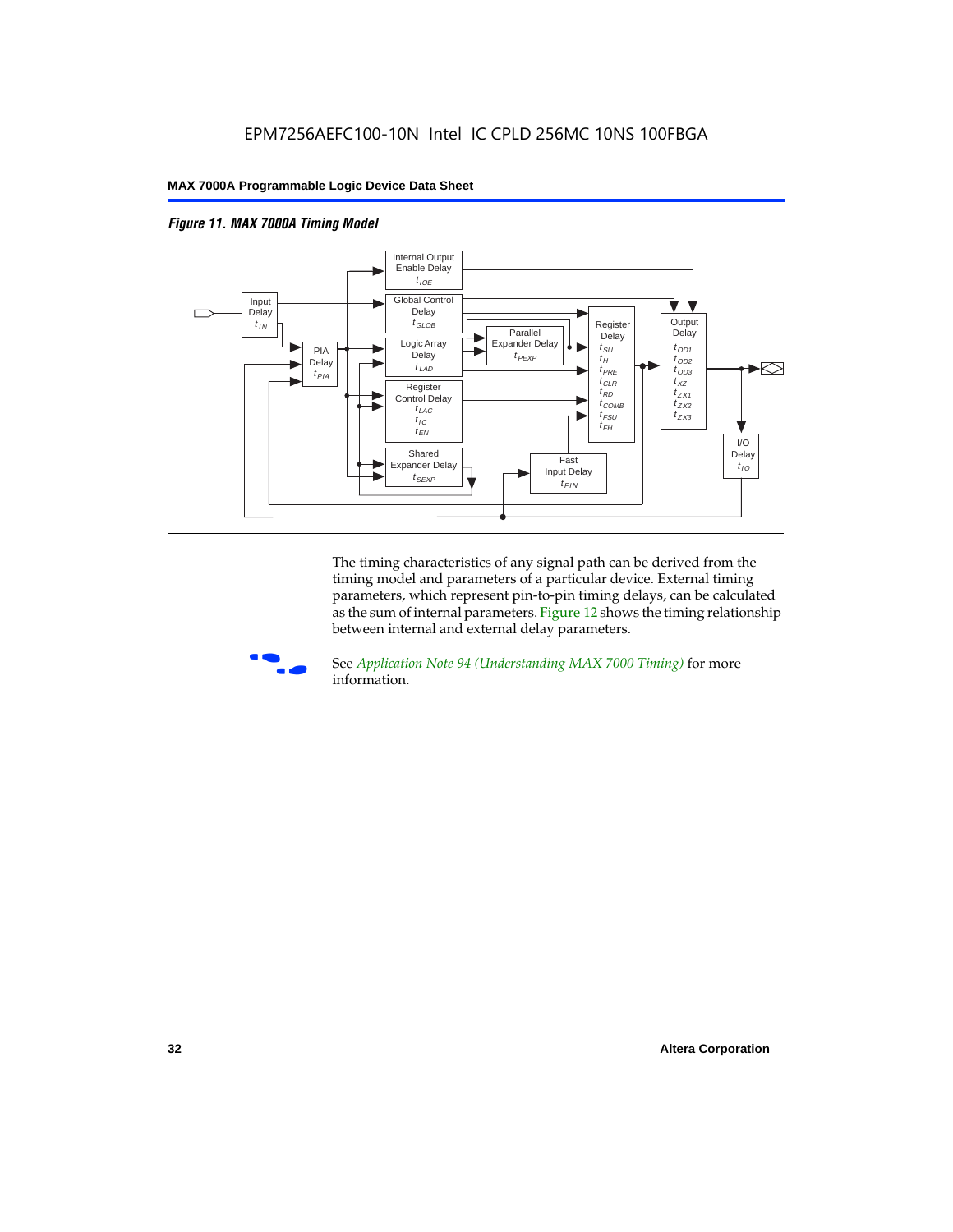#### *Figure 12. MAX 7000A Switching Waveforms*

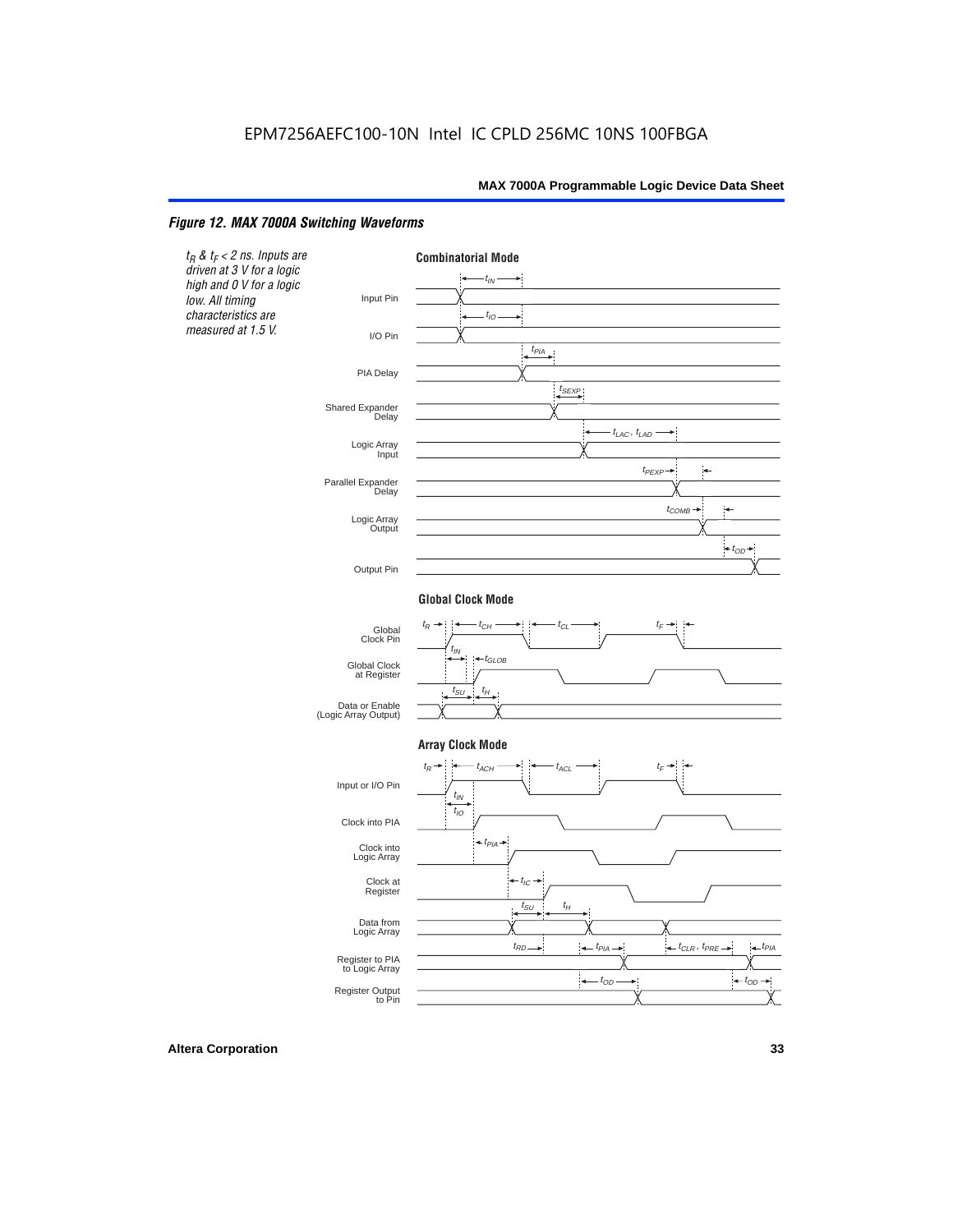Tables 17 through 30 show EPM7032AE, EPM7064AE, EPM7128AE, EPM7256AE, EPM7512AE, EPM7128A, and EPM7256A timing information.

|                  | <b>Table 17. EPM7032AE External Timing Parameters</b><br>Note $(1)$ |                   |       |            |                    |            |       |     |             |  |  |
|------------------|---------------------------------------------------------------------|-------------------|-------|------------|--------------------|------------|-------|-----|-------------|--|--|
| Symbol           | <b>Parameter</b>                                                    | <b>Conditions</b> |       |            | <b>Speed Grade</b> |            |       |     | <b>Unit</b> |  |  |
|                  |                                                                     |                   |       | $-4$       | $-7$               |            | $-10$ |     |             |  |  |
|                  |                                                                     |                   | Min   | <b>Max</b> | Min                | <b>Max</b> | Min   | Max |             |  |  |
| t <sub>PD1</sub> | Input to non-registered<br>output                                   | $C1 = 35 pF(2)$   |       | 4.5        |                    | 7.5        |       | 10  | ns          |  |  |
| t <sub>PD2</sub> | I/O input to non-registered<br>output                               | $C1 = 35 pF(2)$   |       | 4.5        |                    | 7.5        |       | 10  | ns          |  |  |
| $t_{\text{SU}}$  | Global clock setup time                                             | (2)               | 2.9   |            | 4.7                |            | 6.3   |     | ns          |  |  |
| $t_H$            | Global clock hold time                                              | (2)               | 0.0   |            | 0.0                |            | 0.0   |     | ns          |  |  |
| t <sub>FSU</sub> | Global clock setup time of<br>fast input                            |                   | 2.5   |            | 3.0                |            | 3.0   |     | ns          |  |  |
| $t_{FH}$         | Global clock hold time of<br>fast input                             |                   | 0.0   |            | 0.0                |            | 0.0   |     | ns          |  |  |
| $t_{CO1}$        | Global clock to output delay                                        | $C1 = 35 pF$      | 1.0   | 3.0        | 1.0                | 5.0        | 1.0   | 6.7 | ns          |  |  |
| $t_{CH}$         | Global clock high time                                              |                   | 2.0   |            | 3.0                |            | 4.0   |     | ns          |  |  |
| $t_{CL}$         | Global clock low time                                               |                   | 2.0   |            | 3.0                |            | 4.0   |     | ns          |  |  |
| $t_{ASU}$        | Array clock setup time                                              | (2)               | 1.6   |            | 2.5                |            | 3.6   |     | ns          |  |  |
| t <sub>AH</sub>  | Array clock hold time                                               | (2)               | 0.3   |            | 0.5                |            | 0.5   |     | ns          |  |  |
| $t_{ACO1}$       | Array clock to output delay                                         | $C1 = 35 pF(2)$   | 1.0   | 4.3        | 1.0                | 7.2        | 1.0   | 9.4 | ns          |  |  |
| $t_{ACH}$        | Array clock high time                                               |                   | 2.0   |            | 3.0                |            | 4.0   |     | ns          |  |  |
| $t_{ACL}$        | Array clock low time                                                |                   | 2.0   |            | 3.0                |            | 4.0   |     | ns          |  |  |
| tcppw            | Minimum pulse width for<br>clear and preset                         | (3)               | 2.0   |            | 3.0                |            | 4.0   |     | ns          |  |  |
| $t_{\text{CNT}}$ | Minimum global clock<br>period                                      | (2)               |       | 4.4        |                    | 7.2        |       | 9.7 | ns          |  |  |
| $f_{CNT}$        | Maximum internal global<br>clock frequency                          | (2), (4)          | 227.3 |            | 138.9              |            | 103.1 |     | <b>MHz</b>  |  |  |
| $t_{ACNT}$       | Minimum array clock period                                          | (2)               |       | 4.4        |                    | 7.2        |       | 9.7 | ns          |  |  |
| <b>fACNT</b>     | Maximum internal array<br>clock frequency                           | (2), (4)          | 227.3 |            | 138.9              |            | 103.1 |     | <b>MHz</b>  |  |  |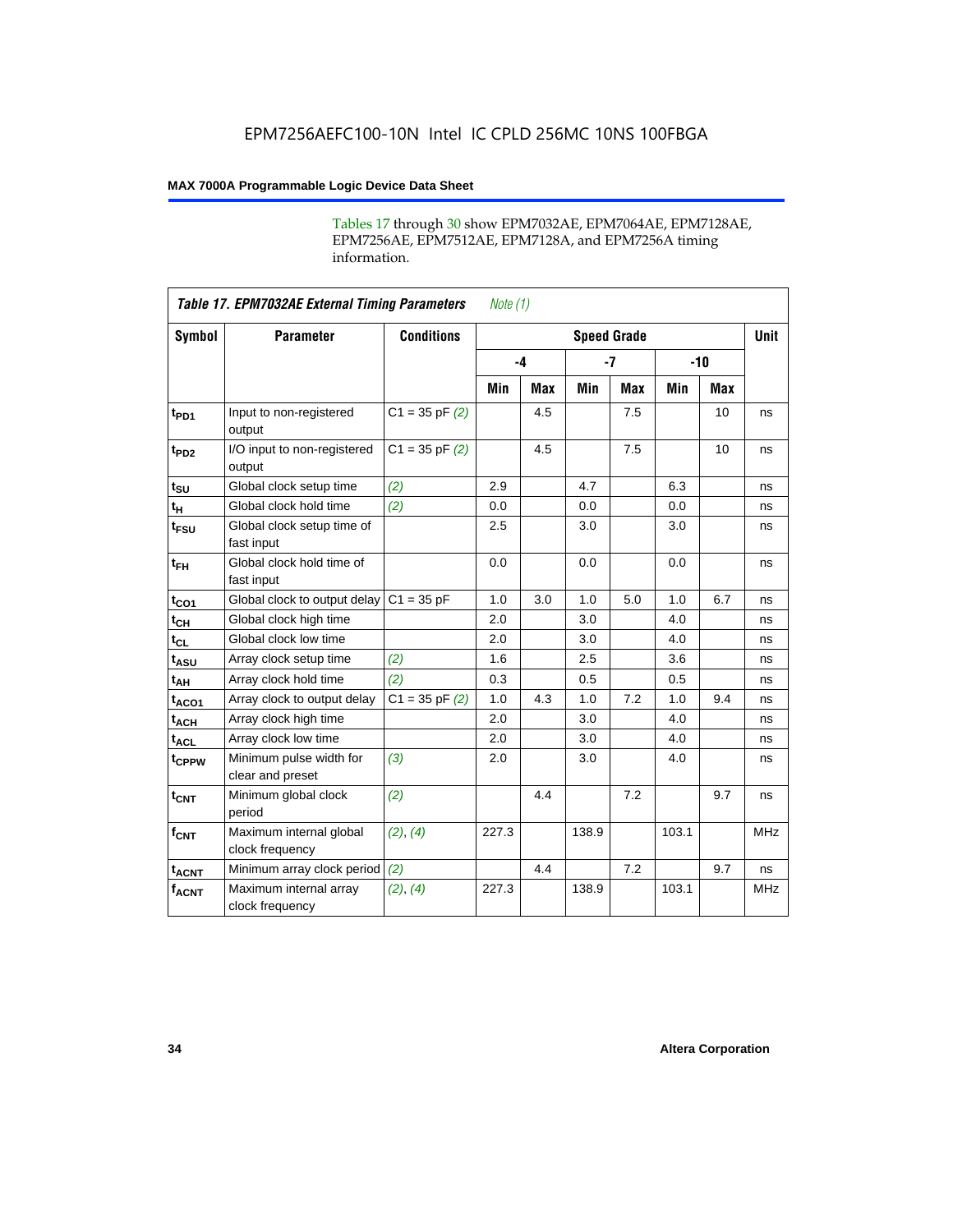|                    | Table 18. EPM7032AE Internal Timing Parameters (Part 1 of 2)<br>Note $(1)$                                   |                     |     |     |     |                    |     |      |             |  |
|--------------------|--------------------------------------------------------------------------------------------------------------|---------------------|-----|-----|-----|--------------------|-----|------|-------------|--|
| Symbol             | <b>Parameter</b>                                                                                             | <b>Conditions</b>   |     |     |     | <b>Speed Grade</b> |     |      | <b>Unit</b> |  |
|                    |                                                                                                              |                     |     | -4  |     | -7                 |     | -10  |             |  |
|                    |                                                                                                              |                     | Min | Max | Min | Max                | Min | Max  |             |  |
| $t_{IN}$           | Input pad and buffer delay                                                                                   |                     |     | 0.7 |     | 1.2                |     | 1.5  | ns          |  |
| $t_{IO}$           | I/O input pad and buffer<br>delay                                                                            |                     |     | 0.7 |     | 1.2                |     | 1.5  | ns          |  |
| $t_{\sf FIN}$      | Fast input delay                                                                                             |                     |     | 2.3 |     | 2.8                |     | 3.4  | ns          |  |
| $t_{SEXP}$         | Shared expander delay                                                                                        |                     |     | 1.9 |     | 3.1                |     | 4.0  | ns          |  |
| $t_{PEXP}$         | Parallel expander delay                                                                                      |                     |     | 0.5 |     | 0.8                |     | 1.0  | ns          |  |
| $t_{LAD}$          | Logic array delay                                                                                            |                     |     | 1.5 |     | 2.5                |     | 3.3  | ns          |  |
| $t_{LAC}$          | Logic control array delay                                                                                    |                     |     | 0.6 |     | 1.0                |     | 1.2  | ns          |  |
| $t_{IOE}$          | Internal output enable delay                                                                                 |                     |     | 0.0 |     | 0.0                |     | 0.0  | ns          |  |
| $t_{OD1}$          | Output buffer and pad<br>delay, slow slew rate $=$ off<br>$V_{\text{CCIO}} = 3.3 \text{ V}$                  | $C1 = 35 pF$        |     | 0.8 |     | 1.3                |     | 1.8  | ns          |  |
| $t_{OD2}$          | Output buffer and pad<br>delay, slow slew rate $=$ off<br>$VCCIO = 2.5 V$                                    | $C1 = 35 pF$<br>(5) |     | 1.3 |     | 1.8                |     | 2.3  | ns          |  |
| $t_{OD3}$          | Output buffer and pad<br>delay, slow slew rate $=$ on<br>$V_{\text{CCIO}} = 2.5 \text{ V or } 3.3 \text{ V}$ | $C1 = 35 pF$        |     | 5.8 |     | 6.3                |     | 6.8  | ns          |  |
| $t_{ZX1}$          | Output buffer enable delay,<br>slow slew rate $=$ off<br>$V_{\text{CCIO}} = 3.3 \text{ V}$                   | $C1 = 35 pF$        |     | 4.0 |     | 4.0                |     | 5.0  | ns          |  |
| t <sub>ZX2</sub>   | Output buffer enable delay,<br>slow slew rate $=$ off<br>$V_{\text{CCIO}}$ = 2.5 V                           | $C1 = 35 pF$<br>(5) |     | 4.5 |     | 4.5                |     | 5.5  | ns          |  |
| $t_{ZX3}$          | Output buffer enable delay,<br>slow slew rate $=$ on<br>$V_{\text{CCIO}} = 3.3 \text{ V}$                    | $C1 = 35 pF$        |     | 9.0 |     | 9.0                |     | 10.0 | ns          |  |
| $t_{XZ}$           | Output buffer disable delay                                                                                  | $C1 = 5pF$          |     | 4.0 |     | 4.0                |     | 5.0  | ns          |  |
| $t_{\text{SU}}$    | Register setup time                                                                                          |                     | 1.3 |     | 2.0 |                    | 2.8 |      | ns          |  |
| $t_H$              | Register hold time                                                                                           |                     | 0.6 |     | 1.0 |                    | 1.3 |      | ns          |  |
| $t_{\mathit{FSU}}$ | Register setup time of fast<br>input                                                                         |                     | 1.0 |     | 1.5 |                    | 1.5 |      | ns          |  |
| $t_{FH}$           | Register hold time of fast<br>input                                                                          |                     | 1.5 |     | 1.5 |                    | 1.5 |      | ns          |  |
| $t_{RD}$           | Register delay                                                                                               |                     |     | 0.7 |     | 1.2                |     | 1.5  | ns          |  |
| $t_{COMB}$         | Combinatorial delay                                                                                          |                     |     | 0.6 |     | 1.0                |     | 1.3  | ns          |  |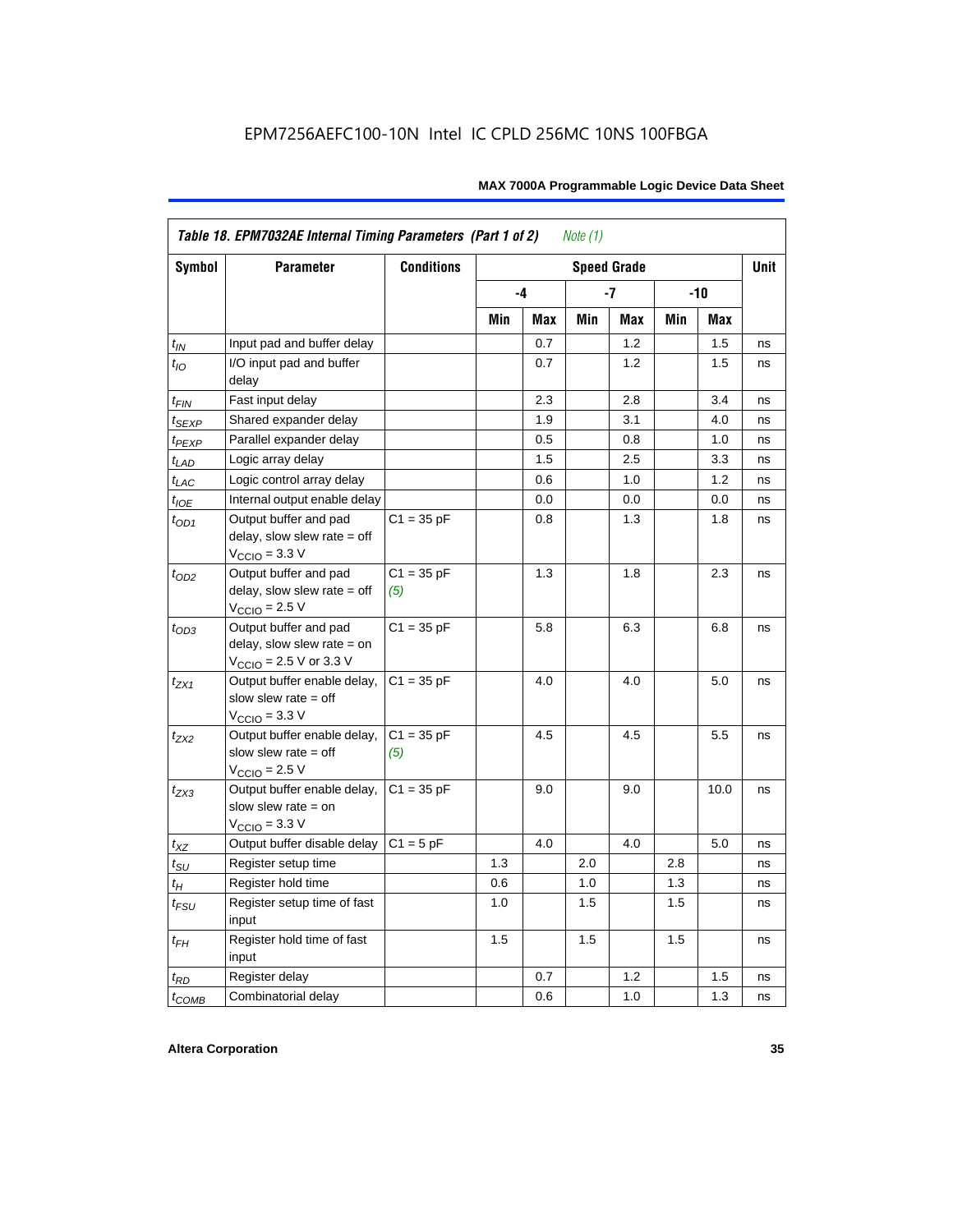|                   | Table 18. EPM7032AE Internal Timing Parameters (Part 2 of 2)<br>Note (1) |                   |                    |     |     |            |     |     |    |  |  |
|-------------------|--------------------------------------------------------------------------|-------------------|--------------------|-----|-----|------------|-----|-----|----|--|--|
| Symbol            | <b>Parameter</b>                                                         | <b>Conditions</b> | <b>Speed Grade</b> |     |     |            |     |     |    |  |  |
|                   |                                                                          |                   |                    | -4  |     | -7         |     | -10 |    |  |  |
|                   |                                                                          |                   | Min                | Max | Min | <b>Max</b> | Min | Max |    |  |  |
| $t_{IC}$          | Array clock delay                                                        |                   |                    | 1.2 |     | 2.0        |     | 2.5 | ns |  |  |
| $t_{EN}$          | Register enable time                                                     |                   |                    | 0.6 |     | 1.0        |     | 1.2 | ns |  |  |
| $t_{\text{GLOB}}$ | Global control delay                                                     |                   |                    | 0.8 |     | 1.3        |     | 1.9 | ns |  |  |
| $t_{PRE}$         | Register preset time                                                     |                   |                    | 1.2 |     | 1.9        |     | 2.6 | ns |  |  |
| $t_{CLR}$         | Register clear time                                                      |                   |                    | 1.2 |     | 1.9        |     | 2.6 | ns |  |  |
| $t_{PIA}$         | PIA delay                                                                | (2)               |                    | 0.9 |     | 1.5        |     | 2.1 | ns |  |  |
| $t_{LPA}$         | Low-power adder                                                          | (6)               |                    | 2.5 |     | 4.0        |     | 5.0 | ns |  |  |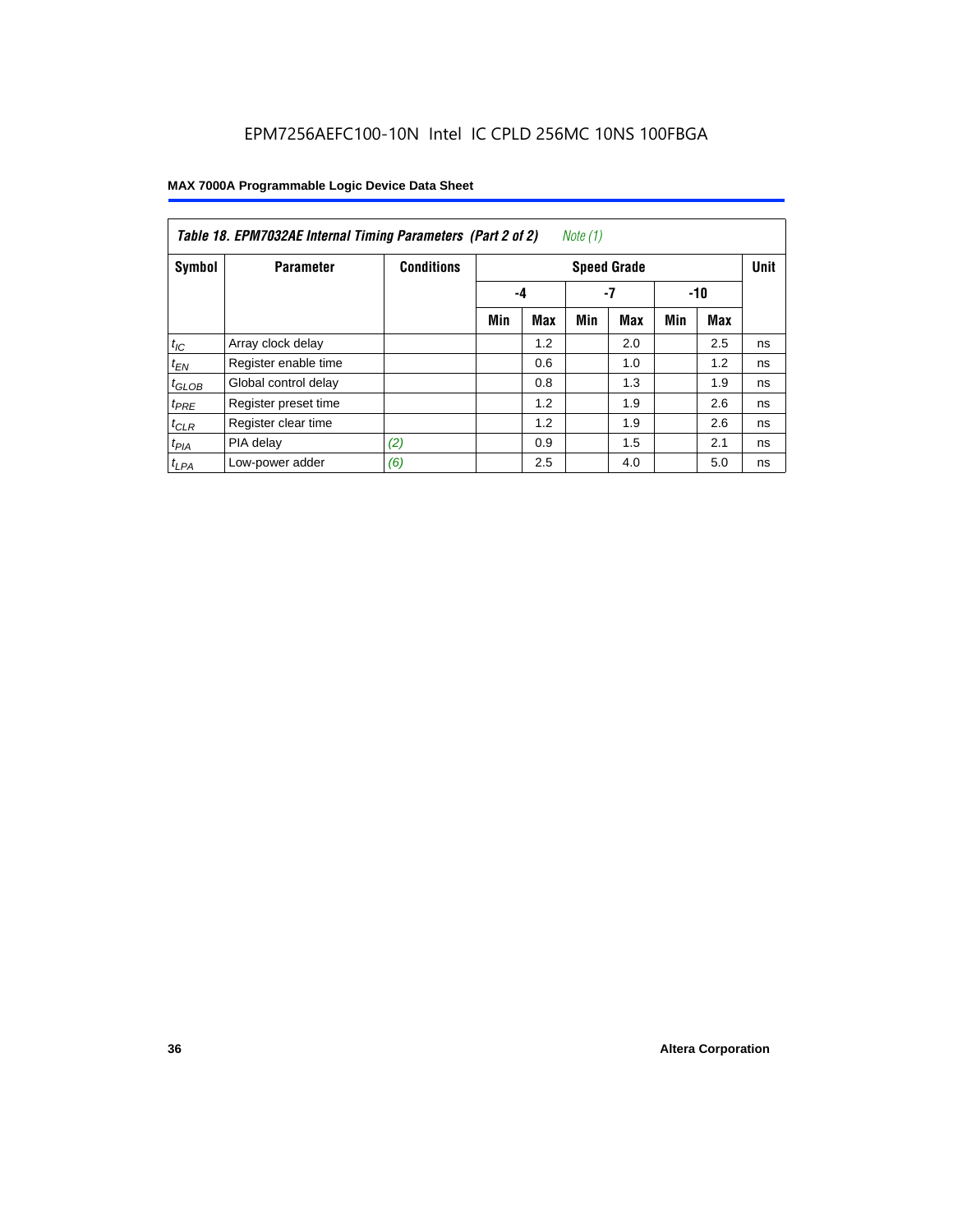| <b>Symbol</b>          | <b>Parameter</b>                            | <b>Conditions</b>   |       |            | <b>Speed Grade</b> |            |       |       | <b>Unit</b> |
|------------------------|---------------------------------------------|---------------------|-------|------------|--------------------|------------|-------|-------|-------------|
|                        |                                             |                     | -4    |            |                    | $-7$       |       | $-10$ |             |
|                        |                                             |                     | Min   | <b>Max</b> | Min                | <b>Max</b> | Min   | Max   |             |
| $t_{PD1}$              | Input to non-<br>registered output          | $C1 = 35 pF$<br>(2) |       | 4.5        |                    | 7.5        |       | 10.0  | ns          |
| t <sub>PD2</sub>       | I/O input to non-<br>registered output      | $C1 = 35 pF$<br>(2) |       | 4.5        |                    | 7.5        |       | 10.0  | ns          |
| $t_{\text{SU}}$        | Global clock setup<br>time                  | (2)                 | 2.8   |            | 4.7                |            | 6.2   |       | ns          |
| $t_H$                  | Global clock hold time                      | (2)                 | 0.0   |            | 0.0                |            | 0.0   |       | ns          |
| t <sub>FSU</sub>       | Global clock setup<br>time of fast input    |                     | 2.5   |            | 3.0                |            | 3.0   |       | ns          |
| $t_{FH}$               | Global clock hold time<br>of fast input     |                     | 0.0   |            | 0.0                |            | 0.0   |       | ns          |
| $t_{CO1}$              | Global clock to output<br>delay             | $C1 = 35 pF$        | 1.0   | 3.1        | 1.0                | 5.1        | 1.0   | 7.0   | ns          |
| $t_{C\underline{H}}$   | Global clock high time                      |                     | 2.0   |            | 3.0                |            | 4.0   |       | ns          |
| $t_{CL}$               | Global clock low time                       |                     | 2.0   |            | 3.0                |            | 4.0   |       | ns          |
| $t_{ASU}$              | Array clock setup time                      | (2)                 | 1.6   |            | 2.6                |            | 3.6   |       | ns          |
| $t_{AH}$               | Array clock hold time                       | (2)                 | 0.3   |            | 0.4                |            | 0.6   |       | ns          |
| t <sub>ACO1</sub>      | Array clock to output<br>delay              | $C1 = 35 pF$<br>(2) | 1.0   | 4.3        | 1.0                | 7.2        | 1.0   | 9.6   | ns          |
| $t_{ACH}$              | Array clock high time                       |                     | 2.0   |            | 3.0                |            | 4.0   |       | ns          |
| <b>t<sub>ACL</sub></b> | Array clock low time                        |                     | 2.0   |            | 3.0                |            | 4.0   |       | ns          |
| tcPPW                  | Minimum pulse width<br>for clear and preset | (3)                 | 2.0   |            | 3.0                |            | 4.0   |       | ns          |
| $t_{\text{CNT}}$       | Minimum global clock<br>period              | (2)                 |       | 4.5        |                    | 7.4        |       | 10.0  | ns          |
| $f_{CNT}$              | Maximum internal<br>global clock frequency  | (2), (4)            | 222.2 |            | 135.1              |            | 100.0 |       | <b>MHz</b>  |
| $t_{ACNT}$             | Minimum array clock<br>period               | (2)                 |       | 4.5        |                    | 7.4        |       | 10.0  | ns          |
| <b>fACNT</b>           | Maximum internal<br>array clock frequency   | (2), (4)            | 222.2 |            | 135.1              |            | 100.0 |       | <b>MHz</b>  |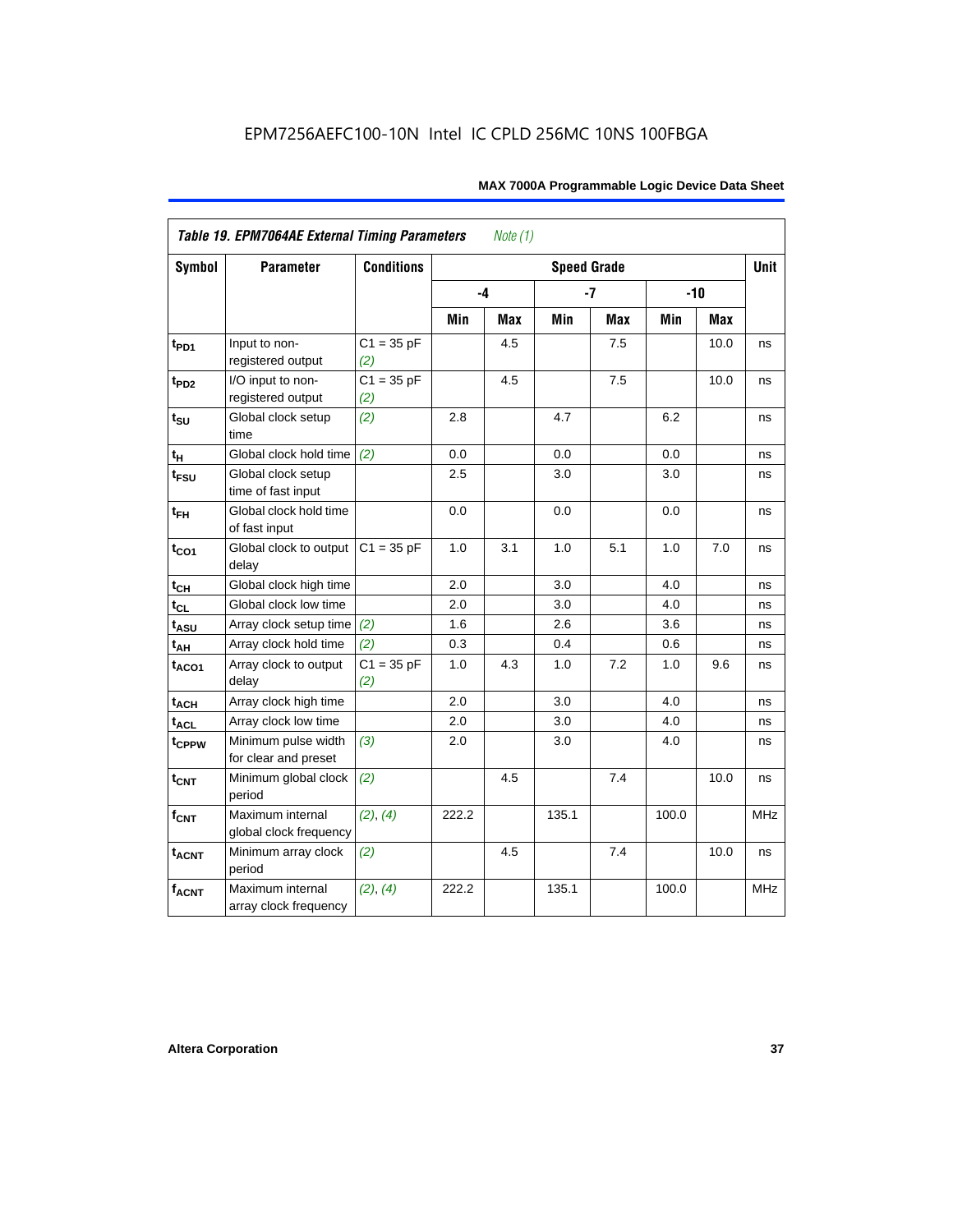|                   | Table 20. EPM7064AE Internal Timing Parameters (Part 1 of 2)                                                 |                     |     |      | Note $(1)$ |                    |     |       |             |
|-------------------|--------------------------------------------------------------------------------------------------------------|---------------------|-----|------|------------|--------------------|-----|-------|-------------|
| <b>Symbol</b>     | <b>Parameter</b>                                                                                             | <b>Conditions</b>   |     |      |            | <b>Speed Grade</b> |     |       | <b>Unit</b> |
|                   |                                                                                                              |                     |     | $-4$ |            | -7                 |     | $-10$ |             |
|                   |                                                                                                              |                     | Min | Max  | Min        | Max                | Min | Max   |             |
| $t_{IN}$          | Input pad and buffer delay                                                                                   |                     |     | 0.6  |            | 1.1                |     | 1.4   | ns          |
| $t_{IO}$          | I/O input pad and buffer<br>delay                                                                            |                     |     | 0.6  |            | 1.1                |     | 1.4   | ns          |
| $t_{FIN}$         | Fast input delay                                                                                             |                     |     | 2.5  |            | 3.0                |     | 3.7   | ns          |
| t <sub>SEXP</sub> | Shared expander delay                                                                                        |                     |     | 1.8  |            | 3.0                |     | 3.9   | ns          |
| t <sub>PEXP</sub> | Parallel expander delay                                                                                      |                     |     | 0.4  |            | 0.7                |     | 0.9   | ns          |
| $t_{LAD}$         | Logic array delay                                                                                            |                     |     | 1.5  |            | 2.5                |     | 3.2   | ns          |
| $t_{LAC}$         | Logic control array delay                                                                                    |                     |     | 0.6  |            | 1.0                |     | 1.2   | ns          |
| $t_{IOE}$         | Internal output enable delay                                                                                 |                     |     | 0.0  |            | 0.0                |     | 0.0   | ns          |
| $t_{OD1}$         | Output buffer and pad<br>delay, slow slew rate $=$ off<br>$V_{\text{CCIO}} = 3.3 \text{ V}$                  | $C1 = 35 pF$        |     | 0.8  |            | 1.3                |     | 1.8   | ns          |
| $t_{OD2}$         | Output buffer and pad<br>delay, slow slew rate $=$ off<br>$V_{\text{CCIO}}$ = 2.5 V                          | $C1 = 35 pF$<br>(5) |     | 1.3  |            | 1.8                |     | 2.3   | ns          |
| $t_{OD3}$         | Output buffer and pad<br>delay, slow slew rate $=$ on<br>$V_{\text{CCIO}} = 2.5 \text{ V or } 3.3 \text{ V}$ | $C1 = 35 pF$        |     | 5.8  |            | 6.3                |     | 6.8   | ns          |
| $t_{ZX1}$         | Output buffer enable delay,<br>slow slew rate $=$ off<br>$V_{\text{CCIO}} = 3.3 \text{ V}$                   | $C1 = 35 pF$        |     | 4.0  |            | 4.0                |     | 5.0   | ns          |
| $t_{ZX2}$         | Output buffer enable delay,<br>slow slew rate $=$ off<br>$V_{\text{CCIO}} = 2.5 V$                           | $C1 = 35 pF$<br>(5) |     | 4.5  |            | 4.5                |     | 5.5   | ns          |
| $t_{ZX3}$         | Output buffer enable delay,<br>slow slew rate $=$ on<br>$V_{\text{CCIO}} = 3.3 \text{ V}$                    | $C1 = 35 pF$        |     | 9.0  |            | 9.0                |     | 10.0  | ns          |
| $t_{XZ}$          | Output buffer disable delay                                                                                  | $C1 = 5pF$          |     | 4.0  |            | 4.0                |     | 5.0   | ns          |
| $t_{\text{SU}}$   | Register setup time                                                                                          |                     | 1.3 |      | 2.0        |                    | 2.9 |       | ns          |
| $t_H$             | Register hold time                                                                                           |                     | 0.6 |      | 1.0        |                    | 1.3 |       | ns          |
| $t_{FSU}$         | Register setup time of fast<br>input                                                                         |                     | 1.0 |      | 1.5        |                    | 1.5 |       | ns          |
| $t_{FH}$          | Register hold time of fast<br>input                                                                          |                     | 1.5 |      | 1.5        |                    | 1.5 |       | ns          |
| $t_{RD}$          | Register delay                                                                                               |                     |     | 0.7  |            | 1.2                |     | 1.6   | ns          |
| $t_{COMB}$        | Combinatorial delay                                                                                          |                     |     | 0.6  |            | 0.9                |     | 1.3   | ns          |
| $t_{IC}$          | Array clock delay                                                                                            |                     |     | 1.2  |            | 1.9                |     | 2.5   | ns          |

**38 Altera Corporation**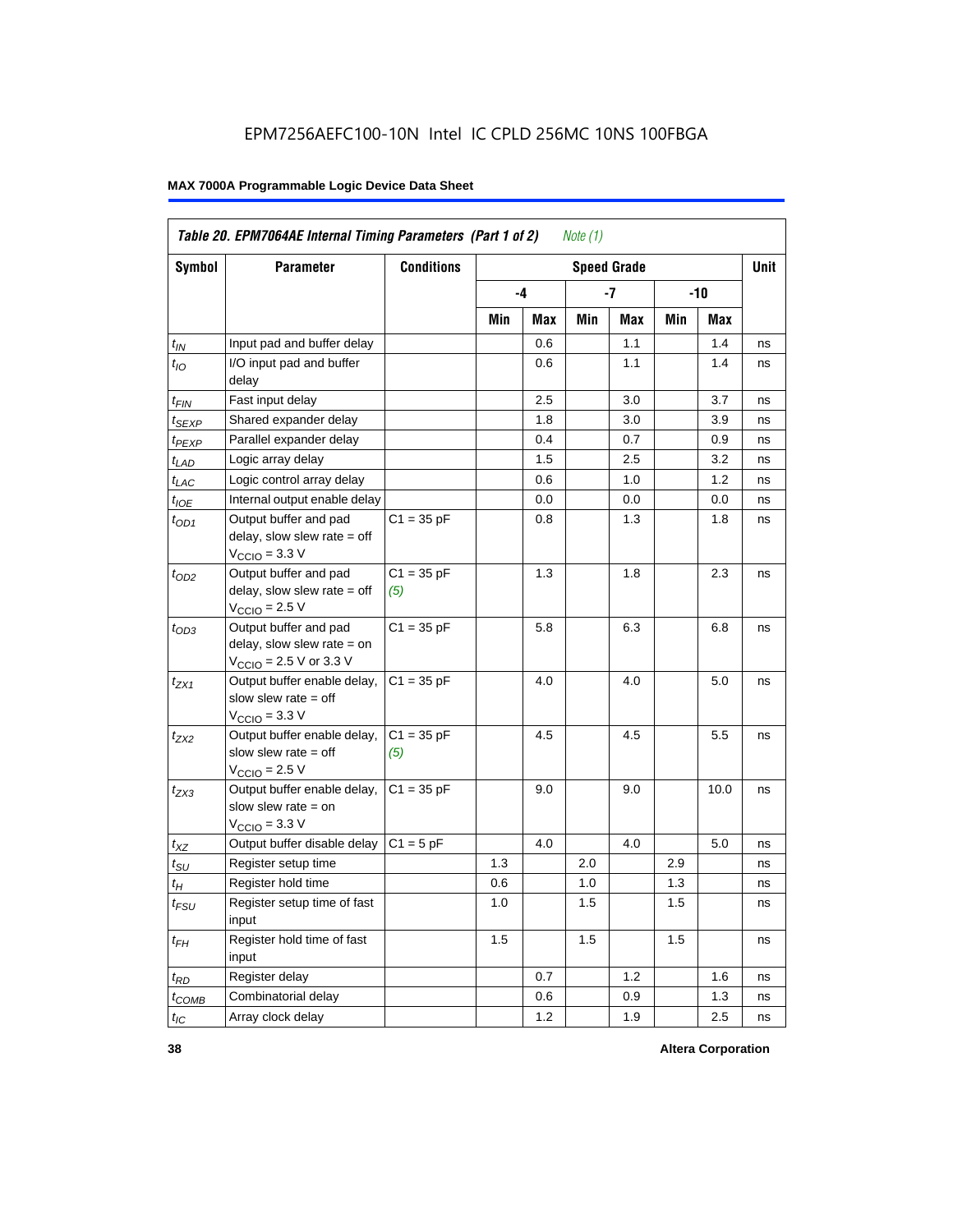| Note $(1)$<br>Table 20. EPM7064AE Internal Timing Parameters (Part 2 of 2) |                      |                   |     |     |     |                    |     |     |             |  |  |
|----------------------------------------------------------------------------|----------------------|-------------------|-----|-----|-----|--------------------|-----|-----|-------------|--|--|
| Symbol                                                                     | <b>Parameter</b>     | <b>Conditions</b> |     |     |     | <b>Speed Grade</b> |     |     | <b>Unit</b> |  |  |
|                                                                            |                      |                   | -4  | -10 |     |                    |     |     |             |  |  |
|                                                                            |                      |                   | Min | Max | Min | <b>Max</b>         | Min | Max |             |  |  |
| $t_{EN}$                                                                   | Register enable time |                   |     | 0.6 |     | 1.0                |     | 1.2 | ns          |  |  |
| $t_{\text{GLOB}}$                                                          | Global control delay |                   |     | 1.0 |     | 1.5                |     | 2.2 | ns          |  |  |
| $t_{PRE}$                                                                  | Register preset time |                   |     | 1.3 |     | 2.1                |     | 2.9 | ns          |  |  |
| $t_{CLR}$                                                                  | Register clear time  |                   |     | 1.3 |     | 2.1                |     | 2.9 | ns          |  |  |
| $t_{PIA}$                                                                  | PIA delay            | (2)               |     | 1.0 |     | 1.7                |     | 2.3 | ns          |  |  |
| $t_{LPA}$                                                                  | Low-power adder      | (6)               |     | 3.5 |     | 4.0                |     | 5.0 | ns          |  |  |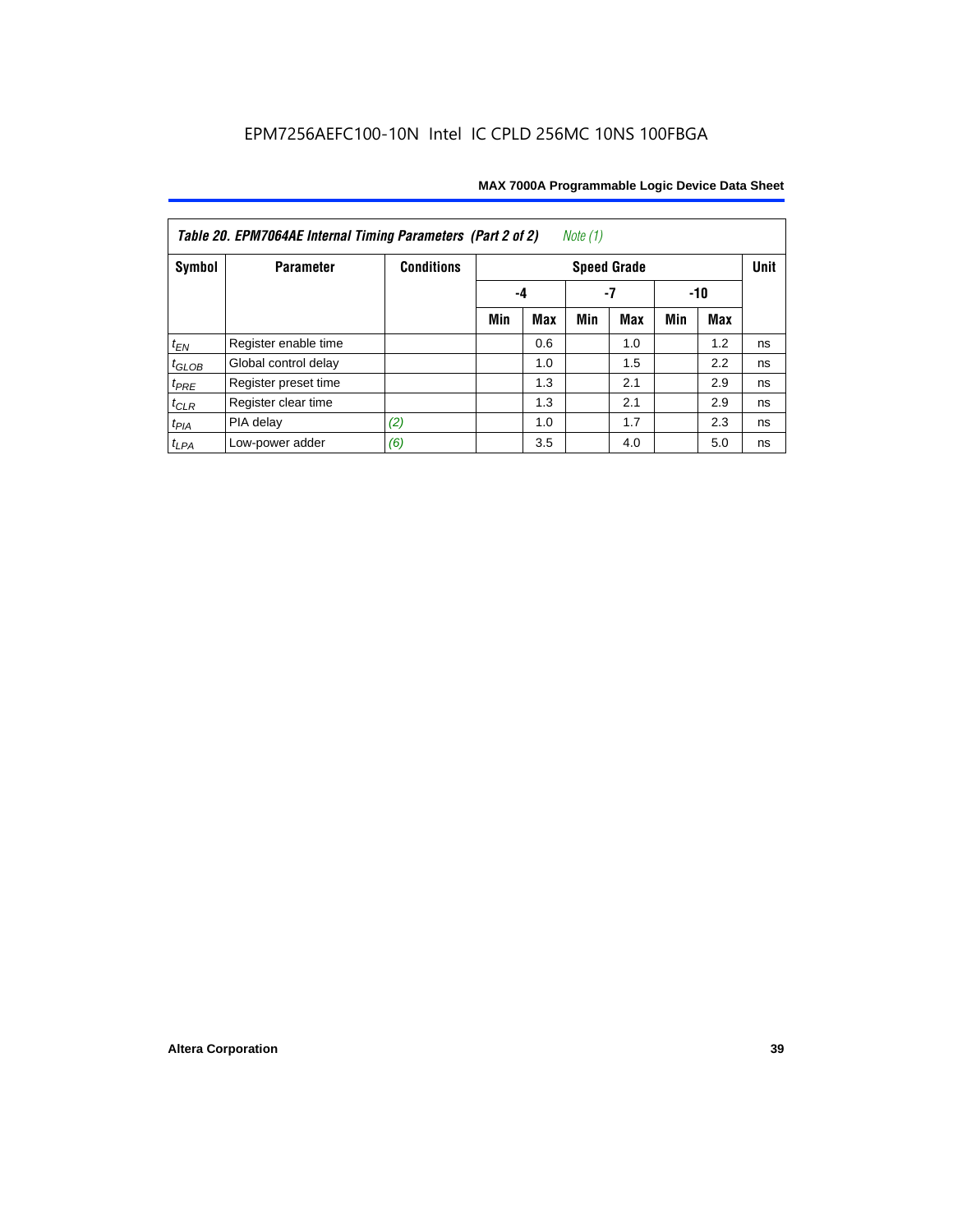|                   | Table 21. EPM7128AE External Timing Parameters |                     |       | Note $(1)$ |                    |            |      |            |             |
|-------------------|------------------------------------------------|---------------------|-------|------------|--------------------|------------|------|------------|-------------|
| Symbol            | <b>Parameter</b>                               | <b>Conditions</b>   |       |            | <b>Speed Grade</b> |            |      |            | <b>Unit</b> |
|                   |                                                |                     | -5    |            |                    | $-7$       |      | $-10$      |             |
|                   |                                                |                     | Min   | <b>Max</b> | Min                | <b>Max</b> | Min  | <b>Max</b> |             |
| t <sub>PD1</sub>  | Input to non-<br>registered output             | $C1 = 35 pF$<br>(2) |       | 5.0        |                    | 7.5        |      | 10         | ns          |
| t <sub>PD2</sub>  | I/O input to non-<br>registered output         | $C1 = 35 pF$<br>(2) |       | 5.0        |                    | 7.5        |      | 10         | ns          |
| $t_{\text{SU}}$   | Global clock setup<br>time                     | (2)                 | 3.3   |            | 4.9                |            | 6.6  |            | ns          |
| $t_H$             | Global clock hold time                         | (2)                 | 0.0   |            | 0.0                |            | 0.0  |            | ns          |
| t <sub>FSU</sub>  | Global clock setup<br>time of fast input       |                     | 2.5   |            | 3.0                |            | 3.0  |            | ns          |
| $t_{FH}$          | Global clock hold time<br>of fast input        |                     | 0.0   |            | 0.0                |            | 0.0  |            | ns          |
| $t_{CO1}$         | Global clock to output<br>delay                | $C1 = 35 pF$        | 1.0   | 3.4        | 1.0                | 5.0        | 1.0  | 6.6        | ns          |
| $t_{CH}$          | Global clock high time                         |                     | 2.0   |            | 3.0                |            | 4.0  |            | ns          |
| $t_{CL}$          | Global clock low time                          |                     | 2.0   |            | 3.0                |            | 4.0  |            | ns          |
| t <sub>ASU</sub>  | Array clock setup time                         | (2)                 | 1.8   |            | 2.8                |            | 3.8  |            | ns          |
| $t_{AH}$          | Array clock hold time                          | (2)                 | 0.2   |            | 0.3                |            | 0.4  |            | ns          |
| $t_{ACO1}$        | Array clock to output<br>delay                 | $C1 = 35 pF$<br>(2) | 1.0   | 4.9        | 1.0                | 7.1        | 1.0  | 9.4        | ns          |
| $t_{ACH}$         | Array clock high time                          |                     | 2.0   |            | 3.0                |            | 4.0  |            | ns          |
| t <sub>ACL</sub>  | Array clock low time                           |                     | 2.0   |            | 3.0                |            | 4.0  |            | ns          |
| t <sub>CPPW</sub> | Minimum pulse width<br>for clear and preset    | (3)                 | 2.0   |            | 3.0                |            | 4.0  |            | ns          |
| $t_{\text{CNT}}$  | Minimum global clock<br>period                 | (2)                 |       | 5.2        |                    | 7.7        |      | 10.2       | ns          |
| $f_{CNT}$         | Maximum internal<br>global clock frequency     | (2), (4)            | 192.3 |            | 129.9              |            | 98.0 |            | <b>MHz</b>  |
| $t_{ACNT}$        | Minimum array clock<br>period                  | (2)                 |       | 5.2        |                    | 7.7        |      | 10.2       | ns          |
| <b>fACNT</b>      | Maximum internal<br>array clock frequency      | (2), (4)            | 192.3 |            | 129.9              |            | 98.0 |            | MHz         |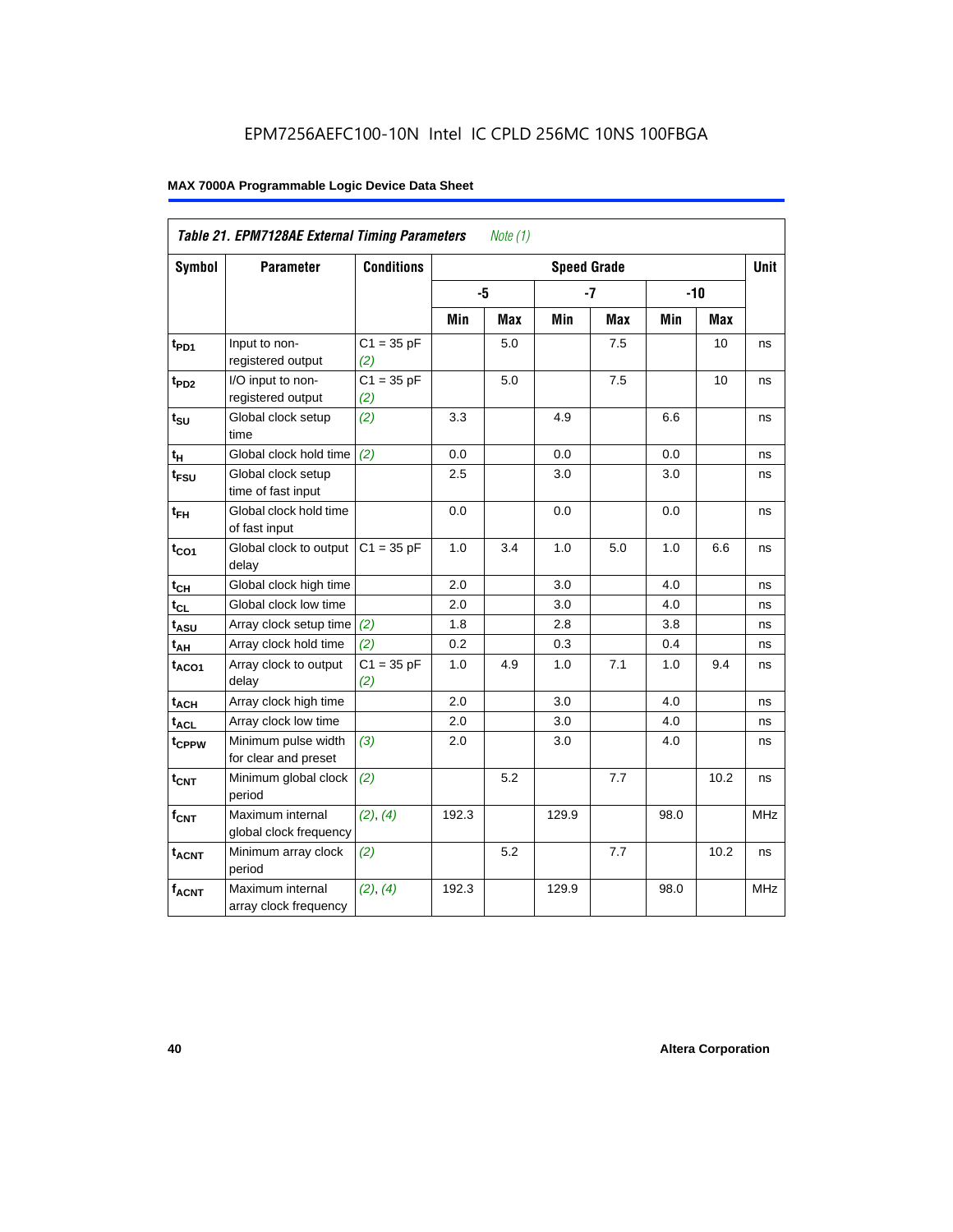|                   | Table 22. EPM7128AE Internal Timing Parameters (Part 1 of 2)                                                 |                     |     |     | Note $(1)$ |                    |     |         |             |
|-------------------|--------------------------------------------------------------------------------------------------------------|---------------------|-----|-----|------------|--------------------|-----|---------|-------------|
| Symbol            | <b>Parameter</b>                                                                                             | <b>Conditions</b>   |     |     |            | <b>Speed Grade</b> |     |         | <b>Unit</b> |
|                   |                                                                                                              |                     |     | -5  |            | -7                 |     | $-10$   |             |
|                   |                                                                                                              |                     | Min | Max | Min        | Max                | Min | Max     |             |
| $t_{IN}$          | Input pad and buffer delay                                                                                   |                     |     | 0.7 |            | 1.0                |     | 1.4     | ns          |
| $t_{IO}$          | I/O input pad and buffer<br>delay                                                                            |                     |     | 0.7 |            | 1.0                |     | 1.4     | ns          |
| $t_{FIN}$         | Fast input delay                                                                                             |                     |     | 2.5 |            | 3.0                |     | 3.4     | ns          |
| t <sub>SEXP</sub> | Shared expander delay                                                                                        |                     |     | 2.0 |            | 2.9                |     | 3.8     | ns          |
| t <sub>PEXP</sub> | Parallel expander delay                                                                                      |                     |     | 0.4 |            | 0.7                |     | 0.9     | ns          |
| $t_{LAD}$         | Logic array delay                                                                                            |                     |     | 1.6 |            | 2.4                |     | 3.1     | ns          |
| $t_{LAC}$         | Logic control array delay                                                                                    |                     |     | 0.7 |            | 1.0                |     | 1.3     | ns          |
| $t_{IOE}$         | Internal output enable delay                                                                                 |                     |     | 0.0 |            | 0.0                |     | 0.0     | ns          |
| $t_{OD1}$         | Output buffer and pad<br>delay, slow slew rate $=$ off<br>$V_{\text{CCIO}} = 3.3 \text{ V}$                  | $C1 = 35 pF$        |     | 0.8 |            | 1.2                |     | 1.6     | ns          |
| $t_{OD2}$         | Output buffer and pad<br>delay, slow slew rate $=$ off<br>$V_{\text{CCIO}}$ = 2.5 V                          | $C1 = 35 pF$<br>(5) |     | 1.3 |            | 1.7                |     | 2.1     | ns          |
| $t_{OD3}$         | Output buffer and pad<br>delay, slow slew rate $=$ on<br>$V_{\text{CCIO}} = 2.5 \text{ V or } 3.3 \text{ V}$ | $C1 = 35 pF$        |     | 5.8 |            | 6.2                |     | 6.6     | ns          |
| $t_{ZX1}$         | Output buffer enable delay,<br>slow slew rate $=$ off<br>$V_{\text{CCIO}} = 3.3 \text{ V}$                   | $C1 = 35 pF$        |     | 4.0 |            | 4.0                |     | 5.0     | ns          |
| $t_{ZX2}$         | Output buffer enable delay,<br>slow slew rate $=$ off<br>$VCCIO = 2.5 V$                                     | $C1 = 35 pF$<br>(5) |     | 4.5 |            | 4.5                |     | 5.5     | ns          |
| $t_{ZX3}$         | Output buffer enable delay,<br>slow slew rate $=$ on<br>$VCCIO = 3.3 V$                                      | $C1 = 35 pF$        |     | 9.0 |            | 9.0                |     | 10.0    | ns          |
| $t_{XZ}$          | Output buffer disable delay                                                                                  | $C1 = 5pF$          |     | 4.0 |            | 4.0                |     | $5.0\,$ | ns          |
| $t_{\text{SU}}$   | Register setup time                                                                                          |                     | 1.4 |     | 2.1        |                    | 2.9 |         | ns          |
| $t_H$             | Register hold time                                                                                           |                     | 0.6 |     | 1.0        |                    | 1.3 |         | ns          |
| $t_{FSU}$         | Register setup time of fast<br>input                                                                         |                     | 1.1 |     | 1.6        |                    | 1.6 |         | ns          |
| $t_{FH}$          | Register hold time of fast<br>input                                                                          |                     | 1.4 |     | 1.4        |                    | 1.4 |         | ns          |
| $t_{RD}$          | Register delay                                                                                               |                     |     | 0.8 |            | 1.2                |     | 1.6     | ns          |
| $t_{COMB}$        | Combinatorial delay                                                                                          |                     |     | 0.5 |            | 0.9                |     | 1.3     | ns          |
| $t_{IC}$          | Array clock delay                                                                                            |                     |     | 1.2 |            | 1.7                |     | 2.2     | ns          |

**Altera Corporation 41**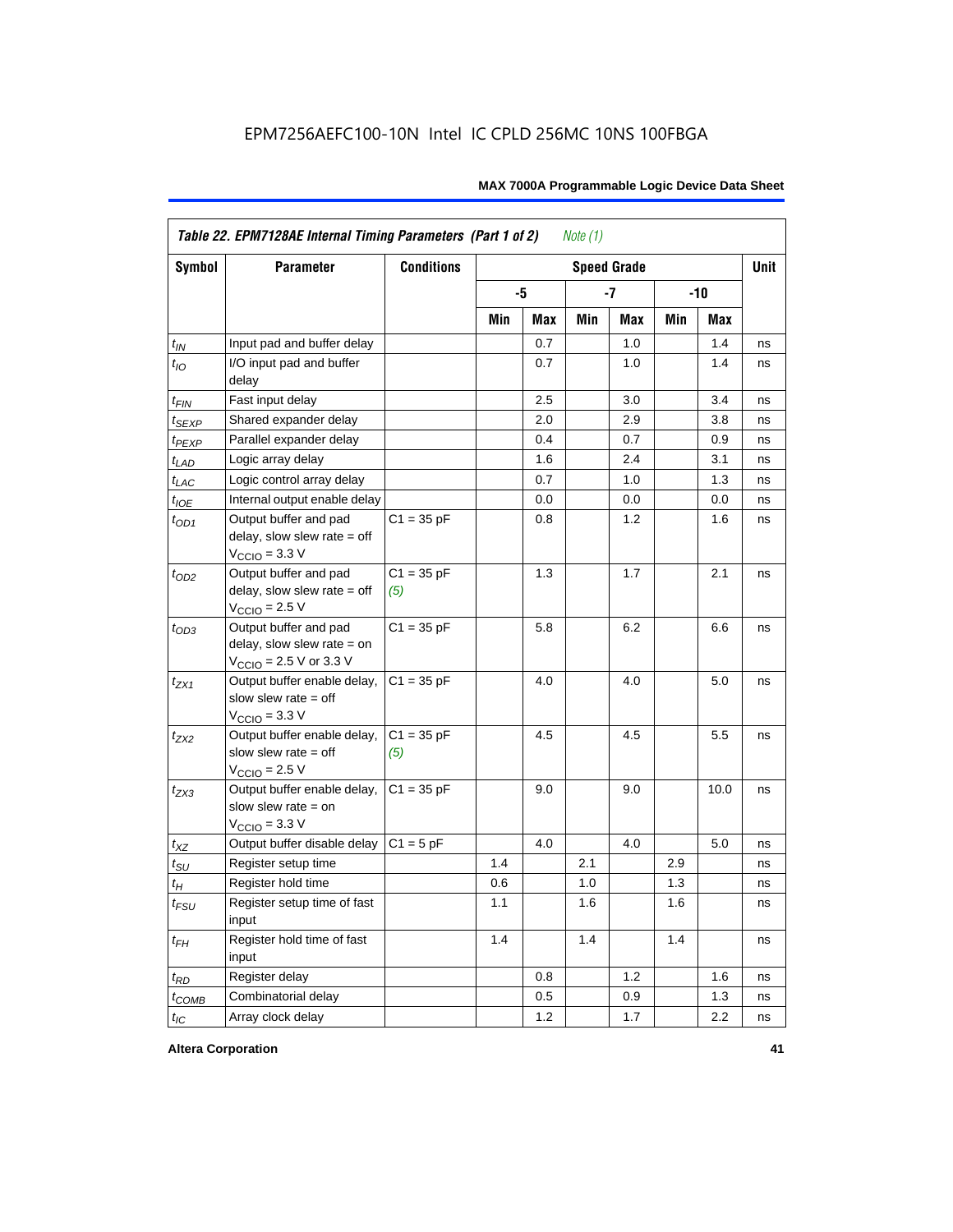| Note (1)<br>Table 22. EPM7128AE Internal Timing Parameters (Part 2 of 2) |                      |                   |     |                   |     |                    |     |            |             |  |  |  |
|--------------------------------------------------------------------------|----------------------|-------------------|-----|-------------------|-----|--------------------|-----|------------|-------------|--|--|--|
| Symbol                                                                   | <b>Parameter</b>     | <b>Conditions</b> |     |                   |     | <b>Speed Grade</b> |     |            | <b>Unit</b> |  |  |  |
|                                                                          |                      |                   |     | -5<br>$-7$<br>-10 |     |                    |     |            |             |  |  |  |
|                                                                          |                      |                   | Min | <b>Max</b>        | Min | <b>Max</b>         | Min | <b>Max</b> |             |  |  |  |
| $t_{EN}$                                                                 | Register enable time |                   |     | 0.7               |     | 1.0                |     | 1.3        | ns          |  |  |  |
| $t_{GLOB}$                                                               | Global control delay |                   |     | 1.1               |     | 1.6                |     | 2.0        | ns          |  |  |  |
| $t_{PRE}$                                                                | Register preset time |                   |     | 1.4               |     | 2.0                |     | 2.7        | ns          |  |  |  |
| $t_{CLR}$                                                                | Register clear time  |                   |     | 1.4               |     | 2.0                |     | 2.7        | ns          |  |  |  |
| t <sub>PIA</sub>                                                         | PIA delay            | (2)               |     | 1.4               |     | 2.0                |     | 2.6        | ns          |  |  |  |
| $t_{LPA}$                                                                | Low-power adder      | (6)               |     | 4.0               |     | 4.0                |     | 5.0        | ns          |  |  |  |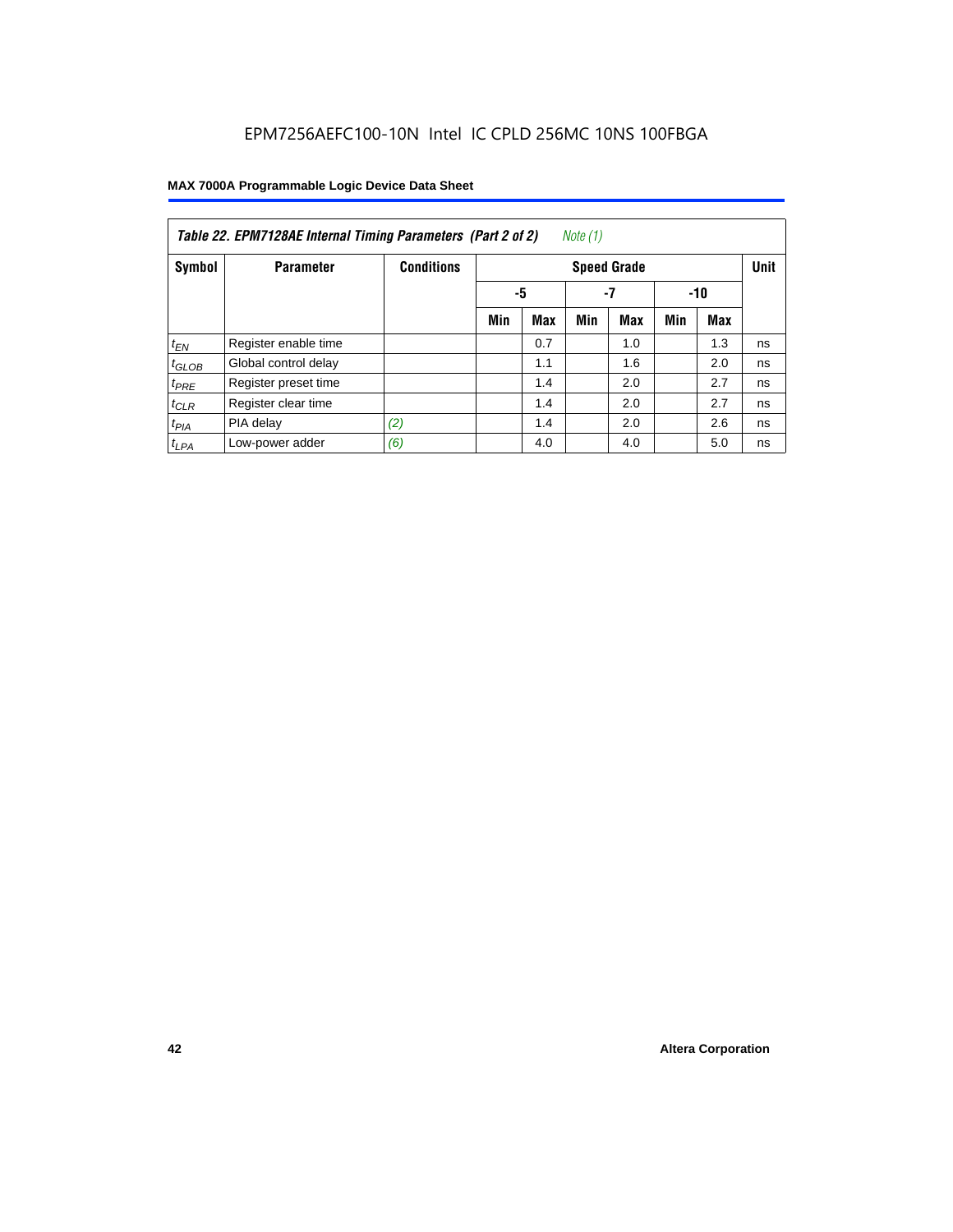| <b>Symbol</b>     | Table 23. EPM7256AE External Timing Parameters<br><b>Parameter</b> | <b>Conditions</b>   | Note $(1)$<br><b>Speed Grade</b> |     |       |            |      |        |             |  |  |
|-------------------|--------------------------------------------------------------------|---------------------|----------------------------------|-----|-------|------------|------|--------|-------------|--|--|
|                   |                                                                    |                     |                                  |     |       |            |      |        | <b>Unit</b> |  |  |
|                   |                                                                    |                     |                                  | -5  |       | $-7$       |      | $-10$  |             |  |  |
|                   |                                                                    |                     | Min                              | Max | Min   | <b>Max</b> | Min  | Max    |             |  |  |
| $t_{PD1}$         | Input to non-<br>registered output                                 | $C1 = 35 pF$<br>(2) |                                  | 5.5 |       | 7.5        |      | 10     | ns          |  |  |
| t <sub>PD2</sub>  | I/O input to non-<br>registered output                             | $C1 = 35 pF$<br>(2) |                                  | 5.5 |       | 7.5        |      | 10     | ns          |  |  |
| $t_{\text{SU}}$   | Global clock setup<br>time                                         | (2)                 | 3.9                              |     | 5.2   |            | 6.9  |        | ns          |  |  |
| tμ                | Global clock hold time                                             | (2)                 | 0.0                              |     | 0.0   |            | 0.0  |        | ns          |  |  |
| $t_{FSU}$         | Global clock setup<br>time of fast input                           |                     | 2.5                              |     | 3.0   |            | 3.0  |        | ns          |  |  |
| $t_{FH}$          | Global clock hold time<br>of fast input                            |                     | 0.0                              |     | 0.0   |            | 0.0  |        | ns          |  |  |
| $t_{CO1}$         | Global clock to output<br>delay                                    | $C1 = 35 pF$        | 1.0                              | 3.5 | 1.0   | 4.8        | 1.0  | 6.4    | ns          |  |  |
| $t_{CH}$          | Global clock high time                                             |                     | 2.0                              |     | 3.0   |            | 4.0  |        | ns          |  |  |
| $t_{CL}$          | Global clock low time                                              |                     | 2.0                              |     | 3.0   |            | 4.0  |        | ns          |  |  |
| $t_{ASU}$         | Array clock setup time                                             | (2)                 | 2.0                              |     | 2.7   |            | 3.6  |        | ns          |  |  |
| $t_{AH}$          | Array clock hold time                                              | (2)                 | 0.2                              |     | 0.3   |            | 0.5  |        | ns          |  |  |
| t <sub>ACO1</sub> | Array clock to output<br>delay                                     | $C1 = 35 pF$<br>(2) | 1.0                              | 5.4 | 1.0   | 7.3        | 1.0  | 9.7    | ns          |  |  |
| $t_{ACH}$         | Array clock high time                                              |                     | 2.0                              |     | 3.0   |            | 4.0  |        | ns          |  |  |
| t <sub>ACL</sub>  | Array clock low time                                               |                     | 2.0                              |     | 3.0   |            | 4.0  |        | ns          |  |  |
| t <sub>CPPW</sub> | Minimum pulse width<br>for clear and preset                        | (3)                 | 2.0                              |     | 3.0   |            | 4.0  |        | ns          |  |  |
| $t_{\text{CNT}}$  | Minimum global clock<br>period                                     | (2)                 |                                  | 5.8 |       | 7.9        |      | $10.5$ | ns          |  |  |
| $f_{CNT}$         | Maximum internal<br>global clock frequency                         | (2), (4)            | 172.4                            |     | 126.6 |            | 95.2 |        | <b>MHz</b>  |  |  |
| $t_{ACNT}$        | Minimum array clock<br>period                                      | (2)                 |                                  | 5.8 |       | 7.9        |      | 10.5   | ns          |  |  |
| <b>fACNT</b>      | Maximum internal<br>array clock frequency                          | (2), (4)            | 172.4                            |     | 126.6 |            | 95.2 |        | <b>MHz</b>  |  |  |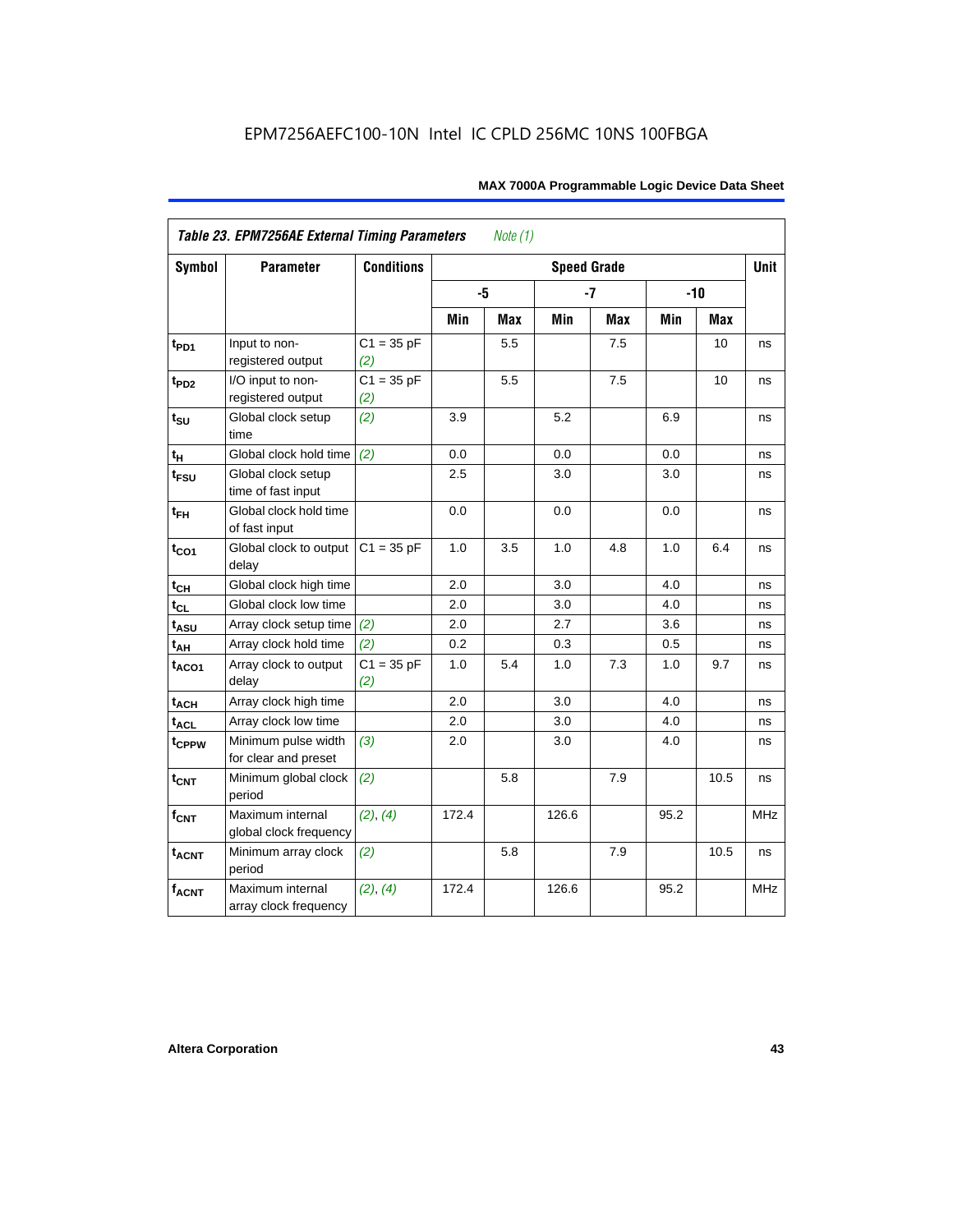| Symbol                      | <b>Parameter</b>                                                                                             | <b>Conditions</b>   |     |     |     | <b>Speed Grade</b> |     |      | <b>Unit</b> |
|-----------------------------|--------------------------------------------------------------------------------------------------------------|---------------------|-----|-----|-----|--------------------|-----|------|-------------|
|                             |                                                                                                              |                     |     | -5  |     | -7                 |     | -10  |             |
|                             |                                                                                                              |                     | Min | Max | Min | Max                | Min | Max  |             |
| $t_{IN}$                    | Input pad and buffer delay                                                                                   |                     |     | 0.7 |     | 0.9                |     | 1.2  | ns          |
| $t_{IO}$                    | I/O input pad and buffer<br>delay                                                                            |                     |     | 0.7 |     | 0.9                |     | 1.2  | ns          |
| t <sub>FIN</sub>            | Fast input delay                                                                                             |                     |     | 2.4 |     | 2.9                |     | 3.4  | ns          |
| $t_{SEXP}$                  | Shared expander delay                                                                                        |                     |     | 2.1 |     | 2.8                |     | 3.7  | ns          |
| t <sub>PEXP</sub>           | Parallel expander delay                                                                                      |                     |     | 0.3 |     | 0.5                |     | 0.6  | ns          |
| $t_{LAD}$                   | Logic array delay                                                                                            |                     |     | 1.7 |     | 2.2                |     | 2.8  | ns          |
| $t_{LAC}$                   | Logic control array delay                                                                                    |                     |     | 0.8 |     | 1.0                |     | 1.3  | ns          |
| $t_{IOE}$                   | Internal output enable delay                                                                                 |                     |     | 0.0 |     | 0.0                |     | 0.0  | ns          |
| $t_{OD1}$                   | Output buffer and pad<br>delay, slow slew rate $=$ off<br>$V_{\text{CCIO}} = 3.3 \text{ V}$                  | $C1 = 35 pF$        |     | 0.9 |     | 1.2                |     | 1.6  | ns          |
| $t_{OD2}$                   | Output buffer and pad<br>delay, slow slew rate $=$ off<br>$V_{\text{CCIO}}$ = 2.5 V                          | $C1 = 35 pF$<br>(5) |     | 1.4 |     | 1.7                |     | 2.1  | ns          |
| $t_{OD3}$                   | Output buffer and pad<br>delay, slow slew rate $=$ on<br>$V_{\text{CCIO}} = 2.5 \text{ V or } 3.3 \text{ V}$ | $C1 = 35 pF$        |     | 5.9 |     | 6.2                |     | 6.6  | ns          |
| t <sub>ZX1</sub>            | Output buffer enable delay,<br>slow slew rate $=$ off<br>$V_{\text{CCIO}} = 3.3 \text{ V}$                   | $C1 = 35 pF$        |     | 4.0 |     | 4.0                |     | 5.0  | ns          |
| t <sub>ZX2</sub>            | Output buffer enable delay,<br>slow slew rate $=$ off<br>$V_{\text{CCIO}} = 2.5 V$                           | $C1 = 35 pF$<br>(5) |     | 4.5 |     | 4.5                |     | 5.5  | ns          |
| $t_{ZX3}$                   | Output buffer enable delay,<br>slow slew rate $=$ on<br>$VCCIO = 3.3 V$                                      | $C1 = 35 pF$        |     | 9.0 |     | 9.0                |     | 10.0 | ns          |
| $t_{XZ}$                    | Output buffer disable delay                                                                                  | $C1 = 5pF$          |     | 4.0 |     | 4.0                |     | 5.0  | ns          |
| $t_{\scriptstyle\text{SU}}$ | Register setup time                                                                                          |                     | 1.5 |     | 2.1 |                    | 2.9 |      | ns          |
| $t_H$                       | Register hold time                                                                                           |                     | 0.7 |     | 0.9 |                    | 1.2 |      | ns          |
| $t_{\it FSU}$               | Register setup time of fast<br>input                                                                         |                     | 1.1 |     | 1.6 |                    | 1.6 |      | ns          |
| $t_{FH}$                    | Register hold time of fast<br>input                                                                          |                     | 1.4 |     | 1.4 |                    | 1.4 |      | ns          |
| $t_{RD}$                    | Register delay                                                                                               |                     |     | 0.9 |     | 1.2                |     | 1.6  | ns          |
| $t_{\text{COMB}}$           | Combinatorial delay                                                                                          |                     |     | 0.5 |     | 0.8                |     | 1.2  | ns          |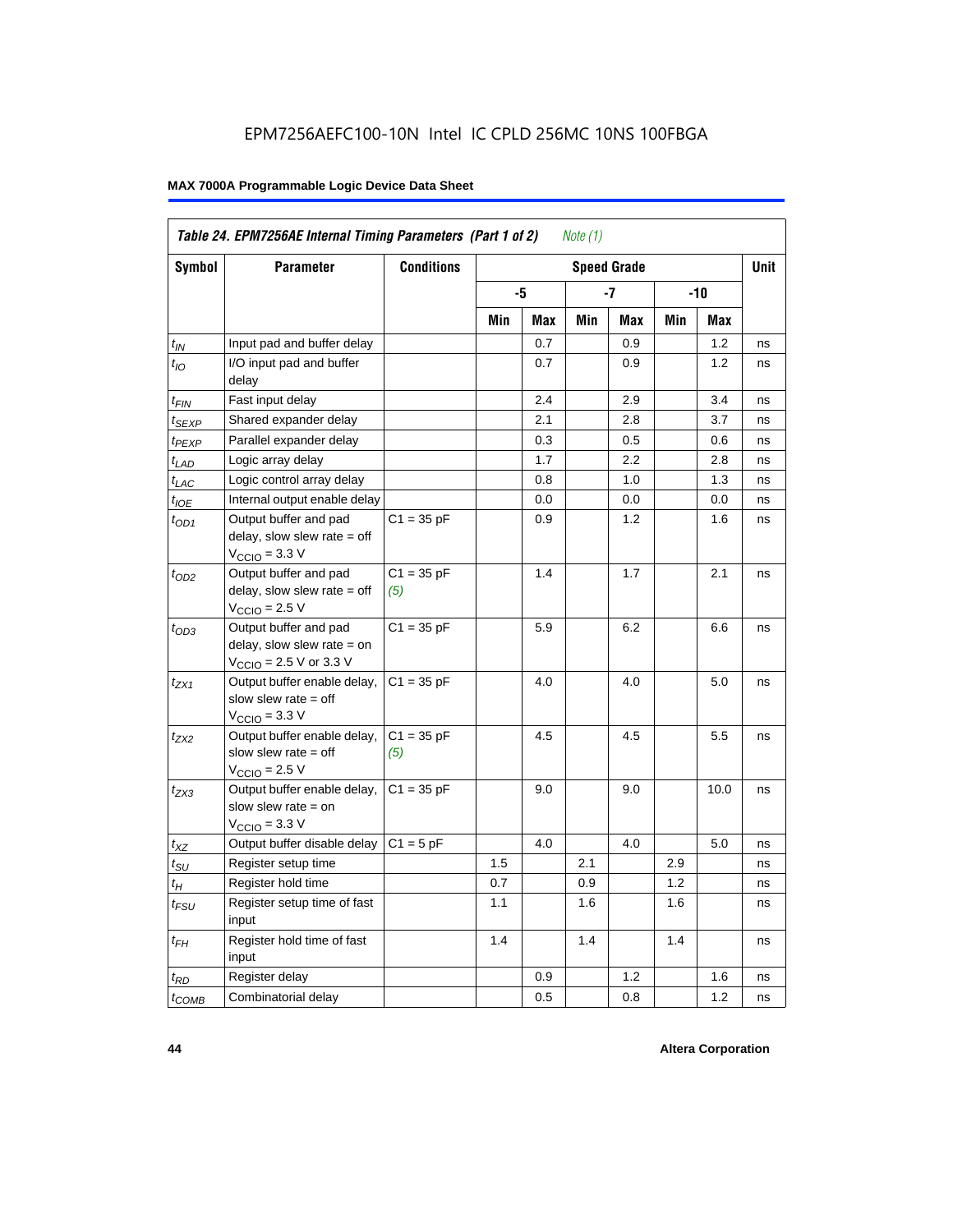| Table 24. EPM7256AE Internal Timing Parameters (Part 2 of 2)<br>Note (1) |                      |                   |                   |            |     |                    |     |     |             |  |  |
|--------------------------------------------------------------------------|----------------------|-------------------|-------------------|------------|-----|--------------------|-----|-----|-------------|--|--|
| Symbol                                                                   | <b>Parameter</b>     | <b>Conditions</b> |                   |            |     | <b>Speed Grade</b> |     |     | <b>Unit</b> |  |  |
|                                                                          |                      |                   | -5<br>-7<br>$-10$ |            |     |                    |     |     |             |  |  |
|                                                                          |                      |                   | Min               | <b>Max</b> | Min | Max                | Min | Max |             |  |  |
| $t_{IC}$                                                                 | Array clock delay    |                   |                   | 1.2        |     | 1.6                |     | 2.1 | ns          |  |  |
| $t_{EN}$                                                                 | Register enable time |                   |                   | 0.8        |     | 1.0                |     | 1.3 | ns          |  |  |
| $t_{\text{GLOB}}$                                                        | Global control delay |                   |                   | 1.0        |     | 1.5                |     | 2.0 | ns          |  |  |
| $t_{PRE}$                                                                | Register preset time |                   |                   | 1.6        |     | 2.3                |     | 3.0 | ns          |  |  |
| $t_{\text{CLR}}$                                                         | Register clear time  |                   |                   | 1.6        |     | 2.3                |     | 3.0 | ns          |  |  |
| $t_{PIA}$                                                                | PIA delay            | (2)               |                   | 1.7        |     | 2.4                |     | 3.2 | ns          |  |  |
| $t_{LPA}$                                                                | Low-power adder      | (6)               |                   | 4.0        |     | 4.0                |     | 5.0 | ns          |  |  |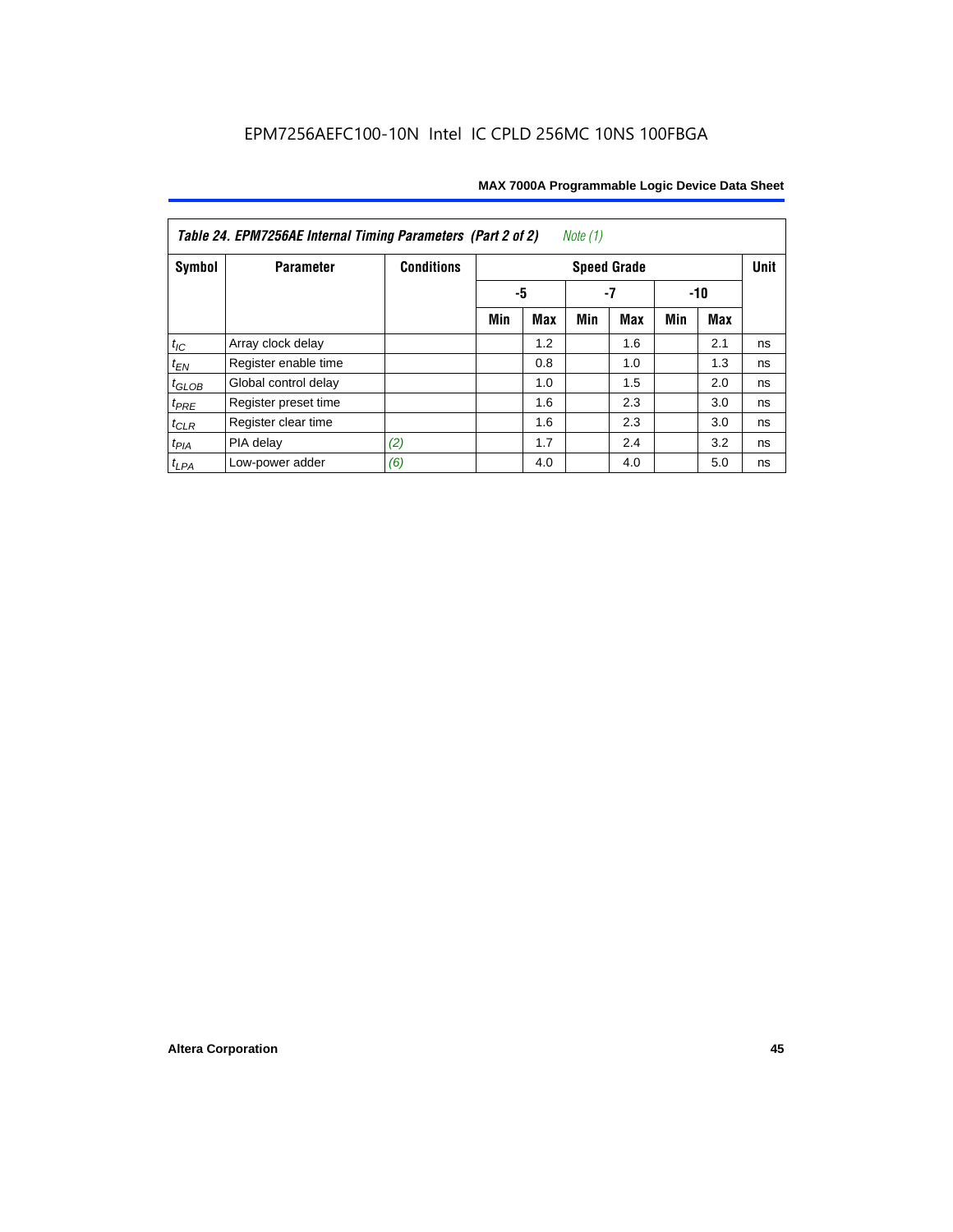|                   | Table 25. EPM7512AE External Timing Parameters |                     |       | Note (1) |                    |       |      |            |            |
|-------------------|------------------------------------------------|---------------------|-------|----------|--------------------|-------|------|------------|------------|
| Symbol            | <b>Parameter</b>                               | <b>Conditions</b>   |       |          | <b>Speed Grade</b> |       |      |            | Unit       |
|                   |                                                |                     | $-7$  |          |                    | $-10$ |      | $-12$      |            |
|                   |                                                |                     | Min   | Max      | Min                | Max   | Min  | <b>Max</b> |            |
| t <sub>PD1</sub>  | Input to non-<br>registered output             | $C1 = 35 pF$<br>(2) |       | 7.5      |                    | 10.0  |      | 12.0       | ns         |
| $t_{PD2}$         | I/O input to non-<br>registered output         | $C1 = 35 pF$<br>(2) |       | 7.5      |                    | 10.0  |      | 12.0       | ns         |
| $t_{\text{SU}}$   | Global clock setup<br>time                     | (2)                 | 5.6   |          | 7.6                |       | 9.1  |            | ns         |
| $t_H$             | Global clock hold time                         | (2)                 | 0.0   |          | 0.0                |       | 0.0  |            | ns         |
| t <sub>FSU</sub>  | Global clock setup<br>time of fast input       |                     | 3.0   |          | 3.0                |       | 3.0  |            | ns         |
| $t_{FH}$          | Global clock hold time<br>of fast input        |                     | 0.0   |          | 0.0                |       | 0.0  |            | ns         |
| $t_{CO1}$         | Global clock to output<br>delay                | $C1 = 35 pF$        | 1.0   | 4.7      | 1.0                | 6.3   | 1.0  | 7.5        | ns         |
| $t_{CH}$          | Global clock high time                         |                     | 3.0   |          | 4.0                |       | 5.0  |            | ns         |
| $t_{CL}$          | Global clock low time                          |                     | 3.0   |          | 4.0                |       | 5.0  |            | ns         |
| $t_{ASU}$         | Array clock setup time                         | (2)                 | 2.5   |          | 3.5                |       | 4.1  |            | ns         |
| $t_{AH}$          | Array clock hold time                          | (2)                 | 0.2   |          | 0.3                |       | 0.4  |            | ns         |
| $t_{ACO1}$        | Array clock to output<br>delay                 | $C1 = 35 pF$<br>(2) | 1.0   | 7.8      | 1.0                | 10.4  | 1.0  | 12.5       | ns         |
| $t_{ACH}$         | Array clock high time                          |                     | 3.0   |          | 4.0                |       | 5.0  |            | ns         |
| $t_{\text{ACL}}$  | Array clock low time                           |                     | 3.0   |          | 4.0                |       | 5.0  |            | ns         |
| t <sub>CPPW</sub> | Minimum pulse width<br>for clear and preset    | (3)                 | 3.0   |          | 4.0                |       | 5.0  |            | ns         |
| t <sub>CNT</sub>  | Minimum global clock<br>period                 | (2)                 |       | 8.6      |                    | 11.5  |      | 13.9       | ns         |
| $f_{CNT}$         | Maximum internal<br>global clock frequency     | (2), (4)            | 116.3 |          | 87.0               |       | 71.9 |            | <b>MHz</b> |
| $t_{ACNT}$        | Minimum array clock<br>period                  | (2)                 |       | 8.6      |                    | 11.5  |      | 13.9       | ns         |
| $f_{ACNT}$        | Maximum internal<br>array clock frequency      | (2), (4)            | 116.3 |          | 87.0               |       | 71.9 |            | <b>MHz</b> |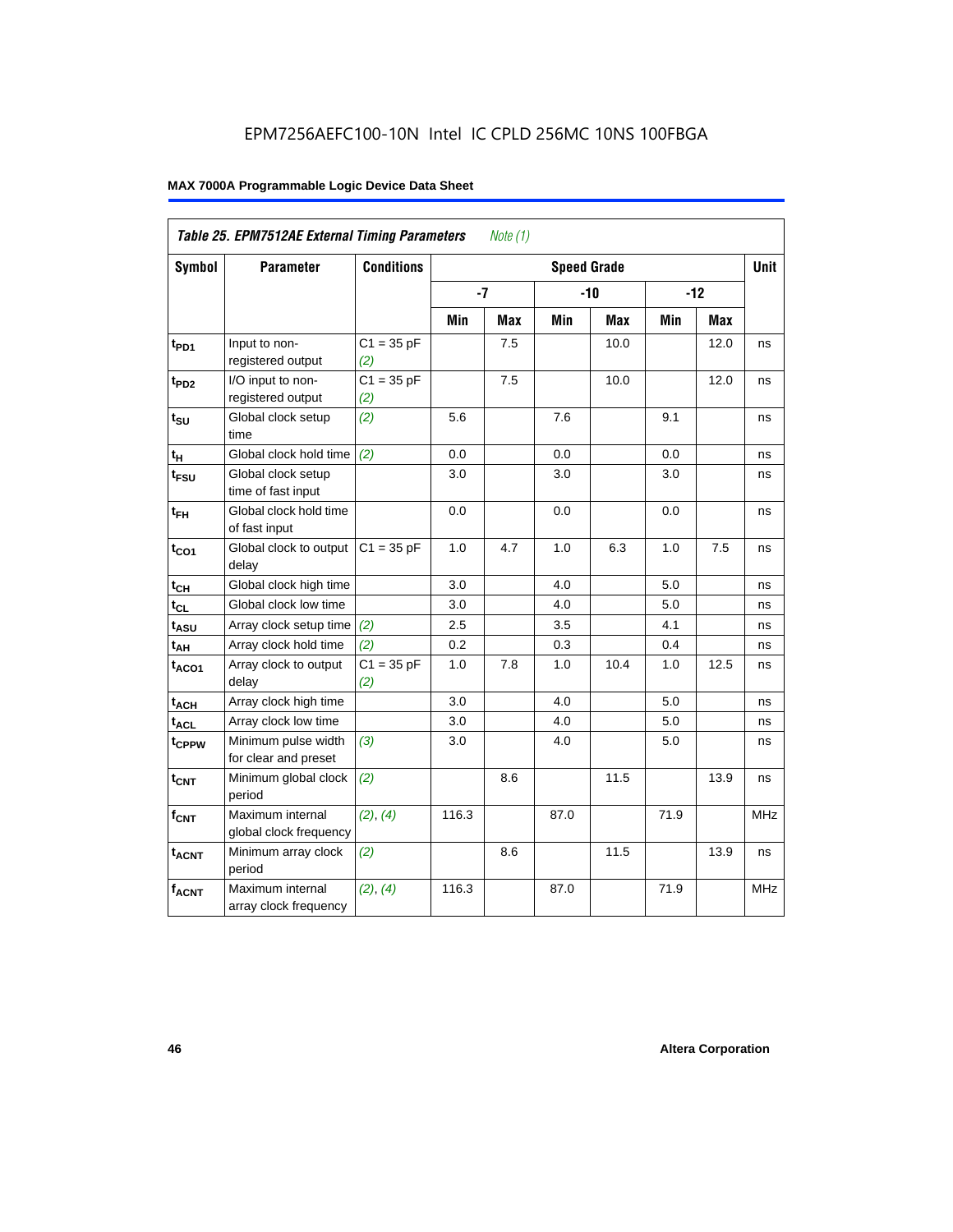|                    | Table 26. EPM7512AE Internal Timing Parameters (Part 1 of 2)                                                 |                     |     |     | Note $(1)$ |                    |     |       |             |
|--------------------|--------------------------------------------------------------------------------------------------------------|---------------------|-----|-----|------------|--------------------|-----|-------|-------------|
| Symbol             | <b>Parameter</b>                                                                                             | <b>Conditions</b>   |     |     |            | <b>Speed Grade</b> |     |       | <b>Unit</b> |
|                    |                                                                                                              |                     |     | -7  |            | -10                |     | $-12$ |             |
|                    |                                                                                                              |                     | Min | Max | Min        | Max                | Min | Max   |             |
| $t_{IN}$           | Input pad and buffer delay                                                                                   |                     |     | 0.7 |            | 0.9                |     | 1.0   | ns          |
| $t_{IO}$           | I/O input pad and buffer<br>delay                                                                            |                     |     | 0.7 |            | 0.9                |     | 1.0   | ns          |
| $t_{\sf FIN}$      | Fast input delay                                                                                             |                     |     | 3.1 |            | 3.6                |     | 4.1   | ns          |
| $t_{SEXP}$         | Shared expander delay                                                                                        |                     |     | 2.7 |            | 3.5                |     | 4.4   | ns          |
| t <sub>PEXP</sub>  | Parallel expander delay                                                                                      |                     |     | 0.4 |            | 0.5                |     | 0.6   | ns          |
| $t_{LAD}$          | Logic array delay                                                                                            |                     |     | 2.2 |            | 2.8                |     | 3.5   | ns          |
| $t_{LAC}$          | Logic control array delay                                                                                    |                     |     | 1.0 |            | 1.3                |     | 1.7   | ns          |
| $t_{IOE}$          | Internal output enable delay                                                                                 |                     |     | 0.0 |            | 0.0                |     | 0.0   | ns          |
| $t_{OD1}$          | Output buffer and pad<br>delay, slow slew rate $=$ off<br>$V_{\text{CCIO}} = 3.3 \text{ V}$                  | $C1 = 35 pF$        |     | 1.0 |            | 1.5                |     | 1.7   | ns          |
| $t_{OD2}$          | Output buffer and pad<br>delay, slow slew rate $=$ off<br>$V_{\text{CCIO}}$ = 2.5 V                          | $C1 = 35 pF$<br>(5) |     | 1.5 |            | 2.0                |     | 2.2   | ns          |
| $t_{OD3}$          | Output buffer and pad<br>delay, slow slew rate $=$ on<br>$V_{\text{CCIO}} = 2.5 \text{ V or } 3.3 \text{ V}$ | $C1 = 35 pF$        |     | 6.0 |            | 6.5                |     | 6.7   | ns          |
| $t_{ZX1}$          | Output buffer enable delay,<br>slow slew rate $=$ off<br>$V_{\text{CCIO}} = 3.3 \text{ V}$                   | $C1 = 35 pF$        |     | 4.0 |            | 5.0                |     | 5.0   | ns          |
| $t_{ZX2}$          | Output buffer enable delay,<br>slow slew rate $=$ off<br>$V_{\text{CCIO}}$ = 2.5 V                           | $C1 = 35 pF$<br>(5) |     | 4.5 |            | 5.5                |     | 5.5   | ns          |
| $t_{ZX3}$          | Output buffer enable delay,<br>slow slew rate $=$ on<br>$V_{\text{CCIO}} = 3.3 \text{ V}$                    | $C1 = 35 pF$        |     | 9.0 |            | 10.0               |     | 10.0  | ns          |
| $t_{\mathsf{XZ}}$  | Output buffer disable delay                                                                                  | $C1 = 5pF$          |     | 4.0 |            | 5.0                |     | 5.0   | ns          |
| $t_{\text{SU}}$    | Register setup time                                                                                          |                     | 2.1 |     | 3.0        |                    | 3.5 |       | ns          |
| $t_H$              | Register hold time                                                                                           |                     | 0.6 |     | 0.8        |                    | 1.0 |       | ns          |
| $t_{\mathit{FSU}}$ | Register setup time of fast<br>input                                                                         |                     | 1.6 |     | 1.6        |                    | 1.6 |       | ns          |
| $t_{FH}$           | Register hold time of fast<br>input                                                                          |                     | 1.4 |     | 1.4        |                    | 1.4 |       | ns          |
| $t_{RD}$           | Register delay                                                                                               |                     |     | 1.3 |            | 1.7                |     | 2.1   | ns          |
| $t_{COMB}$         | Combinatorial delay                                                                                          |                     |     | 0.6 |            | 0.8                |     | 1.0   | ns          |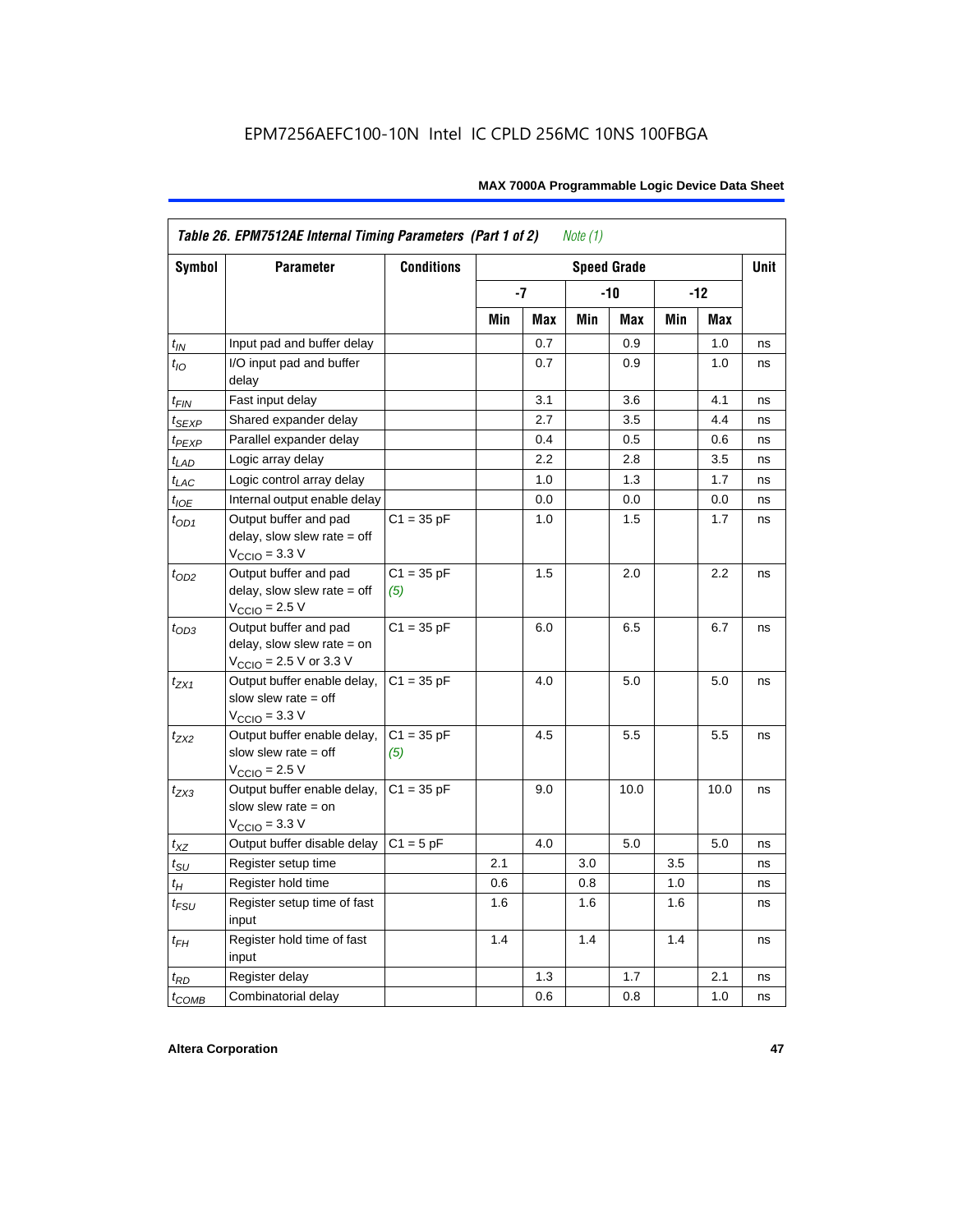| Table 26. EPM7512AE Internal Timing Parameters (Part 2 of 2)<br>Note (1) |                      |                   |                    |            |     |            |     |       |    |  |  |
|--------------------------------------------------------------------------|----------------------|-------------------|--------------------|------------|-----|------------|-----|-------|----|--|--|
| Symbol                                                                   | <b>Parameter</b>     | <b>Conditions</b> | <b>Speed Grade</b> |            |     |            |     |       |    |  |  |
|                                                                          |                      |                   |                    | $-7$       |     | $-10$      |     | $-12$ |    |  |  |
|                                                                          |                      |                   | Min                | <b>Max</b> | Min | <b>Max</b> | Min | Max   |    |  |  |
| $t_{IC}$                                                                 | Array clock delay    |                   |                    | 1.8        |     | 2.3        |     | 2.9   | ns |  |  |
| $t_{EN}$                                                                 | Register enable time |                   |                    | 1.0        |     | 1.3        |     | 1.7   | ns |  |  |
| $t_{GLOB}$                                                               | Global control delay |                   |                    | 1.7        |     | 2.2        |     | 2.7   | ns |  |  |
| $t_{PRE}$                                                                | Register preset time |                   |                    | 1.0        |     | 1.4        |     | 1.7   | ns |  |  |
| $t_{CLR}$                                                                | Register clear time  |                   |                    | 1.0        |     | 1.4        |     | 1.7   | ns |  |  |
| t <sub>PIA</sub>                                                         | PIA delay            | (2)               |                    | 3.0        |     | 4.0        |     | 4.8   | ns |  |  |
| $t_{LPA}$                                                                | Low-power adder      | (6)               |                    | 4.5        |     | 5.0        |     | 5.0   | ns |  |  |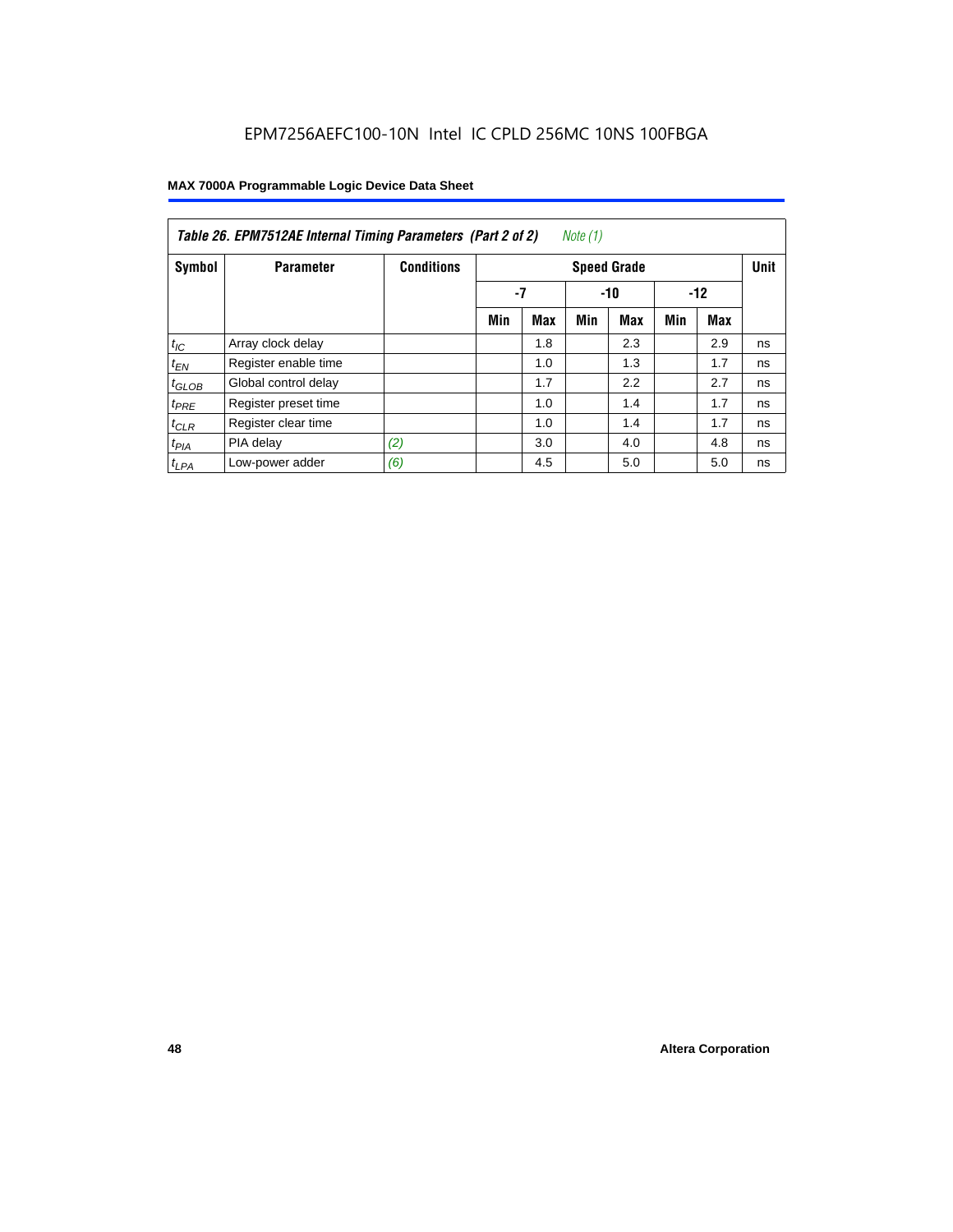| <b>Symbol</b>               | <b>Parameter</b>                            | <b>Conditions</b>   |       |            |       |            | <b>Speed Grade</b> |            |      |       | <b>Unit</b> |
|-----------------------------|---------------------------------------------|---------------------|-------|------------|-------|------------|--------------------|------------|------|-------|-------------|
|                             |                                             |                     |       | -6         |       | $-7$       |                    | $-10$      |      | $-12$ |             |
|                             |                                             |                     | Min   | <b>Max</b> | Min   | <b>Max</b> | Min                | <b>Max</b> | Min  | Max   |             |
| t <sub>PD1</sub>            | Input to non-registered<br>output           | $C1 = 35 pF$<br>(2) |       | 6.0        |       | 7.5        |                    | 10.0       |      | 12.0  | ns          |
| t <sub>PD2</sub>            | I/O input to non-<br>registered output      | $C1 = 35 pF$<br>(2) |       | 6.0        |       | 7.5        |                    | 10.0       |      | 12.0  | ns          |
| $t_{\scriptstyle\text{SU}}$ | Global clock setup time                     | (2)                 | 4.2   |            | 5.3   |            | 7.0                |            | 8.5  |       | ns          |
| $t_H$                       | Global clock hold time                      | (2)                 | 0.0   |            | 0.0   |            | 0.0                |            | 0.0  |       | ns          |
| t <sub>FSU</sub>            | Global clock setup time<br>of fast input    |                     | 2.5   |            | 3.0   |            | 3.0                |            | 3.0  |       | ns          |
| $t_{FH}$                    | Global clock hold time of<br>fast input     |                     | 0.0   |            | 0.0   |            | 0.0                |            | 0.0  |       | ns          |
| $t_{CO1}$                   | Global clock to output<br>delay             | $C1 = 35 pF$        | 1.0   | 3.7        | 1.0   | 4.6        | 1.0                | 6.1        | 1.0  | 7.3   | ns          |
| $t_{CH}$                    | Global clock high time                      |                     | 3.0   |            | 3.0   |            | 4.0                |            | 5.0  |       | ns          |
| $t_{CL}$                    | Global clock low time                       |                     | 3.0   |            | 3.0   |            | 4.0                |            | 5.0  |       | ns          |
| $t_{\sf ASU}$               | Array clock setup time                      | (2)                 | 1.9   |            | 2.4   |            | 3.1                |            | 3.8  |       | ns          |
| t <sub>АН</sub>             | Array clock hold time                       | (2)                 | 1.5   |            | 2.2   |            | 3.3                |            | 4.3  |       | ns          |
| t <sub>ACO1</sub>           | Array clock to output<br>delay              | $C1 = 35 pF$<br>(2) | 1.0   | 6.0        | 1.0   | 7.5        | 1.0                | 10.0       | 1.0  | 12.0  | ns          |
| $t_{\sf ACH}$               | Array clock high time                       |                     | 3.0   |            | 3.0   |            | 4.0                |            | 5.0  |       | ns          |
| t <sub>ACL</sub>            | Array clock low time                        |                     | 3.0   |            | 3.0   |            | 4.0                |            | 5.0  |       | ns          |
| t <sub>CPPW</sub>           | Minimum pulse width for<br>clear and preset | (3)                 | 3.0   |            | 3.0   |            | 4.0                |            | 5.0  |       | ns          |
| $t_{\text{CNT}}$            | Minimum global clock<br>period              | (2)                 |       | 6.9        |       | 8.6        |                    | 11.5       |      | 13.8  | ns          |
| $f_{\text{CNT}}$            | Maximum internal global<br>clock frequency  | (2), (4)            | 144.9 |            | 116.3 |            | 87.0               |            | 72.5 |       | <b>MHz</b>  |
| t <sub>ACNT</sub>           | Minimum array clock<br>period               | (2)                 |       | 6.9        |       | 8.6        |                    | 11.5       |      | 13.8  | ns          |
| <b>fACNT</b>                | Maximum internal array<br>clock frequency   | (2), (4)            | 144.9 |            | 116.3 |            | 87                 |            | 72.5 |       | <b>MHz</b>  |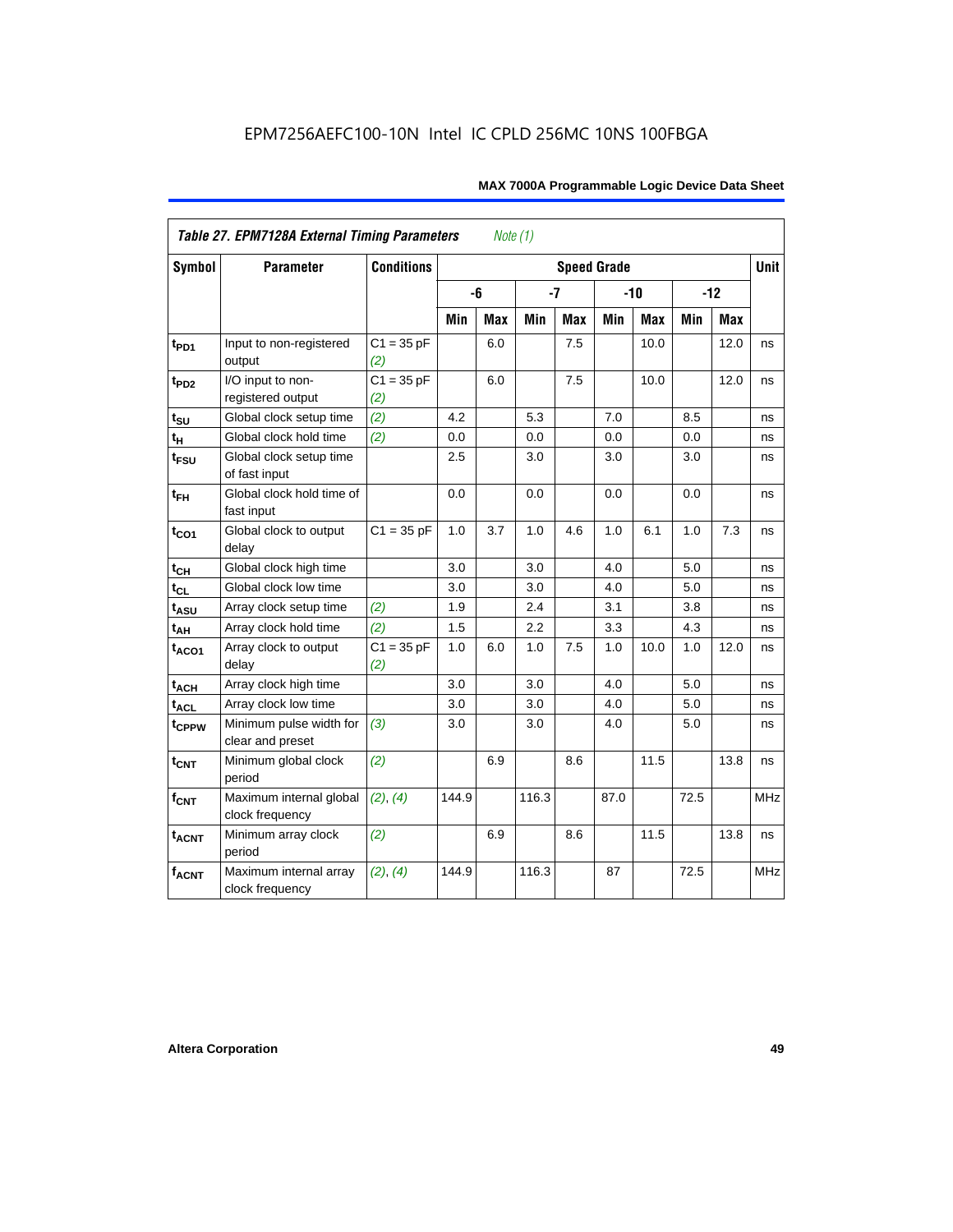|                             | Table 28. EPM7128A Internal Timing Parameters (Part 1 of 2)                                                   |                     |     |            |     | <i>Note</i> $(1)$ |                    |            |     |            |             |
|-----------------------------|---------------------------------------------------------------------------------------------------------------|---------------------|-----|------------|-----|-------------------|--------------------|------------|-----|------------|-------------|
| <b>Symbol</b>               | <b>Parameter</b>                                                                                              | <b>Conditions</b>   |     |            |     |                   | <b>Speed Grade</b> |            |     |            | <b>Unit</b> |
|                             |                                                                                                               |                     |     | -6         |     | -7                |                    | $-10$      |     | $-12$      |             |
|                             |                                                                                                               |                     | Min | <b>Max</b> | Min | <b>Max</b>        | Min                | <b>Max</b> | Min | <b>Max</b> |             |
| $t_{IN}$                    | Input pad and buffer delay                                                                                    |                     |     | 0.6        |     | 0.7               |                    | 0.9        |     | 1.1        | ns          |
| $t_{IO}$                    | I/O input pad and buffer<br>delay                                                                             |                     |     | 0.6        |     | 0.7               |                    | 0.9        |     | 1.1        | ns          |
| $t_{\sf FIN}$               | Fast input delay                                                                                              |                     |     | 2.7        |     | 3.1               |                    | 3.6        |     | 3.9        | ns          |
| t <sub>SEXP</sub>           | Shared expander delay                                                                                         |                     |     | 2.5        |     | 3.2               |                    | 4.3        |     | 5.1        | ns          |
| t <sub>PEXP</sub>           | Parallel expander delay                                                                                       |                     |     | 0.7        |     | 0.8               |                    | 1.1        |     | 1.3        | ns          |
| $t_{LAD}$                   | Logic array delay                                                                                             |                     |     | 2.4        |     | 3.0               |                    | 4.1        |     | 4.9        | ns          |
| t <sub>LAC</sub>            | Logic control array delay                                                                                     |                     |     | 2.4        |     | 3.0               |                    | 4.1        |     | 4.9        | ns          |
| $t_{IOE}$                   | Internal output enable<br>delay                                                                               |                     |     | 0.0        |     | 0.0               |                    | 0.0        |     | 0.0        | ns          |
| $t_{OD1}$                   | Output buffer and pad<br>delay, slow slew rate $=$ off<br>$V_{\text{CCIO}} = 3.3 \text{ V}$                   | $C1 = 35 pF$        |     | 0.4        |     | 0.6               |                    | 0.7        |     | 0.9        | ns          |
| $t_{OD2}$                   | Output buffer and pad<br>$delay$ , slow slew rate = off<br>$VCCIO = 2.5 V$                                    | $C1 = 35 pF$<br>(5) |     | 0.9        |     | 1.1               |                    | 1.2        |     | 1.4        | ns          |
| $t_{OD3}$                   | Output buffer and pad<br>$delay$ , slow slew rate = on<br>$V_{\text{CCIO}} = 2.5 \text{ V or } 3.3 \text{ V}$ | $C1 = 35 pF$        |     | 5.4        |     | 5.6               |                    | 5.7        |     | 5.9        | ns          |
| $t_{ZX1}$                   | Output buffer enable<br>$delay$ , slow slew rate = off<br>$VCCIO = 3.3 V$                                     | $C1 = 35 pF$        |     | 4.0        |     | 4.0               |                    | 5.0        |     | 5.0        | ns          |
| $t_{ZX2}$                   | Output buffer enable<br>delay, slow slew rate $=$ off<br>$VCCIO = 2.5 V$                                      | $C1 = 35 pF$<br>(5) |     | 4.5        |     | 4.5               |                    | 5.5        |     | 5.5        | ns          |
| t <sub>ZX3</sub>            | Output buffer enable<br>delay, slow slew rate $=$ on<br>$V_{\text{CCIO}} = 3.3 \text{ V}$                     | $C1 = 35 pF$        |     | 9.0        |     | 9.0               |                    | 10.0       |     | 10.0       | ns          |
| $t_{XZ}$                    | Output buffer disable<br>delay                                                                                | $C1 = 5pF$          |     | 4.0        |     | 4.0               |                    | 5.0        |     | 5.0        | ns          |
| $t_{\scriptstyle\text{SU}}$ | Register setup time                                                                                           |                     | 1.9 |            | 2.4 |                   | 3.1                |            | 3.8 |            | ns          |
| $t_H$                       | Register hold time                                                                                            |                     | 1.5 |            | 2.2 |                   | 3.3                |            | 4.3 |            | ns          |
| t <sub>FSU</sub>            | Register setup time of fast<br>input                                                                          |                     | 0.8 |            | 1.1 |                   | 1.1                |            | 1.1 |            | ns          |
| $t_{FH}$                    | Register hold time of fast<br>input                                                                           |                     | 1.7 |            | 1.9 |                   | 1.9                |            | 1.9 |            | ns          |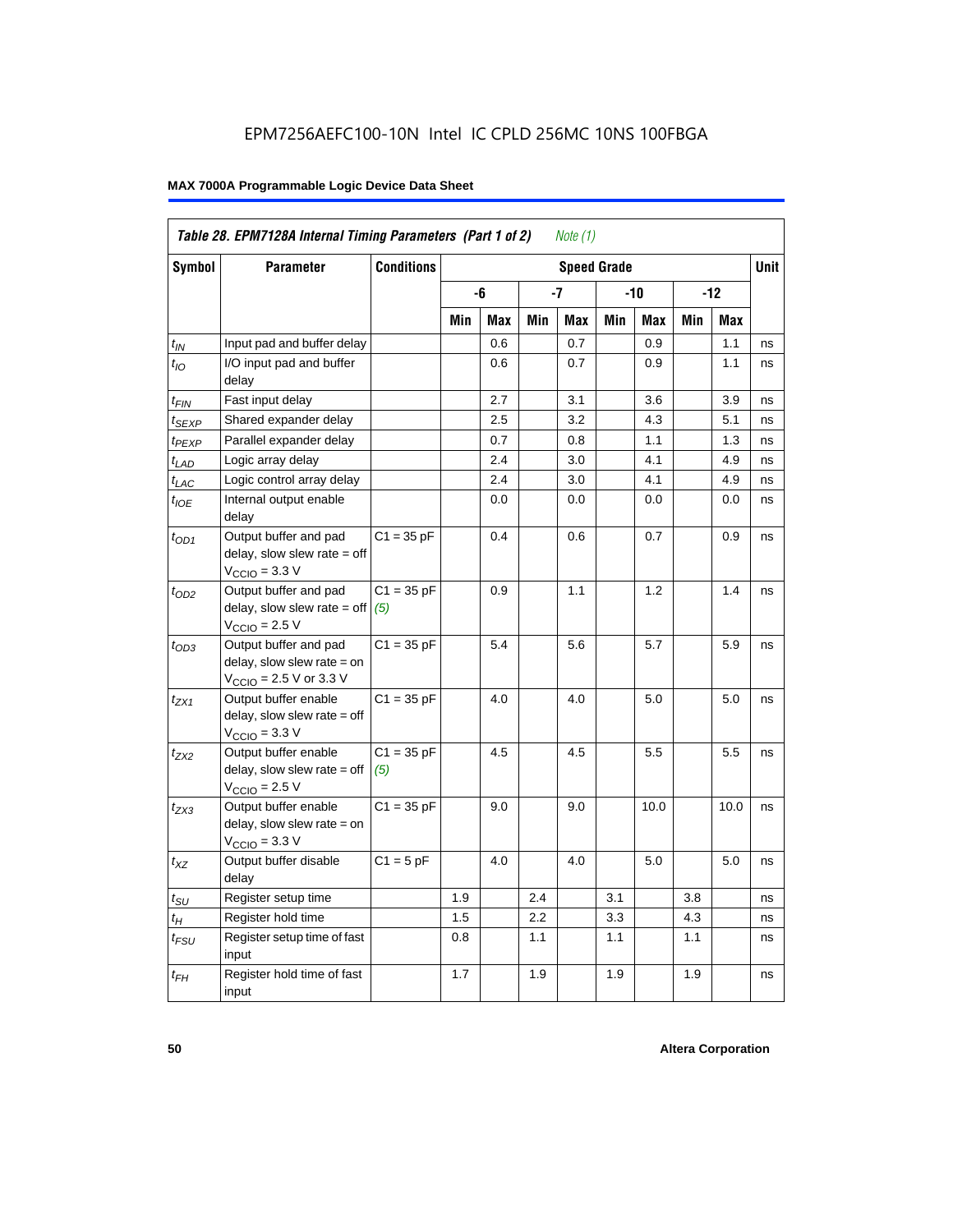| Table 28. EPM7128A Internal Timing Parameters (Part 2 of 2)<br>Note (1) |                      |                   |                    |      |     |            |       |            |     |       |             |
|-------------------------------------------------------------------------|----------------------|-------------------|--------------------|------|-----|------------|-------|------------|-----|-------|-------------|
| Symbol                                                                  | <b>Parameter</b>     | <b>Conditions</b> | <b>Speed Grade</b> |      |     |            |       |            |     |       | <b>Unit</b> |
|                                                                         |                      |                   |                    | -6   | -7  |            | $-10$ |            |     | $-12$ |             |
|                                                                         |                      |                   | Min                | Max  | Min | <b>Max</b> | Min   | <b>Max</b> | Min | Max   |             |
| $t_{RD}$                                                                | Register delay       |                   |                    | 1.7  |     | 2.1        |       | 2.8        |     | 3.3   | ns          |
| $t_{COMB}$                                                              | Combinatorial delay  |                   |                    | 1.7  |     | 2.1        |       | 2.8        |     | 3.3   | ns          |
| $t_{IC}$                                                                | Array clock delay    |                   |                    | 2.4  |     | 3.0        |       | 4.1        |     | 4.9   | ns          |
| $t_{EN}$                                                                | Register enable time |                   |                    | 2.4  |     | 3.0        |       | 4.1        |     | 4.9   | ns          |
| $t_{\text{GLOB}}$                                                       | Global control delay |                   |                    | 1.0  |     | 1.2        |       | 1.7        |     | 2.0   | ns          |
| $t_{PRE}$                                                               | Register preset time |                   |                    | 3.1  |     | 3.9        |       | 5.2        |     | 6.2   | ns          |
| $t_{CLR}$                                                               | Register clear time  |                   |                    | 3.1  |     | 3.9        |       | 5.2        |     | 6.2   | ns          |
| $t_{PIA}$                                                               | PIA delay            | (2)               |                    | 0.9  |     | 1.1        |       | 1.5        |     | 1.8   | ns          |
| $t_{LPA}$                                                               | Low-power adder      | (6)               |                    | 11.0 |     | 10.0       |       | 10.0       |     | 10.0  | ns          |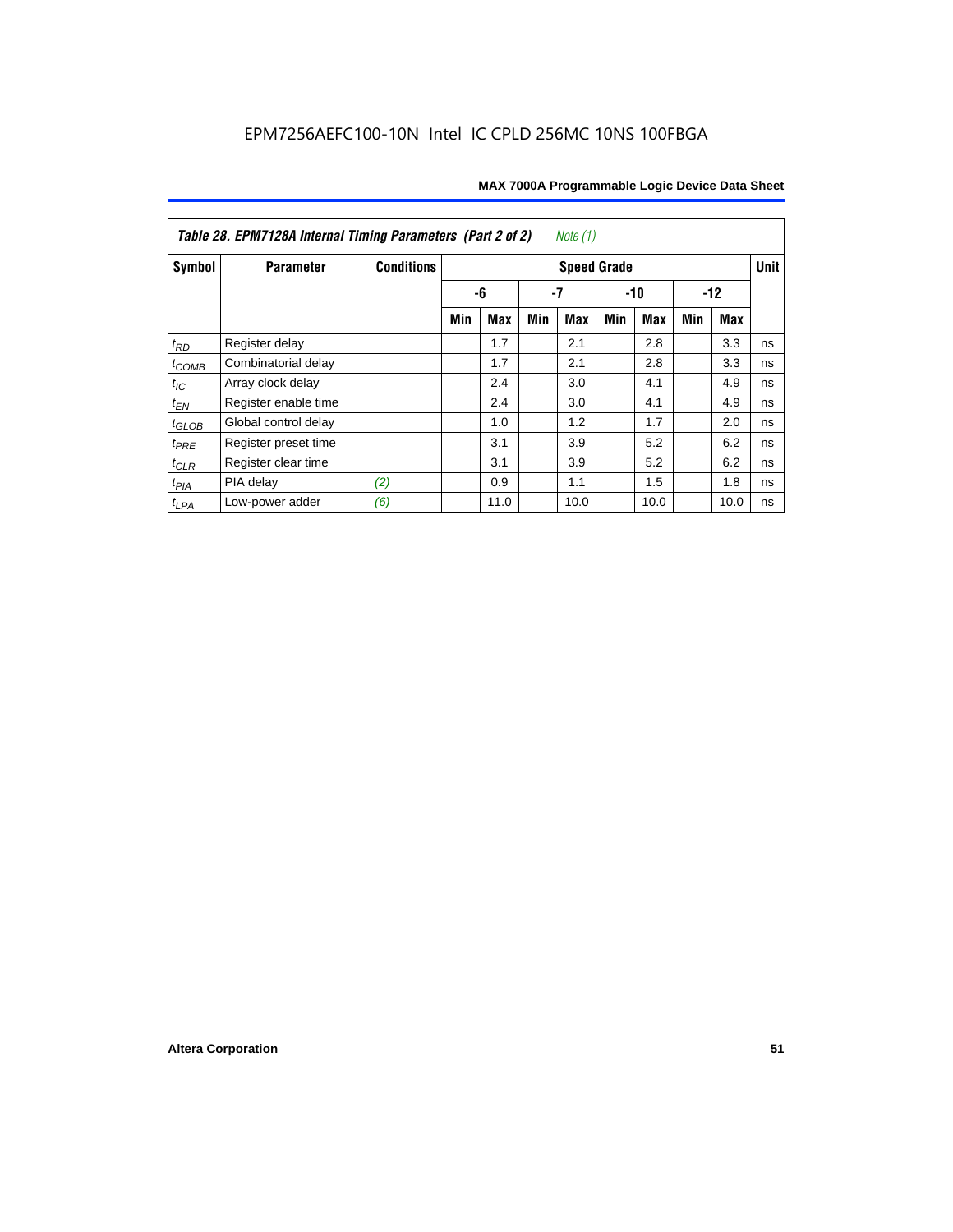| Table 29. EPM7256A External Timing Parameters<br>Note $(1)$ |                                             |                     |                    |            |       |            |       |            |       |            |            |
|-------------------------------------------------------------|---------------------------------------------|---------------------|--------------------|------------|-------|------------|-------|------------|-------|------------|------------|
| Symbol                                                      | <b>Parameter</b>                            | <b>Conditions</b>   | <b>Speed Grade</b> |            |       |            |       |            |       | Unit       |            |
|                                                             |                                             |                     |                    | -6         |       | $-7$       | $-10$ |            | $-12$ |            |            |
|                                                             |                                             |                     | Min                | <b>Max</b> | Min   | <b>Max</b> | Min   | <b>Max</b> | Min   | <b>Max</b> |            |
| $t_{PD1}$                                                   | Input to non-registered<br>output           | $C1 = 35 pF$<br>(2) |                    | 6.0        |       | 7.5        |       | 10.0       |       | 12.0       | ns         |
| t <sub>PD2</sub>                                            | I/O input to non-<br>registered output      | $C1 = 35 pF$<br>(2) |                    | 6.0        |       | 7.5        |       | 10.0       |       | 12.0       | ns         |
| $t_{\text{SU}}$                                             | Global clock setup time                     | (2)                 | 3.7                |            | 4.6   |            | 6.2   |            | 7.4   |            | ns         |
| $t_H$                                                       | Global clock hold time                      | (2)                 | 0.0                |            | 0.0   |            | 0.0   |            | 0.0   |            | ns         |
| t <sub>FSU</sub>                                            | Global clock setup time<br>of fast input    |                     | 2.5                |            | 3.0   |            | 3.0   |            | 3.0   |            | ns         |
| $t_{FH}$                                                    | Global clock hold time of<br>fast input     |                     | 0.0                |            | 0.0   |            | 0.0   |            | 0.0   |            | ns         |
| $t_{CO1}$                                                   | Global clock to output<br>delay             | $C1 = 35 pF$        | 1.0                | 3.3        | 1.0   | 4.2        | 1.0   | 5.5        | 1.0   | 6.6        | ns         |
| $t_{CH}$                                                    | Global clock high time                      |                     | 3.0                |            | 3.0   |            | 4.0   |            | 4.0   |            | ns         |
| $t_{CL}$                                                    | Global clock low time                       |                     | 3.0                |            | 3.0   |            | 4.0   |            | 4.0   |            | ns         |
| t <sub>ASU</sub>                                            | Array clock setup time                      | (2)                 | 0.8                |            | 1.0   |            | 1.4   |            | 1.6   |            | ns         |
| $t_{AH}$                                                    | Array clock hold time                       | (2)                 | 1.9                |            | 2.7   |            | 4.0   |            | 5.1   |            | ns         |
| t <sub>ACO1</sub>                                           | Array clock to output<br>delay              | $C1 = 35 pF$<br>(2) | 1.0                | 6.2        | 1.0   | 7.8        | 1.0   | 10.3       | 1.0   | 12.4       | ns         |
| $t_{ACH}$                                                   | Array clock high time                       |                     | 3.0                |            | 3.0   |            | 4.0   |            | 4.0   |            | ns         |
| t <sub>ACL</sub>                                            | Array clock low time                        |                     | 3.0                |            | 3.0   |            | 4.0   |            | 4.0   |            | ns         |
| tcPPW                                                       | Minimum pulse width for<br>clear and preset | (3)                 | 3.0                |            | 3.0   |            | 4.0   |            | 4.0   |            | ns         |
| $t_{CNT}$                                                   | Minimum global clock<br>period              | (2)                 |                    | 6.4        |       | 8.0        |       | 10.7       |       | 12.8       | ns         |
| $f_{CNT}$                                                   | Maximum internal global<br>clock frequency  | (2), (4)            | 156.3              |            | 125.0 |            | 93.5  |            | 78.1  |            | <b>MHz</b> |
| t <sub>ACNT</sub>                                           | Minimum array clock<br>period               | (2)                 |                    | 6.4        |       | 8.0        |       | 10.7       |       | 12.8       | ns         |
| <b>fACNT</b>                                                | Maximum internal array<br>clock frequency   | (2), (4)            | 156.3              |            | 125.0 |            | 93.5  |            | 78.1  |            | <b>MHz</b> |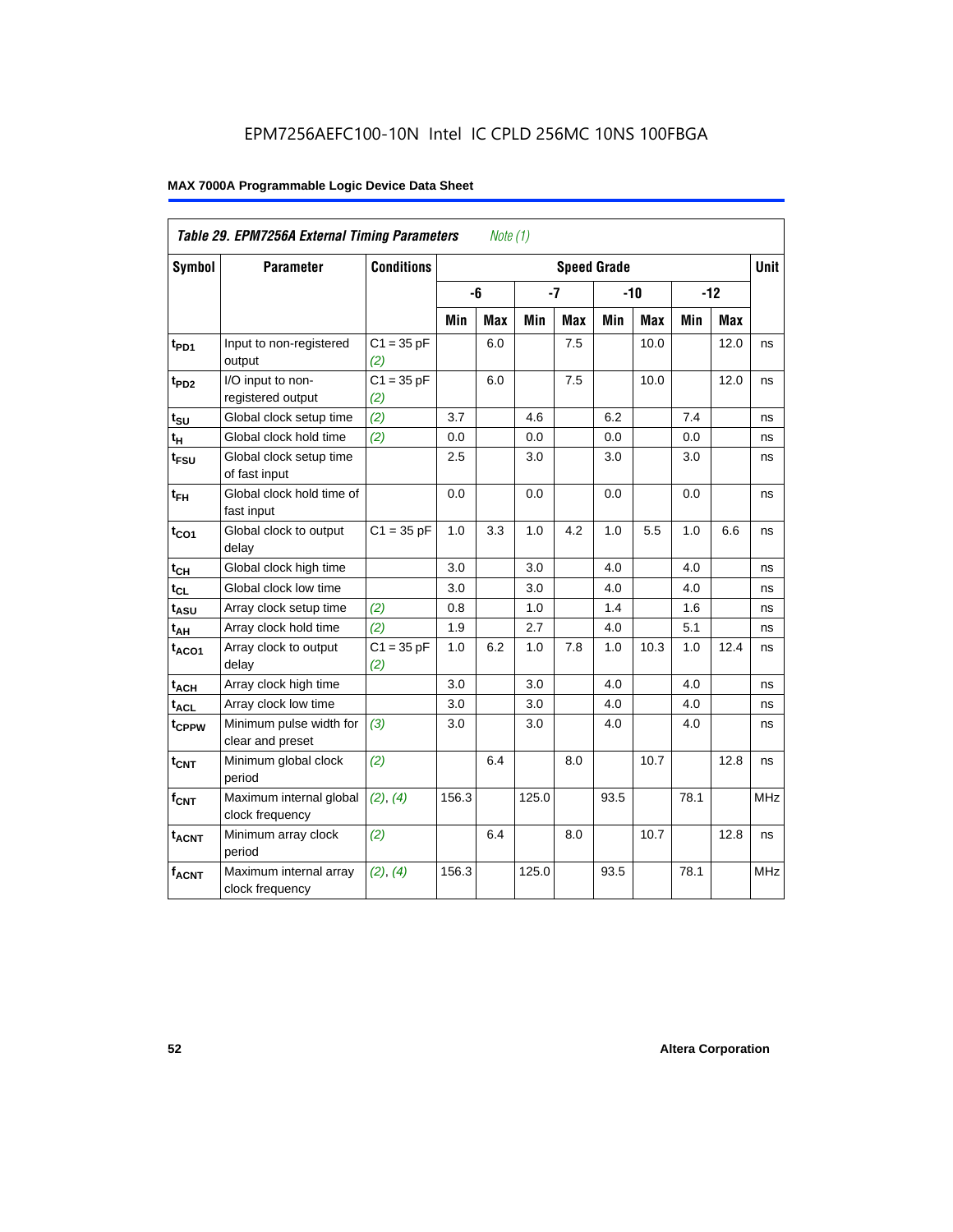| <b>Symbol</b>     | <b>Parameter</b>                                                                                           | <b>Conditions</b>   |     |            |     |            | <b>Speed Grade</b> |      |       |            | <b>Unit</b> |
|-------------------|------------------------------------------------------------------------------------------------------------|---------------------|-----|------------|-----|------------|--------------------|------|-------|------------|-------------|
|                   |                                                                                                            |                     |     | -6<br>$-7$ |     |            | -10                |      | $-12$ |            |             |
|                   |                                                                                                            |                     | Min | Max        | Min | <b>Max</b> | Min                | Max  | Min   | <b>Max</b> |             |
| $t_{\mathit{IN}}$ | Input pad and buffer delay                                                                                 |                     |     | 0.3        |     | 0.4        |                    | 0.5  |       | 0.6        | ns          |
| $t_{IO}$          | I/O input pad and buffer<br>delay                                                                          |                     |     | 0.3        |     | 0.4        |                    | 0.5  |       | 0.6        | ns          |
| t <sub>FIN</sub>  | Fast input delay                                                                                           |                     |     | 2.4        |     | 3.0        |                    | 3.4  |       | 3.8        | ns          |
| <sup>t</sup> SEXP | Shared expander delay                                                                                      |                     |     | 2.8        |     | 3.5        |                    | 4.7  |       | 5.6        | ns          |
| t <sub>PEXP</sub> | Parallel expander delay                                                                                    |                     |     | 0.5        |     | 0.6        |                    | 0.8  |       | 1.0        | ns          |
| $t_{LAD}$         | Logic array delay                                                                                          |                     |     | 2.5        |     | 3.1        |                    | 4.2  |       | 5.0        | ns          |
| $t_{LAC}$         | Logic control array delay                                                                                  |                     |     | 2.5        |     | 3.1        |                    | 4.2  |       | 5.0        | ns          |
| $t_{IOE}$         | Internal output enable<br>delay                                                                            |                     |     | 0.2        |     | 0.3        |                    | 0.4  |       | 0.5        | ns          |
| $t_{OD1}$         | Output buffer and pad<br>delay, slow slew rate $=$ off<br>$V_{\text{CCIO}} = 3.3 \text{ V}$                | $C1 = 35 pF$        |     | 0.3        |     | 0.4        |                    | 0.5  |       | 0.6        | ns          |
| $t_{OD2}$         | Output buffer and pad<br>$delay$ , slow slew rate = off<br>$VCCIO = 2.5 V$                                 | $C1 = 35 pF$<br>(5) |     | 0.8        |     | 0.9        |                    | 1.0  |       | 1.1        | ns          |
| $t_{OD3}$         | Output buffer and pad<br>delay slow slew rate $=$ on<br>$V_{\text{CCIO}}$ = 2.5 V or 3.3 V                 | $C1 = 35 pF$        |     | 5.3        |     | 5.4        |                    | 5.5  |       | 5.6        | ns          |
| tzx1              | Output buffer enable<br>delay slow slew rate $=$ off<br>$VCCIO = 3.3 V$                                    | $C1 = 35 pF$        |     | 4.0        |     | 4.0        |                    | 5.0  |       | 5.0        | ns          |
| $t_{ZX2}$         | Output buffer enable<br>delay slow slew rate $=$ off<br>$VCCIO = 2.5 V$                                    | $C1 = 35 pF$<br>(5) |     | 4.5        |     | 4.5        |                    | 5.5  |       | 5.5        | ns          |
| t <sub>ZX3</sub>  | Output buffer enable<br>delay slow slew rate $=$ on<br>$V_{\text{CCIO}} = 2.5 \text{ V or } 3.3 \text{ V}$ | $C1 = 35 pF$        |     | 9.0        |     | 9.0        |                    | 10.0 |       | 10.0       | ns          |
| $t_{XZ}$          | Output buffer disable<br>delay                                                                             | $C1 = 5$ pF         |     | 4.0        |     | 4.0        |                    | 5.0  |       | 5.0        | ns          |
| $t_{\text{SU}}$   | Register setup time                                                                                        |                     | 1.0 |            | 1.3 |            | 1.7                |      | 2.0   |            | ns          |
| $t_{H}$           | Register hold time                                                                                         |                     | 1.7 |            | 2.4 |            | 3.7                |      | 4.7   |            | ns          |
| $t_{FSU}$         | Register setup time of fast<br>input                                                                       |                     | 1.2 |            | 1.4 |            | 1.4                |      | 1.4   |            | ns          |
| $t_{FH}$          | Register hold time of fast<br>input                                                                        |                     | 1.3 |            | 1.6 |            | 1.6                |      | 1.6   |            | ns          |
| $t_{RD}$          | Register delay                                                                                             |                     |     | 1.6        |     | 2.0        |                    | 2.7  |       | 3.2        | ns          |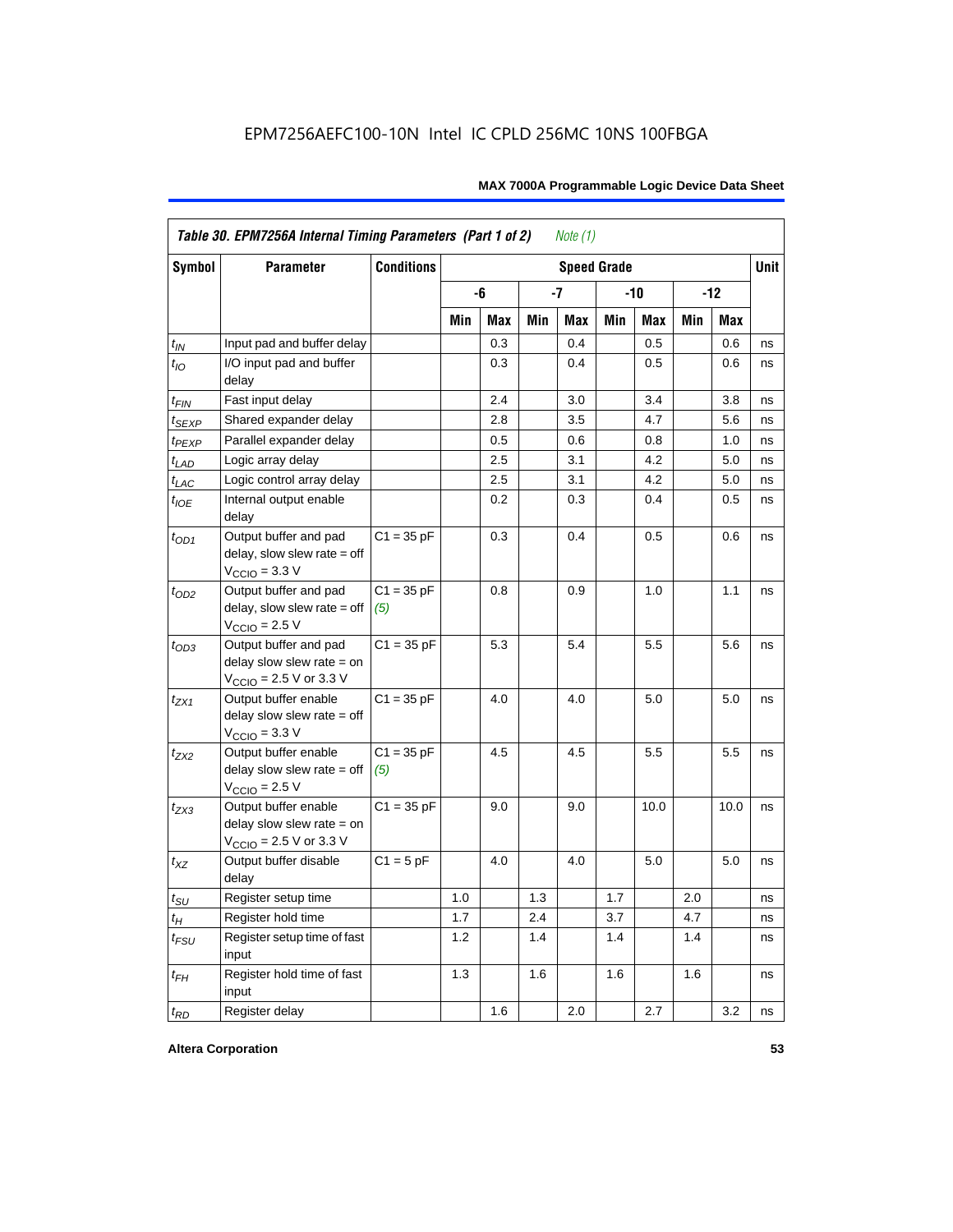| Table 30. EPM7256A Internal Timing Parameters (Part 2 of 2)<br>Note (1) |                      |                   |                    |            |     |      |       |            |       |      |    |
|-------------------------------------------------------------------------|----------------------|-------------------|--------------------|------------|-----|------|-------|------------|-------|------|----|
| <b>Symbol</b>                                                           | <b>Parameter</b>     | <b>Conditions</b> | <b>Speed Grade</b> |            |     |      |       |            |       |      |    |
|                                                                         |                      |                   | -6                 |            | -7  |      | $-10$ |            | $-12$ |      |    |
|                                                                         |                      |                   | Min                | <b>Max</b> | Min | Max  | Min   | <b>Max</b> | Min   | Max  |    |
| $t_{COMB}$                                                              | Combinatorial delay  |                   |                    | 1.6        |     | 2.0  |       | 2.7        |       | 3.2  | ns |
| $t_{IC}$                                                                | Array clock delay    |                   |                    | 2.7        |     | 3.4  |       | 4.5        |       | 5.4  | ns |
| $t_{EN}$                                                                | Register enable time |                   |                    | 2.5        |     | 3.1  |       | 4.2        |       | 5.0  | ns |
| $t_{\text{GLOB}}$                                                       | Global control delay |                   |                    | 1.1        |     | 1.4  |       | 1.8        |       | 2.2  | ns |
| $t_{PRE}$                                                               | Register preset time |                   |                    | 2.3        |     | 2.9  |       | 3.8        |       | 4.6  | ns |
| $t_{CLR}$                                                               | Register clear time  |                   |                    | 2.3        |     | 2.9  |       | 3.8        |       | 4.6  | ns |
| t <sub>PIA</sub>                                                        | PIA delay            | (2)               |                    | 1.3        |     | 1.6  |       | 2.1        |       | 2.6  | ns |
| $t_{LPA}$                                                               | Low-power adder      | (6)               |                    | 11.0       |     | 10.0 |       | 10.0       |       | 10.0 | ns |

#### *Notes to tables:*

(1) These values are specified under the recommended operating conditions shown in Table 14 on page 28. See Figure 12 for more information on switching waveforms.

- (2) These values are specified for a PIA fan-out of one LAB (16 macrocells). For each additional LAB fan-out in these devices, add an additional 0.1 ns to the PIA timing value.
- (3) This minimum pulse width for preset and clear applies for both global clear and array controls. The  $t_{LPA}$  parameter must be added to this minimum width if the clear or reset signal incorporates the  $t_{LAD}$  parameter into the signal path.
- (4) This parameter is measured with a 16-bit loadable, enabled, up/down counter programmed into each LAB.
- (5) Operating conditions:  $V_{\text{CCIO}} = 2.5 \pm 0.2 \text{ V}$  for commercial and industrial use.<br>(6) The  $t_{I/A}$  parameter must be added to the  $t_{I AD}$ ,  $t_{I AC}$ ,  $t_{I C}$ ,  $t_{F N}$ ,  $t_{S F Y P}$ ,  $t_{A C I}$ , and
- The  $t_{LPA}$  parameter must be added to the  $t_{LAD}$ ,  $t_{LAC}$ ,  $t_{IC}$ ,  $t_{EN}$ ,  $t_{SEXP}$ ,  $t_{ACL}$  and  $t_{CPPW}$  parameters for macrocells running in low-power mode.

## **Power Consumption**

Supply power (P) versus frequency  $(f_{MAX}$ , in MHz) for MAX 7000A devices is calculated with the following equation:

 $P = P_{INT} + P_{IO} = I_{CCINT} \times V_{CC} + P_{IO}$ 

The  $P_{IO}$  value, which depends on the device output load characteristics and switching frequency, can be calculated using the guidelines given in *Application Note 74 (Evaluating Power for Altera Devices)*.

The  $I_{\text{CUNT}}$  value depends on the switching frequency and the application logic. The  $I_{\text{CCINT}}$  value is calculated with the following equation:

 $I_{\text{CCMT}} =$ 

 $(A \times MC_{TON}) + [B \times (MC_{DEV} - MC_{TON})] + (C \times MC_{LISED} \times f_{MAX} \times tog_{LC})$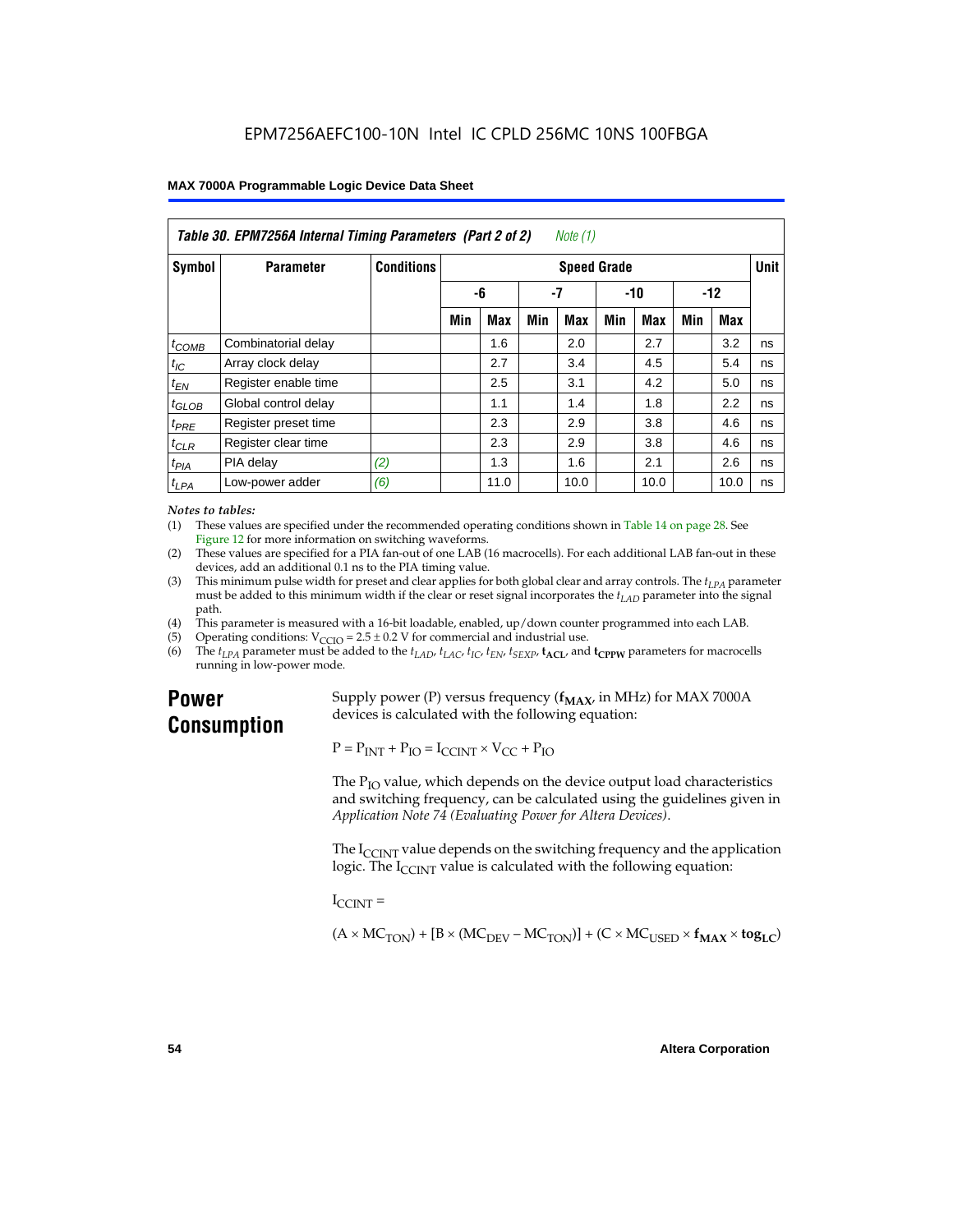The parameters in this equation are:

| MC <sub>TON</sub> | = Number of macrocells with the Turbo Bit option turned<br>on, as reported in the MAX+PLUS II Report File (.rpt) |
|-------------------|------------------------------------------------------------------------------------------------------------------|
| MC <sub>DFV</sub> | = Number of macrocells in the device                                                                             |
| $MC_{LISED}$      | = Total number of macrocells in the design, as reported in                                                       |
|                   | the Report File                                                                                                  |
| $f_{MAX}$         | = Highest clock frequency to the device                                                                          |
| $tog_{LC}$        | = Average percentage of logic cells toggling at each clock                                                       |
|                   | (typically 12.5%)                                                                                                |
| A, B, C           | = Constants, shown in Table 31                                                                                   |

| Table 31. MAX 7000A I <sub>CC</sub> Equation Constants |      |      |       |  |  |
|--------------------------------------------------------|------|------|-------|--|--|
| <b>Device</b>                                          | A    | B    | C     |  |  |
| EPM7032AE                                              | 0.71 | 0.30 | 0.014 |  |  |
| EPM7064AE                                              | 0.71 | 0.30 | 0.014 |  |  |
| <b>EPM7128A</b>                                        | 0.71 | 0.30 | 0.014 |  |  |
| EPM7128AE                                              | 0.71 | 0.30 | 0.014 |  |  |
| <b>EPM7256A</b>                                        | 0.71 | 0.30 | 0.014 |  |  |
| EPM7256AE                                              | 0.71 | 0.30 | 0.014 |  |  |
| EPM7512AE                                              | 0.71 | 0.30 | 0.014 |  |  |

This calculation provides an  $I_{CC}$  estimate based on typical conditions using a pattern of a 16-bit, loadable, enabled, up/down counter in each LAB with no output load. Actual  $I_{CC}$  should be verified during operation because this measurement is sensitive to the actual pattern in the device and the environmental operating conditions.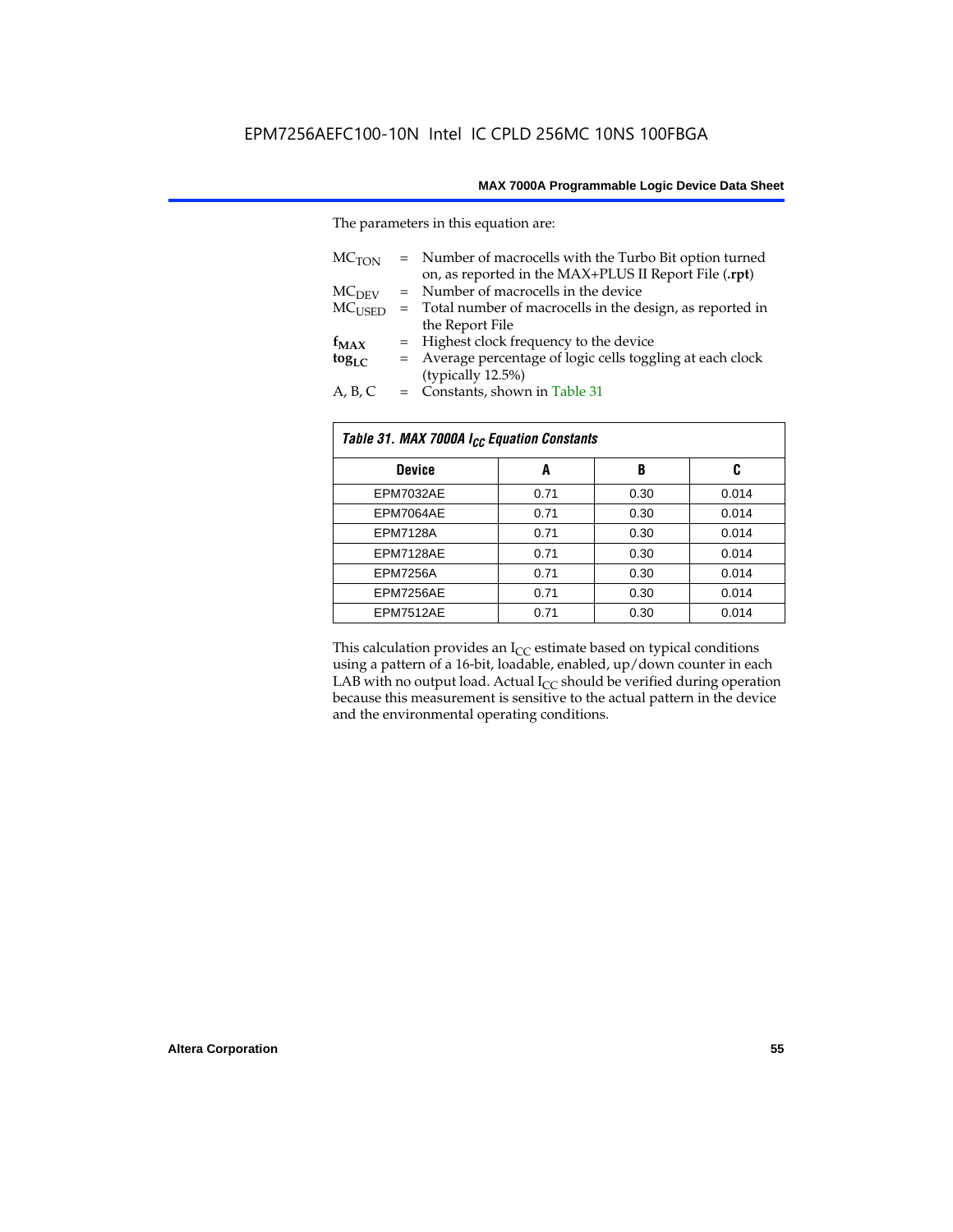Figure 13 shows the typical supply current versus frequency for MAX 7000A devices.

#### *Figure 13. I<sub>CC</sub> vs. Frequency for MAX 7000A Devices (Part 1 of 2)*



#### **EPM7128A & EPM7128AE**

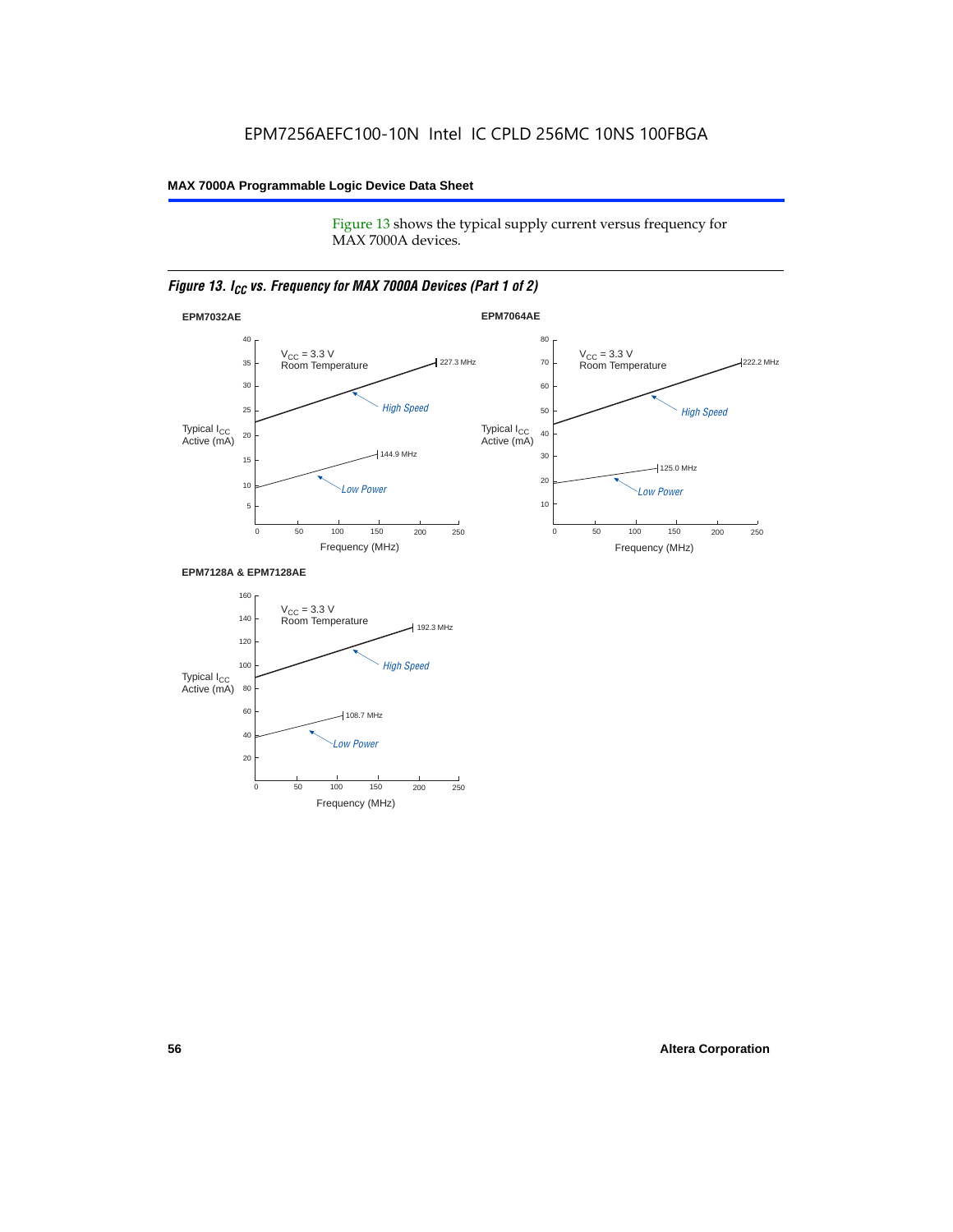



### **Device Pin-Outs**

See the Altera web site (**http://www.altera.com**) or the *Altera Digital Library* for pin-out information.

Figures 14 through 23 show the package pin-out diagrams for MAX 7000A devices.

#### *Figure 14. 44-Pin PLCC/TQFP Package Pin-Out Diagram*

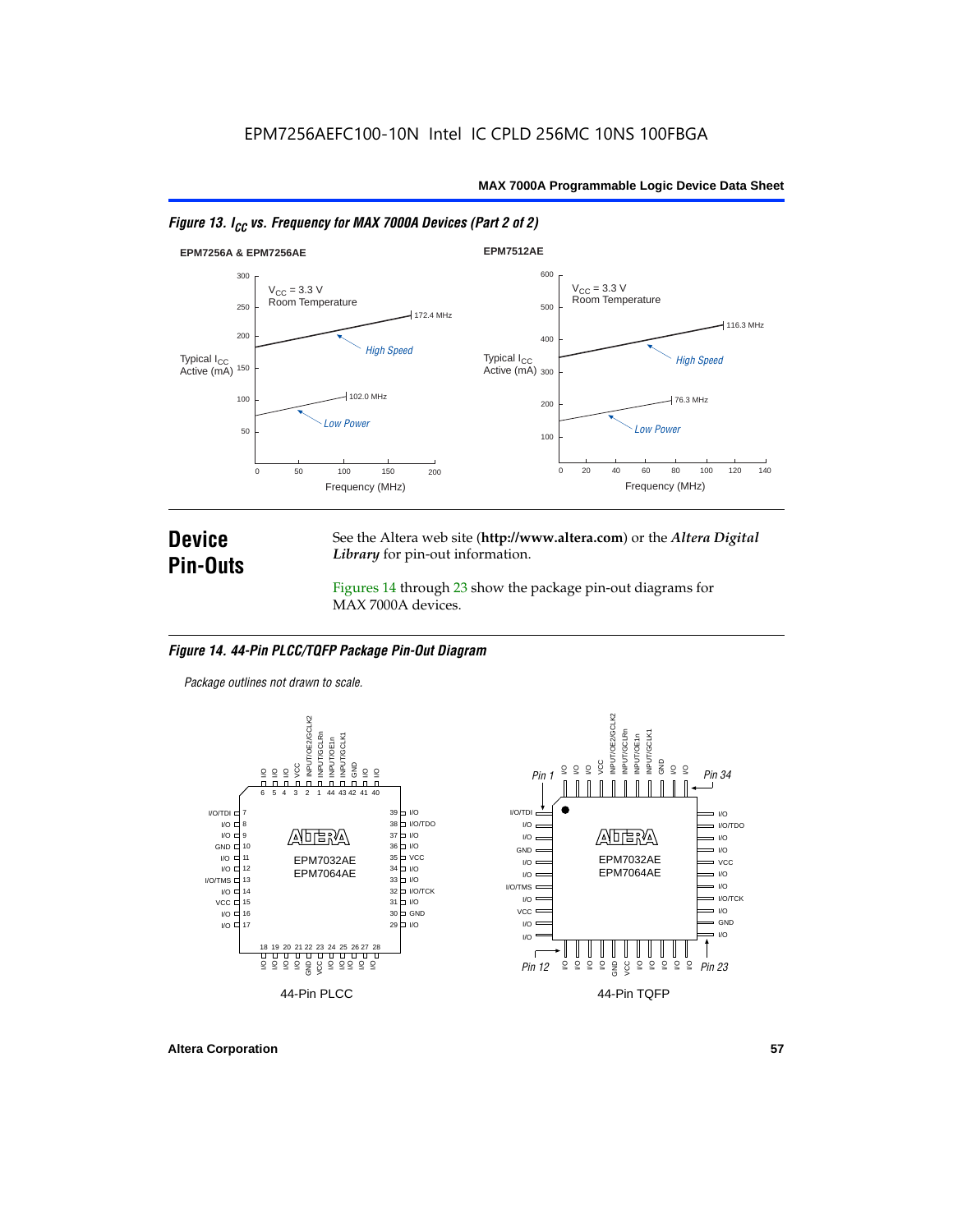#### *Figure 15. 49-Pin Ultra FineLine BGA Package Pin-Out Diagram*

*Package outlines not drawn to scale.*



#### *Figure 16. 84-Pin PLCC Package Pin-Out Diagram*

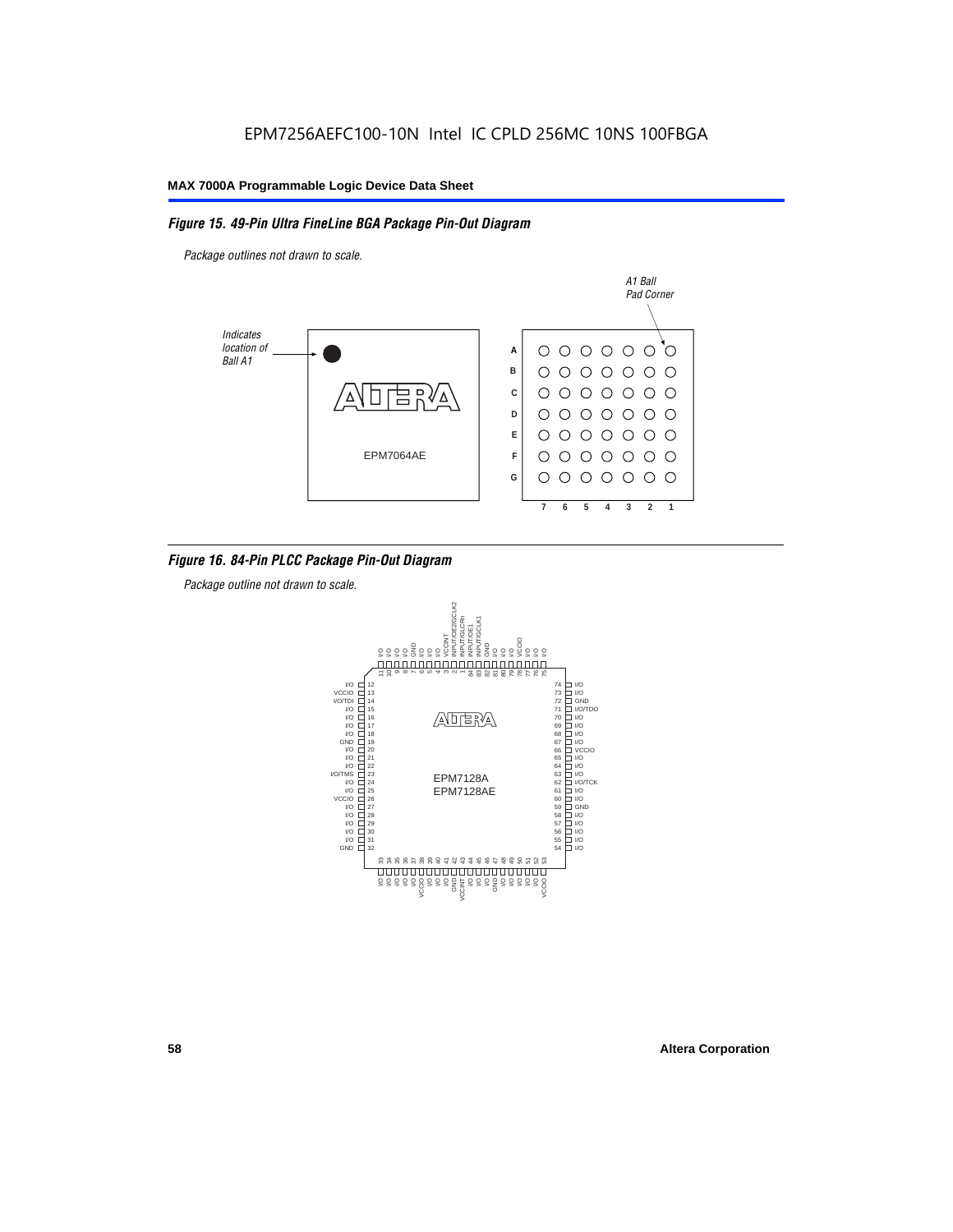#### *Figure 17. 100-Pin TQFP Package Pin-Out Diagram*



*Figure 18. 100-Pin FineLine BGA Package Pin-Out Diagram*

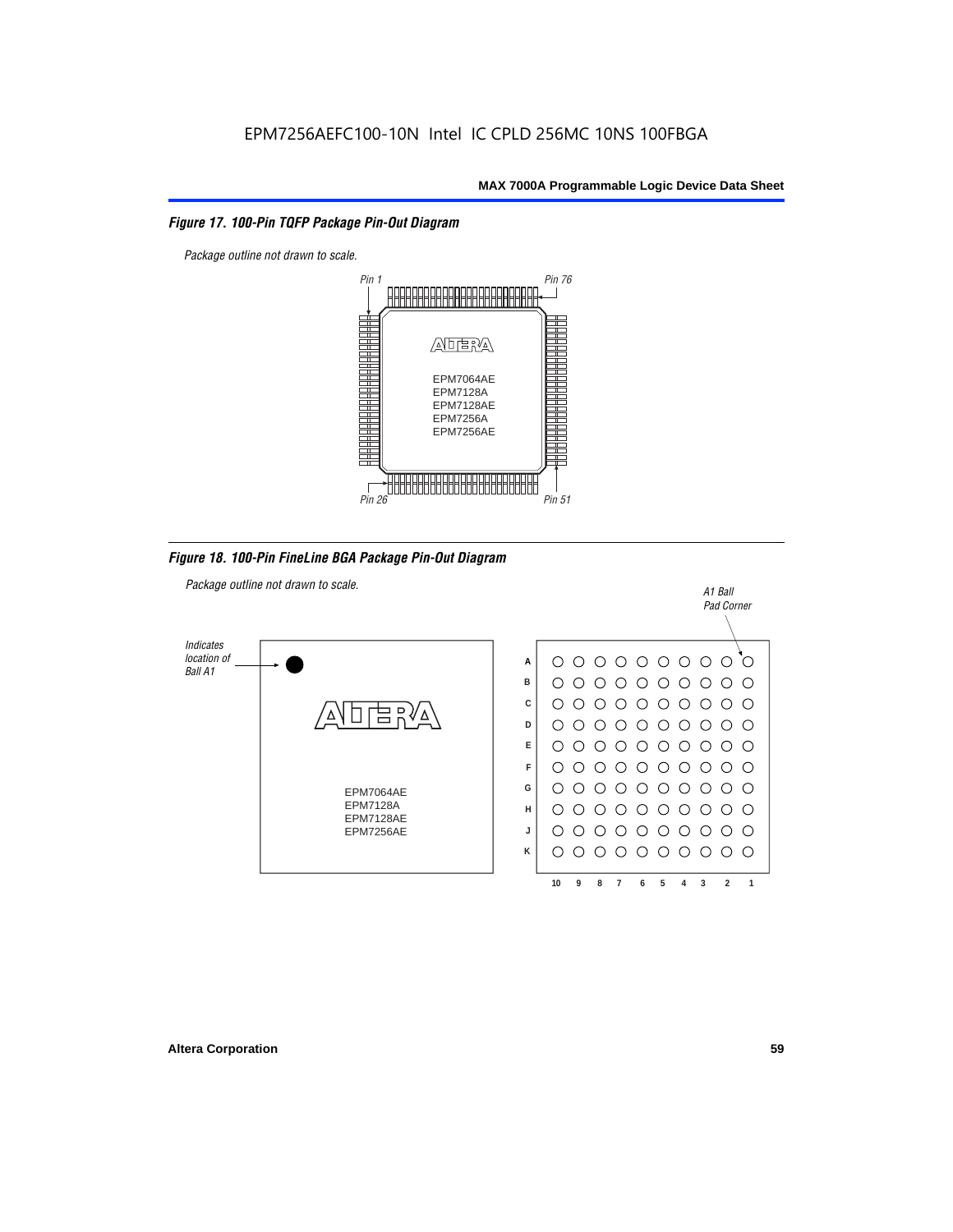#### *Figure 19. 144-Pin TQFP Package Pin-Out Diagram*

*Package outline not drawn to scale*.



*Figure 20. 169-Pin Ultra FineLine BGA Package Pin-Out Diagram*

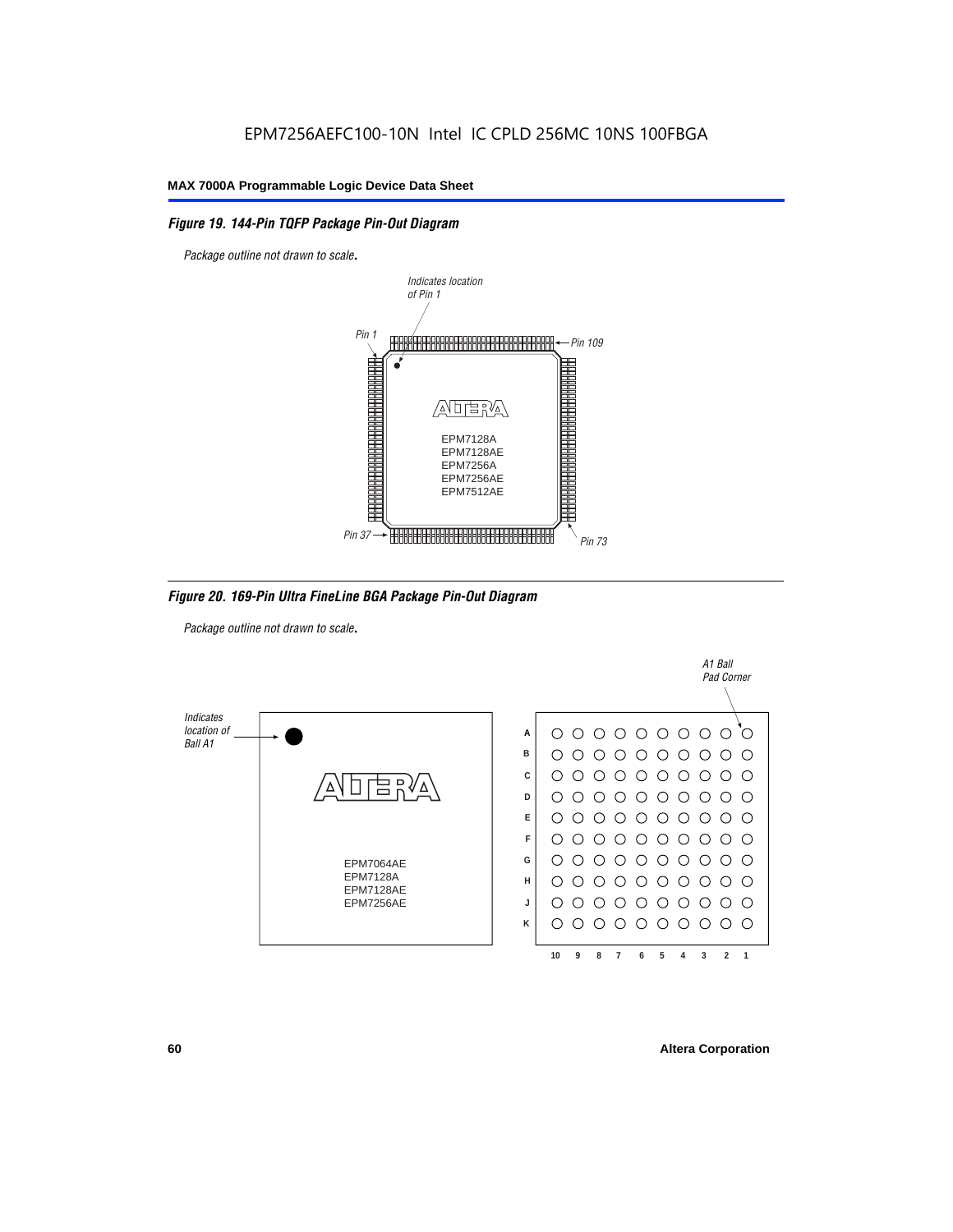#### *Figure 21. 208-Pin PQFP Package Pin-Out Diagram*

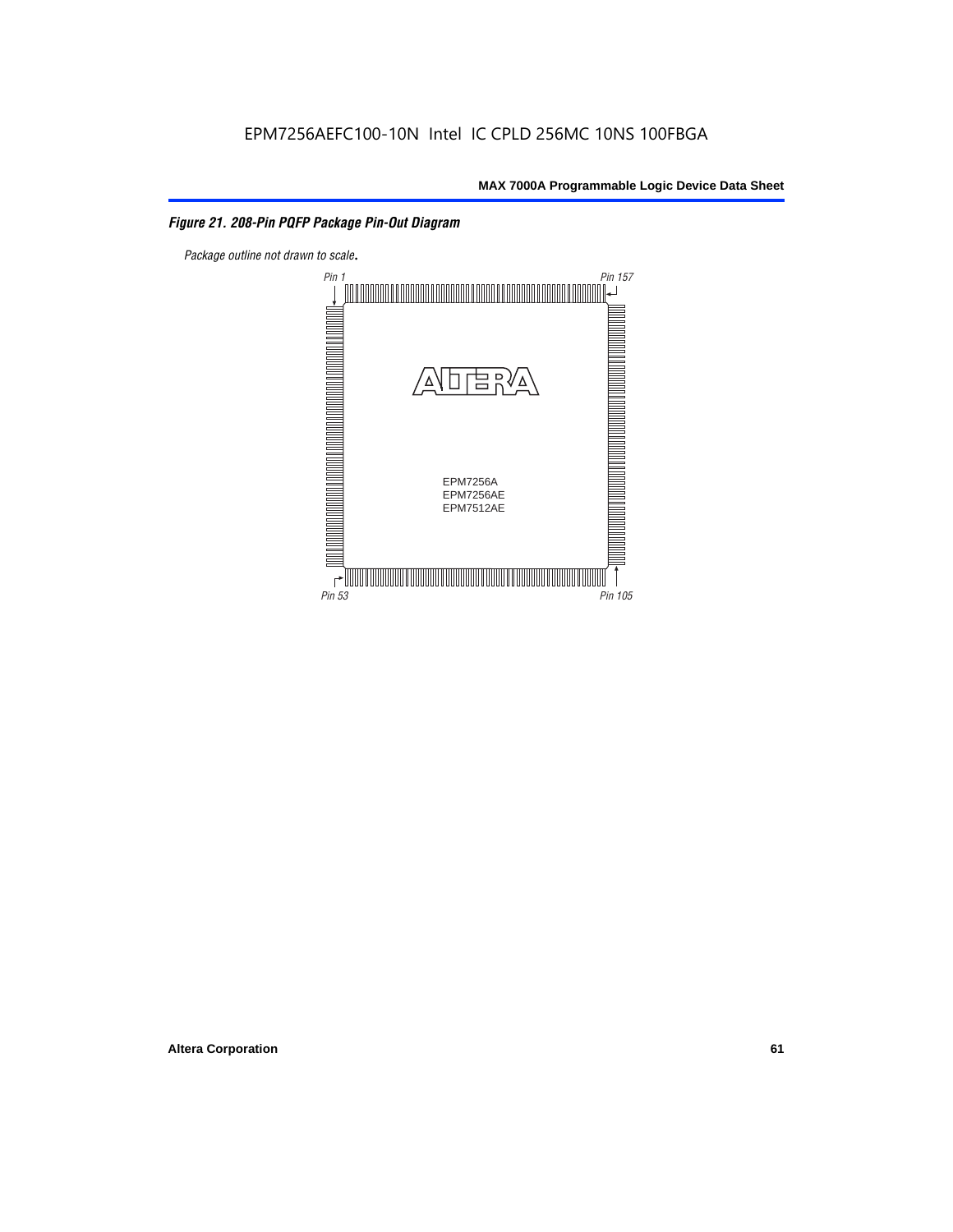#### *Figure 22. 256-Pin BGA Package Pin-Out Diagram*

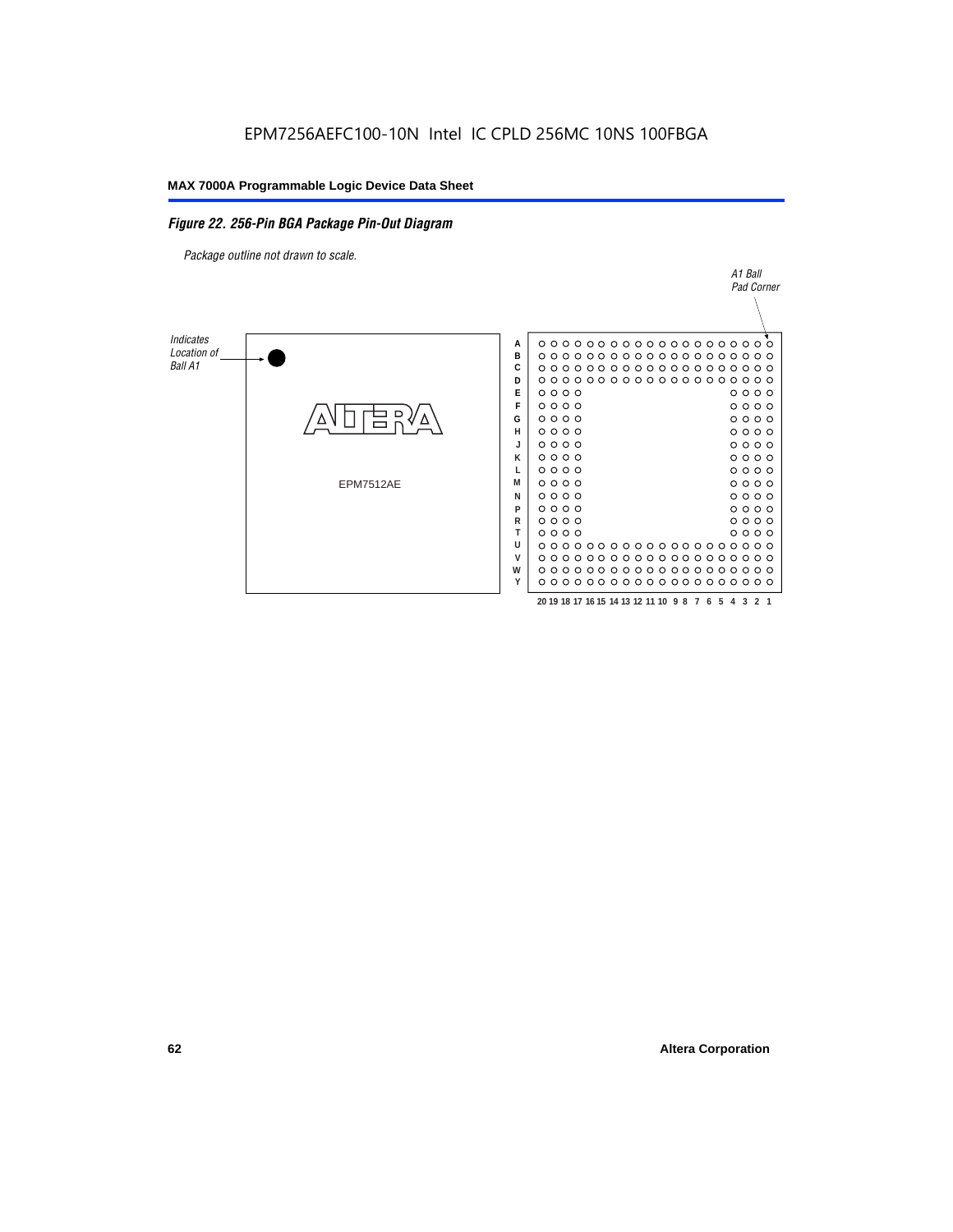#### *Figure 23. 256-Pin FineLine BGA Package Pin-Out Diagram*

*Package outline not drawn to scale*.



### **Revision History**

The information contained in the *MAX 7000A Programmable Logic Device Data Sheet* version 4.5 supersedes information published in previous versions.

#### **Version 4.5**

The following changes were made in the *MAX 7000A Programmable Logic Device Data Sheet* version 4.5:

Updated text in the "Power Sequencing & Hot-Socketing" section.

#### **Version 4.4**

The following changes were made in the *MAX 7000A Programmable Logic Device Data Sheet* version 4.4:

- Added Tables 5 through 7.
	- Added "Programming Sequence" on page 17 and "Programming Times" on page 18.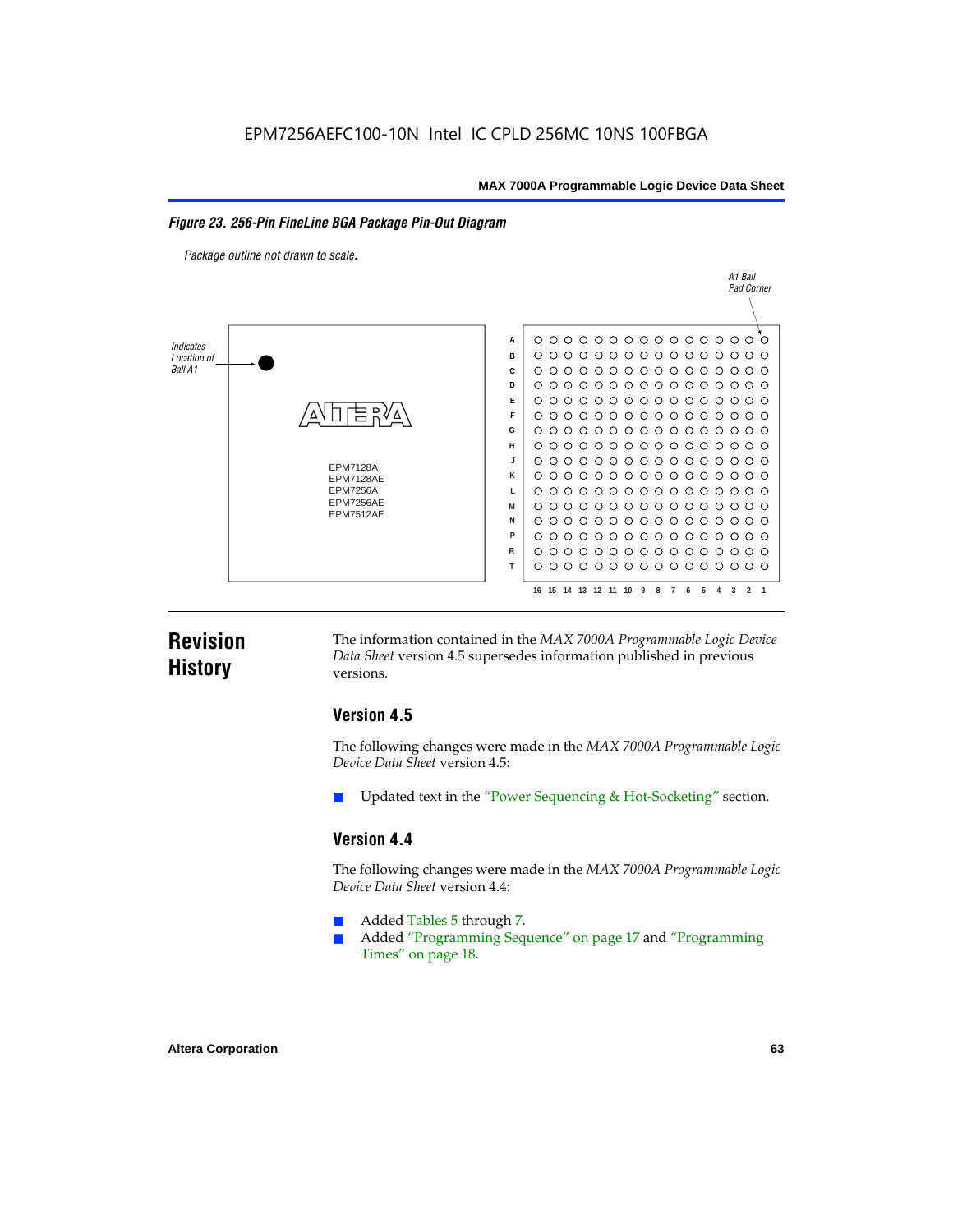#### **Version 4.3**

The following changes were made in the *MAX 7000A Programmable Logic Device Data Sheet* version 4.3:

- Added extended temperature devices to document
- Updated Table 14.

#### **Version 4.2**

The following changes were made in the *MAX 7000A Programmable Logic Device Data Sheet* version 4.2:

- Removed *Note (1)* from Table 2.
- Removed *Note (4)* from Tables 3 and 4.

### **Version 4.1**

The following changes were made in the *MAX 7000A Programmable Logic Device Data Sheet* version 4.1:

- Updated leakage current information in Table 15.
- Updated *Note (9)* of Table 15.
- Updated *Note* (1) of Tables 17 through 30.



101 Innovation Drive San Jose, CA 95134 (408) 544-7000 http://www.altera.com Applications Hotline: (800) 800-EPLD Literature Services: lit\_req@altera.com

Copyright © 2003 Altera Corporation. All rights reserved. Altera, The Programmable Solutions Company, the stylized Altera logo, specific device designations, and all other words and logos that are identified as trademarks and/or service marks are, unless noted otherwise, the trademarks and service marks of Altera Corporation in the U.S. and other countries. All other product or service names are the property of their respective holders. Altera products are protected under numerous U.S. and foreign patents and pending applications, maskwork rights, and copyrights. Altera warrants performance of its semiconductor products to current specifications in accordance with Altera's standard warranty, but reserves the right **TSAI** to make changes to any products and services at any time without notice. Altera assumes no responsibility or liability arising out of the application or use of any information, product, or service described herein except as expressly agreed to in writing by Altera Corporation. Altera customers are advised to obtain the latest version of device specifications before relying on any published information and before placing orders for products or services.



**64 Altera Corporation**